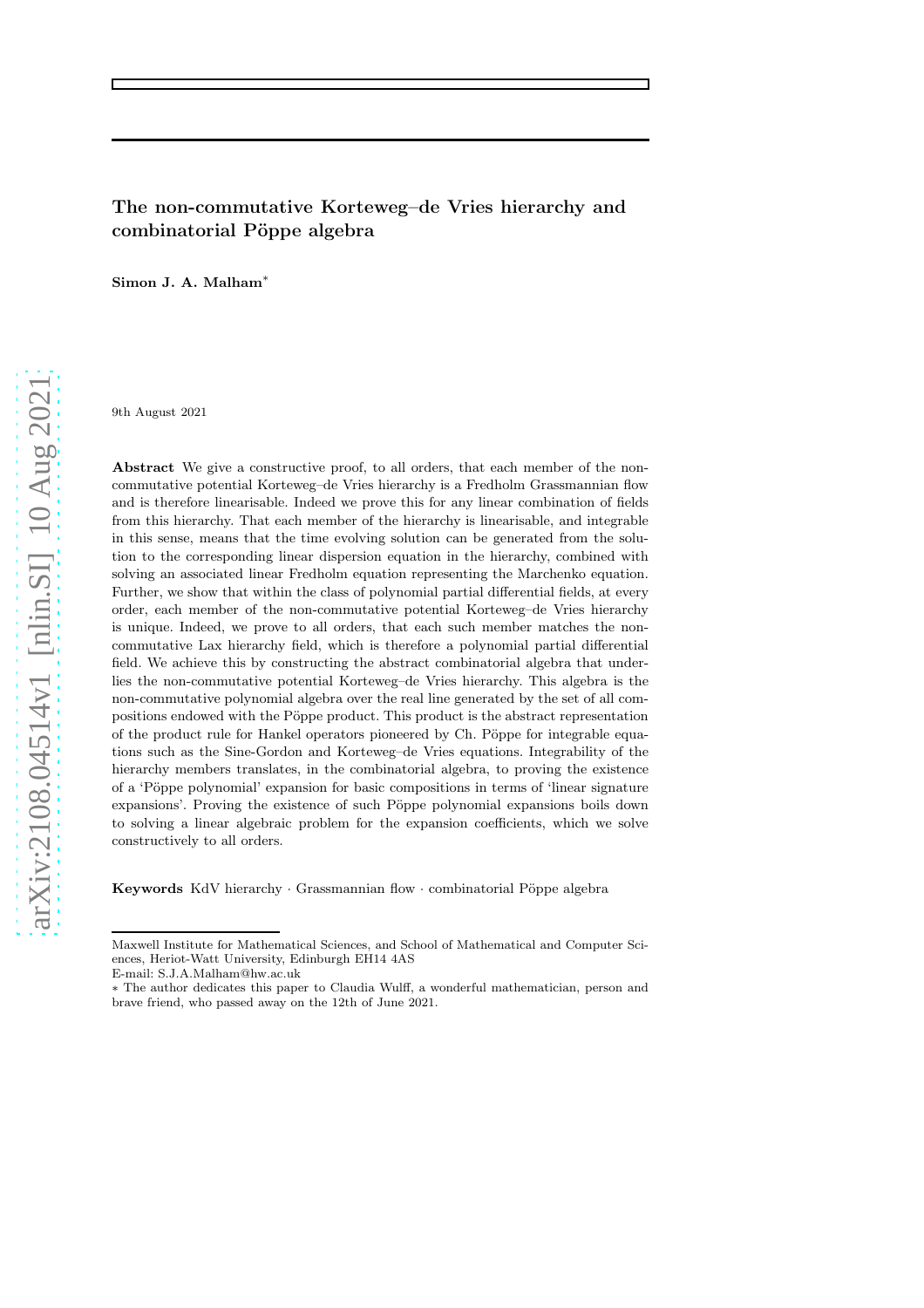## 1 Introduction

We prove, to all orders, that each member of the non-commutative potential Korteweg– de Vries hierarchy is a Fredholm Grassmannian flow. As such, each member of the hierarchy is linearisable, and therefore integrable in this sense. The proof straightfowardly extends to any linear combination of fields from this hierarchy. In addition we show that within the class of non-commutative polynomial partial differential fields, each member of the hierarchy is unique. Indeed, we prove that each such member matches the noncommutative Lax hierarchy field, which at every order is therefore a non-commutative polynomial partial differential field. By 'field' here we mean the right-hand side in the partial differential equation when we express it in the form of the derivative in time of the solution equals the linear and nonlinear terms on the right. By a 'non-commutative polynomial partial differential field' we mean that the field can expressed as a noncommutative multivariate polynomial whose arguments are the solution and spatial partial derivatives of the solution only. When we say each member of the hierarchy is linearisable, we mean that the time-evolving solution can be generated by solving the corresponding linear dispersion equation in the hierarchy for the 'scattering data', and the solution to the hierarchy is then generated by solving an associated linear Fredholm equation involving the scattering data that represents a Marchenko equation. Ch. Pöppe pioneered this approach to finding solutions to classical scalar integrable systems such as the Sine-Gordon equation, Korteweg–de Vries equation and its scalar hierarchy, as well as the nonlinear Schrödinger equation in a sequence of papers. See Pöppe [\[55,](#page-38-0) [56,](#page-38-1) [57\]](#page-38-2), Pöppe and Sattinger [\[58\]](#page-38-3) and Bauhardt and Pöppe [\[8\]](#page-37-0). Recently Doikou *et al.* [\[22\]](#page-37-1) streamlined Pöppe's approach, demonstrating that only Pöppe's celebrated kernel product rule is required to establish the linearisation of the classical Korteweg–de Vries and nonlinear Schrödinger equations. Subsequently Doikou et al. [\[21\]](#page-37-2) demonstrated the approach, as considered by Bauhardt and Pöppe  $[8]$ , naturally extends to the non-commutative nonlinear Schrödinger and Korteweg–de Vries equations. Malham [\[46\]](#page-38-4) then used this approach to establish the linearisation of the non-commutative fourth order quintic nonlinear Schrödinger equation. The results herein extend Pöppe's approach to the whole non-commutative Korteweg–de Vries hierarchy. However the algebraic structures we develop to establish the linearisation of this hierarchy, provide a deeper insight into the 'integrability' properites of the hierarchy, not only establishing uniqueness, but also transporting the question of integrability into the existence of polynomial expansions in a given combinatorial algebra equipped with an abstract version of the Pöppe product. In honour of Ch. Pöppe, we call this combinatorial algebra the Pöppe algebra and the polynomial expansions, Pöppe polynomials.

Let us now explain the approach in some more detail. Consider a non-commutative nonlinear partial differential equation for  $g = g(x, t)$  of the form:

$$
\partial_t g = d(\partial)g + \pi(g, \partial g, \partial^2 g, \ldots),
$$

where  $\partial = \partial_x$ . Here the 'field' which is the right-hand side consists of the linear  $d(\partial)g$  terms, where  $d(\partial)$  is a constant coefficient odd homogeneous polynomial with the lowest degree term of degree 3, and the nonlinear terms  $\pi$ . We suppose  $\pi$  is a precise homogeneous non-commutative polynomial function of the arguments indicated up to including derivatives of g of order deg( $d$ ) – 2. We assume we have absorbed the linear terms in  $\pi$  into  $d(\partial)g$ , so the lowest degree term in  $\pi$  is 2. Now suppose the matrix valued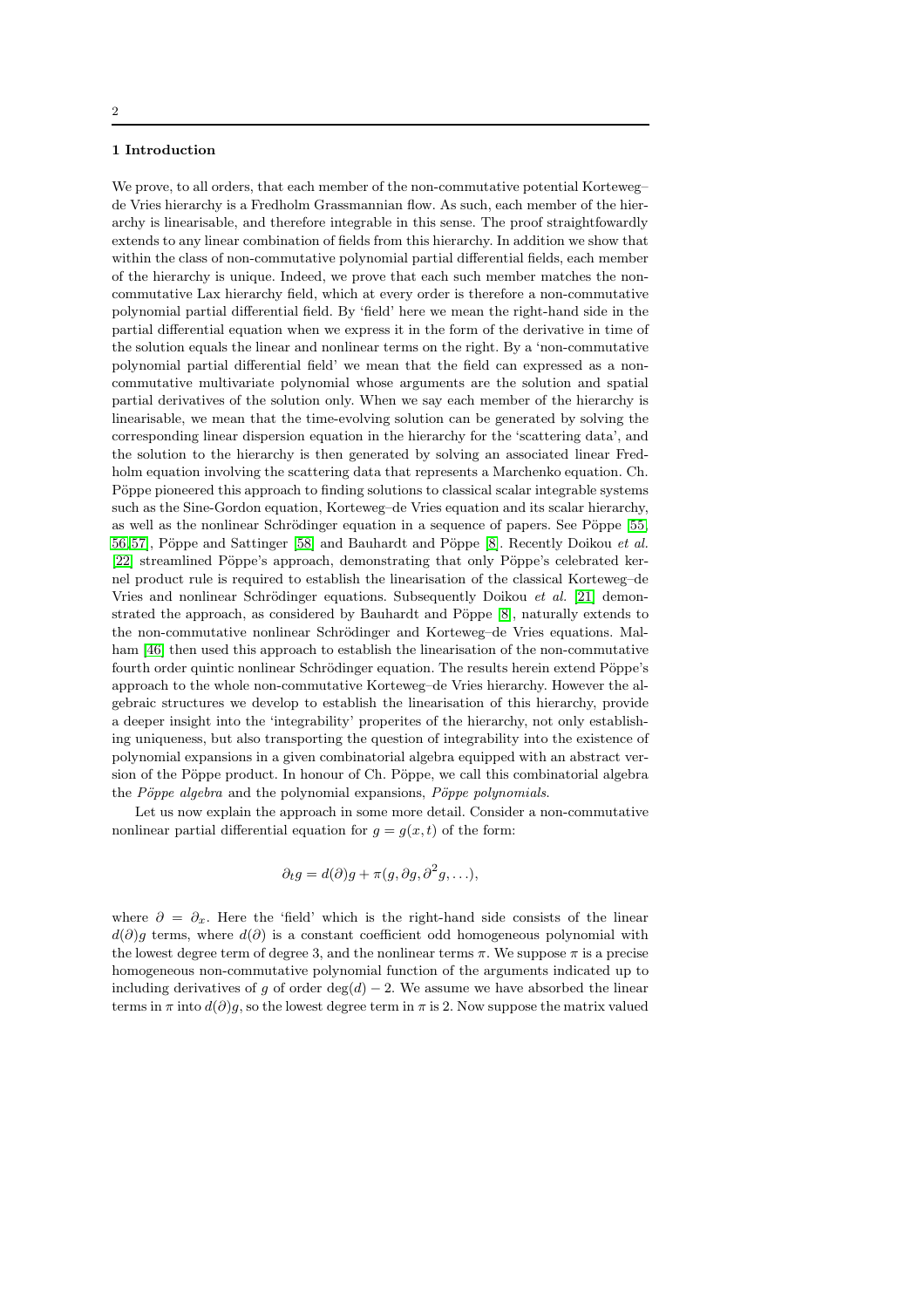function  $p = p(x, t)$  satisfies the corresponding linear partial differential equation:

$$
\partial_t p = d(\partial)p.
$$

The quantity  $p = p(x, t)$  represents the so-called 'scattering data'. Pöppe elevated the Marchenko equation to the operator level, associating a Hilbert–Schmidt Hankel operator  $P = P(x, t)$  with p as follows. For any square integrable function  $\phi$  set:

$$
(P\phi)(y;x,t) \coloneqq \int_{-\infty}^{0} p(y+z+x;t)\phi(z) \,\mathrm{d}z.
$$

The operator  $P = P(x, t)$  satisfies the linear operator differential equation,

$$
\partial_t P = d(\partial) P,
$$

which we augment with the following linear Fredholm equation for  $G = G(x, t)$ ,

$$
P = G(\mathrm{id} - P).
$$

This represents the Marchenko equation at the operator level. These are the only ingredients we need for the non-commutative potential Korteweg–de Vries hierarchy.

Pöppe's kernel product rule involving Hankel operators is then key. Suppose  $F =$  $F(x,t)$  and  $F' = F'(x,t)$  are both Hilbert–Schmidt operators that are continuously dependent on the parameters x and t. Further suppose that  $H = H(x,t)$  and  $H' =$  $H'(x,t)$  are Hilbert–Schmidt Hankel operators, that are continuously differentiably dependent on x and t. Let  $[F]$  denote the kernel of any Hilbert–Schmidt operator  $F$ . Then the Fundamental Theorem of Calculus implies Pöppe's kernel product rule:

$$
[F\partial_x (HH')F'](y, z; x, t) = [FH](y, 0; x, t)[H'F'](0, z; x, t).
$$

With this in hand, we just compute  $\partial_t G - d(\partial)G$ , where G satisfies the linear Fredholm equation above, and apply the kernel bracket operator [ $\cdot$ ]. If we write  $G = PU$  where  $U := (\text{id} - P)^{-1}$ , then we see that basic calculus properties such as  $\partial U = U(\partial P)U$ generate nonlinear terms. The goal is then to use only the kernel product rule to establish 'closed forms' for the nonlinear terms generated. By this we mean that the terms generated can be expressed as a constant coefficient non-commutative poylnomial in  $\partial[G], \partial^2[G]$  and so forth. Note we do not include [G] itself in this polynomial as our aim is to derive the non-commutative potential Korteweg–de Vries hierarchy equations.

Fleshing this out further, since  $U := (\mathrm{id} - P)^{-1}$ , we know  $U \equiv \mathrm{id} + UP$ . We have seen that  $\partial U = U(\partial P)U$ . The general Leibniz rule implies:

$$
\partial^n U = U(\partial^n P)U + n(\partial U)(\partial^{n-1} P)U + \dots + n(\partial^{n-1} U)(\partial P)U,
$$

where we have combined the  $\partial^n U$  terms appearing in the Leibniz expansion, and used the definition for U. Suppose with  $n \geq 3$  and odd, we take  $d(\partial) = \mu_n \partial^n$  with  $\mu_n$ a real constant. Then since  $G = PU$  and  $U \equiv id + UP \equiv id + PU$ , we observe  $\partial_t G = \partial_t U = U(\partial_t P)U = \mu_n U(\partial^n P)U$  and so,

$$
\partial_t G = \mu_n \left( \partial^n U - n \left( \partial U \right) \left( \partial^{n-1} P \right) U - \dots - n \left( \partial^{n-1} U \right) \left( \partial P \right) U \right)
$$
  
\n
$$
\Rightarrow \quad \partial_t [G] = \mu_n \partial^n [G] - \mu_n \left( n \left[ \left( \partial U \right) \left( \partial^{n-1} P \right) U \right] + \dots + n \left[ \left( \partial^{n-1} U \right) \left( \partial P \right) U \right] \right),
$$

where we have used that  $\partial^n G = \partial^n U$  and so  $\partial^n [G] = [\partial^n U]$ . The question is, can we express all the remaining terms on the right shown in the desired 'closed form'? In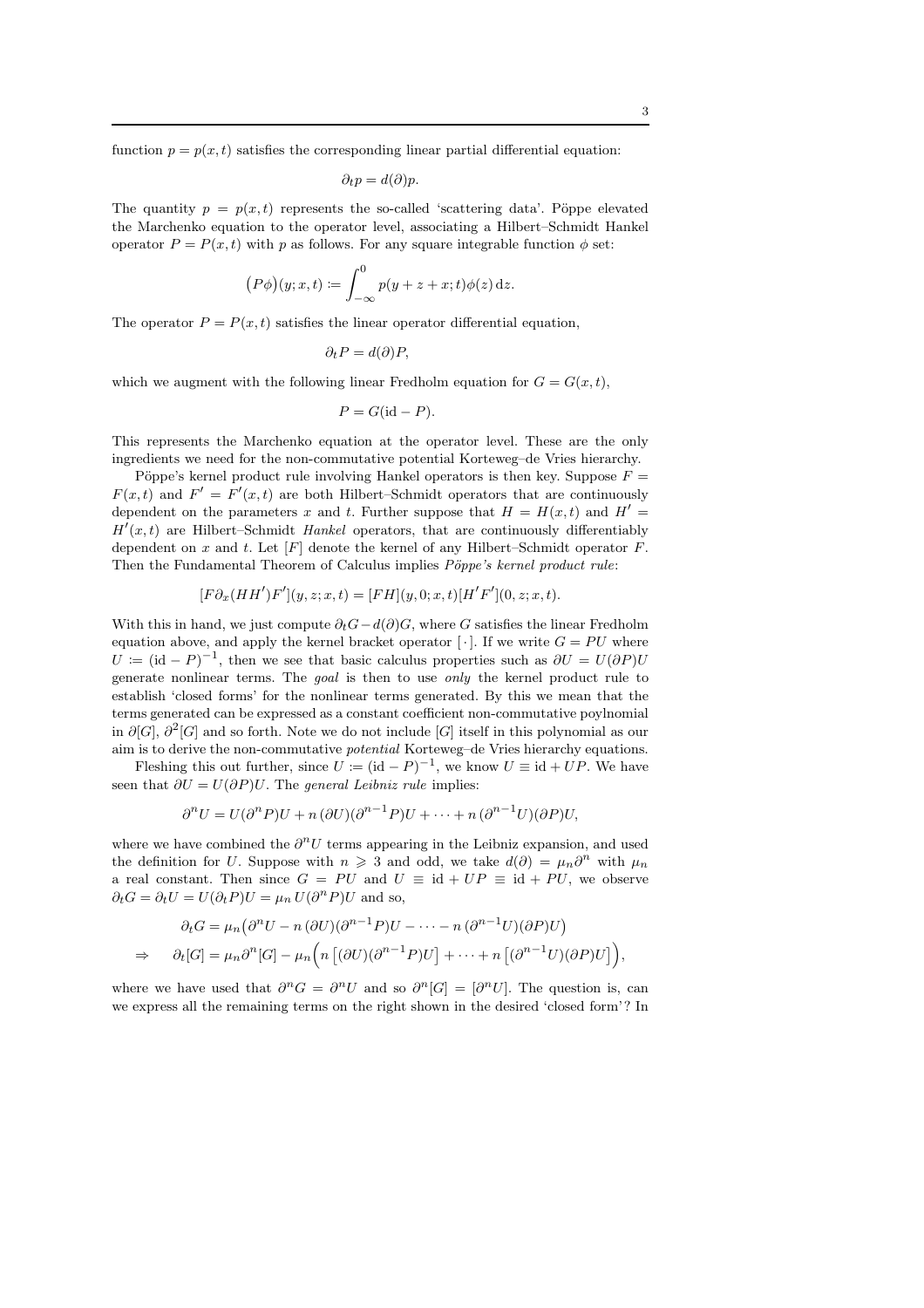other words, can we express them as a constant coefficient non-commutative poylnomial in  $\partial[G], \partial^2[G]$  and so forth. Note that  $\mu_n[U(\partial^n P)U] = \partial_t[G]$  and from the general Leibniz rule above, we have,

$$
[U(\partial^n P)U] = \partial^n [U] - n [(\partial U)(\partial^{n-1} P)U] - \cdots - n [(\partial^{n-1} U)(\partial P)U].
$$

Thus an equivalent question is, can we express all the terms on the right in terms of a constant coefficient non-commutative poylnomial in  $\partial[U], \partial^2[U]$  and so forth? This is obviously trivial in the case of the first term on the right.

Let us consider a quick example, naturally for the case  $n = 3$ . It is possible to show in a few lines, see Example [4](#page-20-0) in Section [6,](#page-20-1) that

$$
[U(\partial^3 P)U] = \partial^3 [U] - 3 \left( \partial [U] \right) \left( \partial [U] \right)
$$

.

Note, from the Pöppe kernel product rule above, when we write  $(\partial [U])(\partial [U])$  we mean  $\partial [U](y,0;x,t)$   $(\partial [U])(0,z;x,t)$ . This thus establishes that  $[G] = [G](y,z;x,t)$  satisfies the partial differential equation,

$$
\partial_t[G] = \mu_3 \partial^3[G] - 3\mu_3 \left( \partial[G] \right) \left( \partial[G] \right).
$$

If we set  $y = z = 0$ , then as a special case,  $g(x, t) \coloneqq [G](0, 0; x, t)$  satisfies

$$
\partial_t g = \mu_3 \partial^3 g - 3\mu_3 (\partial g)(\partial g),
$$

which is the non-commutative potential Korteweg–de Vries equation.

It is the equivalent question above that is crucial to tackling the higher order cases systematically. Returning to the original general Leibniz rule for operators above, we observe the expression for  $\partial^n U$  contains all the lower order derivatives  $\partial^{n-1}U, \ldots, \partial U$ as factors in the terms on the right. We can insert the corresponding Leibniz rules for the lower order terms. This generates the expansion, see Theorems [1](#page-8-0) and [2:](#page-11-0)

$$
\partial^n U = \sum \chi (a_1 a_2 \cdots a_k) U P_{a_1} U P_{a_2} U \cdots U P_{a_k} U,
$$

where the sum is over all compositions  $a_1a_2\cdots a_k \in \mathcal{C}(n)$  of n, and  $P_k := \partial^k P$ . We call the real coefficient  $\chi(a_1a_2\cdots a_k)$  the signature character, it has an explicit form as a product of Leibniz coefficients; see Definition [5.](#page-11-1)

Applying the kernel bracket to this expression we naturally get,

$$
[\partial^n U] = [UP_n U] + \sum \chi (a_1 a_2 \cdots a_k) [UP_{a_1} UP_{a_2} U \cdots UP_{a_k} U],
$$

where the sum is over all compositions  $a_1a_2\cdots a_k \in C(n)\setminus\{n\}$ ; we exclude *n* itself which we have distinguished in the first term and used that  $\chi(n) = 1$ . Further, in this context, Pöppe's kernel product rule is equivalent to the following statement. If  $u = a_1 \cdots a_k$  and  $v = b_1 \cdots b_\ell$  are compositions and a and b are natural numbers, then denoting  $m_u \coloneqq UP_{a_1}UP_{a_2}U \cdots UP_{a_k}U$  and  $m_v \coloneqq UP_{b_1}UP_{b_2}U \cdots UP_{b_\ell}U$ , we have

$$
[m_uP_aU][UP_bm_v]=[m_uP_{a+1}UP_bm_v]+[m_uP_aUP_{b+1}m_v]+2\,[m_uP_aUP_1UP_bm_v].
$$

Now let us take stock. We see that we can always express the terms  $[\partial^n U]$  for any  $n \in \mathbb{N}$  as a linear combination of monomials of the form  $[UP_{a_1}UP_{a_2}U\cdots UP_{a_k}U].$ Further we have an explicit expression for the product of any such monomials. Indeed, we observe that in principle we can focus our attention entirely on an algebra of such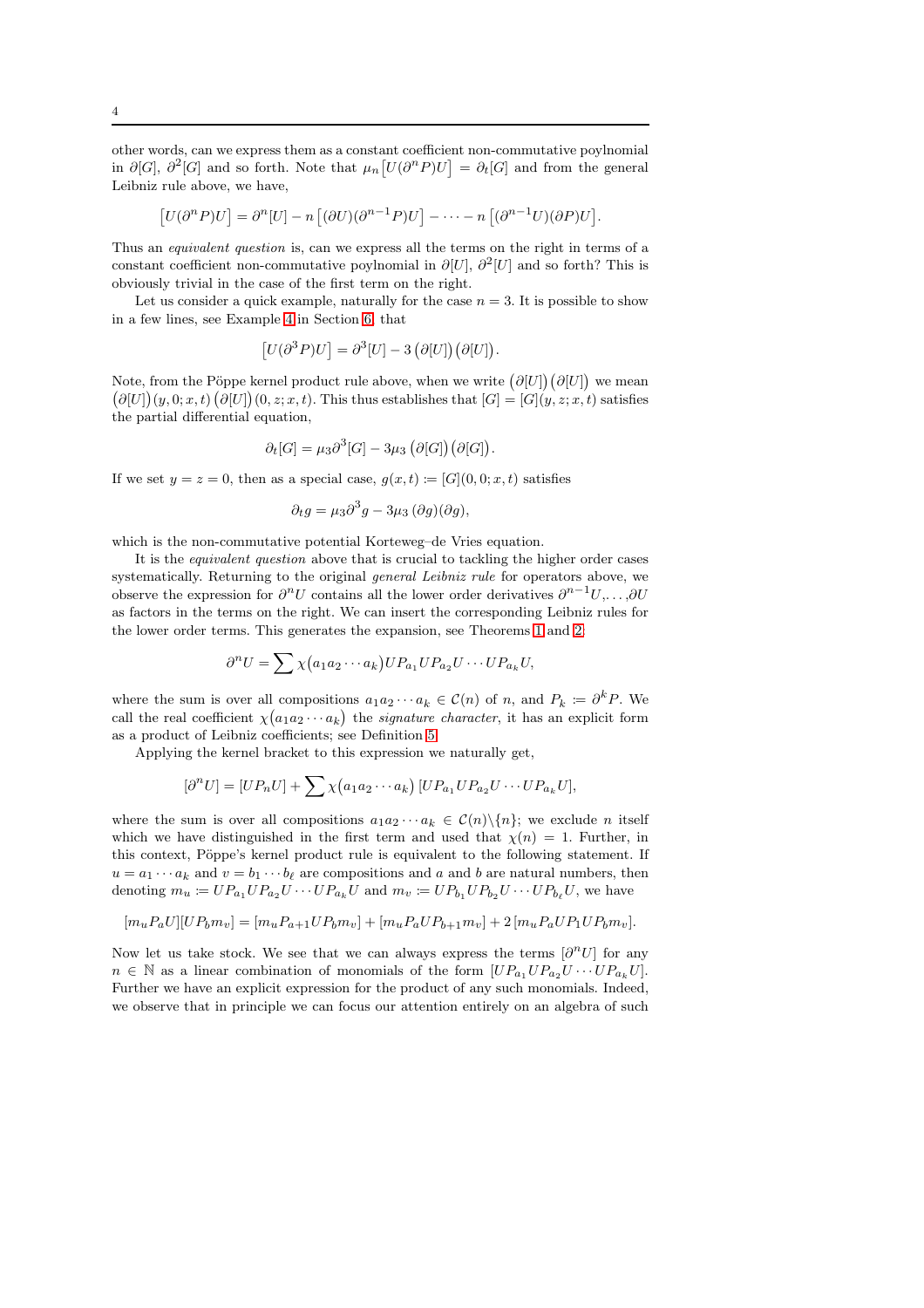monomials in which the product is the one just stated. The terms  $[\partial^n U]$  are simple, natural example linear combinations of monomials in this algebra. We call them the linear signature expansions, or signature expansions for short. Now, rearranging the expression for  $[\partial^n U]$  above and noting that  $\chi(n) = 1$ , we find,

$$
[UP_nU] = [\partial^n U] - \sum \chi (a_1 a_2 \cdots a_k) [UP_{a_1} UP_{a_2} U \cdots U_{a_k} U],
$$

where the sum is over all compositions  $a_1a_2\cdots a_k \in \mathcal{C}(n)\setminus\{n\}$ . And now the *equivalent* question we asked previously above becomes, can we express  $[UP_nU]$ , or equivalently all the terms on the right, in terms of a constant coefficient non-commutative polynomial in  $[\partial U]$ ,  $[\partial^2 U]$ , and so forth?

We observe that the variable labels  $\langle P \rangle$  and  $\langle U \rangle$  are superfluous. In our discussion above, we ultimately consider the real algebra of the monomials  $[UP_{a_1}U \cdots UP_{a_k}U]$ where the product of any two such monomials is given by the Pöppe kernel product. We can replace these monomials directly by compositions  $a_1a_2\cdots a_k \in \mathcal{C}$ , with the corresponding Pöppe product ' $*$ ' given as follows. For two compositions ua and by in C, where we distinguish the last letter and first letters a and b as indicated, the Pöppe product for compositions is given by

$$
(ua) * (bv) = u(a+1)bv + ua(b+1)v + 2 \cdot (ua1bv).
$$

This mirrors the Pöppe kernel product rule above. We further observe that we can confine ourselves to computations in the algebra  $\mathbb{R}\langle\mathcal{C}\rangle_*$ , the real algebra over  $\mathcal C$  endowed with the product '∗'. We define the linear signature expansions in this context as the elements  $n \in \mathbb{R}\langle C \rangle_*$  given for any  $n \in \mathbb{N}$  by,

$$
n = \sum_{w \in \mathcal{C}(n)} \chi(w) \cdot w.
$$

These correspond to the terms  $\partial^{n}[U]$ . Naturally the product of any two linear signature expansions  $m$  and  $n$  in  $\mathbb{R}\langle\mathcal{C}\rangle_*$  is given by,  $m * n = \sum \chi(u)\chi(v) \cdot u * v$ , where the sum is over all  $u \in \mathcal{C}(m)$  and  $v \in \mathcal{C}(n)$ . Further from our coding just above, the single letter composition  $n \in \mathbb{R}\langle \mathcal{C} \rangle_*$  corresponds to the term  $[UP_nU]$ . Now the equivalent question above becomes: for every odd  $n \in \mathbb{N}$ , can we find a polynomial  $\pi_n = \pi_n\big(1,2,\ldots,(n-2),n\big)$  such that  $\pi_n\big(1,2,\ldots,(n-2),n\big) = n$  where the polynomial  $\pi_n$  has the form:

$$
\pi_n\coloneqq\sum_{k=1}^{\frac{1}{2}(n+1)}\sum_{a_1a_2\cdots a_k\in\mathcal{C}^*(n)}c_{a_1a_2\cdots a_k}\cdot a_1*a_2*\cdots*a_k,
$$

where  $C^*(n) \subset C(n)$  represents the subset of compositions  $w = a_1 a_2 \cdots a_k$  of n such that  $a_1 + a_2 + \cdots + a_k = n-k+1$ . This is the appropriate subset of k-factor monomials of the form  $a_1 * a_2 * \cdots * a_k$  that generate compositions in  $\mathcal{C}(n)$  once their Pöppe products are evaluated. The coefficients  $c_{a_1a_2\cdots a_k}$  are real constants. These polynomials are the Pöppe polynomials mentioned earlier. To determine the coefficients  $c_{a_1a_2\cdots a_k}$ , we expand all the Pöppe products in all the monomials  $a_1 * a_2 * \cdots * a_k$  present in  $\pi_n$ . Equating the coefficients of all the compositions in  $\mathcal{C}(n)$  thus generated, results in an overdetermined system of linear equations for the coefficients  $c_{a_1a_2\cdots a_k}$  for all  $a_1 a_2 \cdots a_k \in C^*(n)$ . The right-hand side of the equation  $\pi_n = n$  is simply  $n \in \mathbb{R}\langle C \rangle_*$ and thus all the linear equations are homogeneous apart from that corresponding to the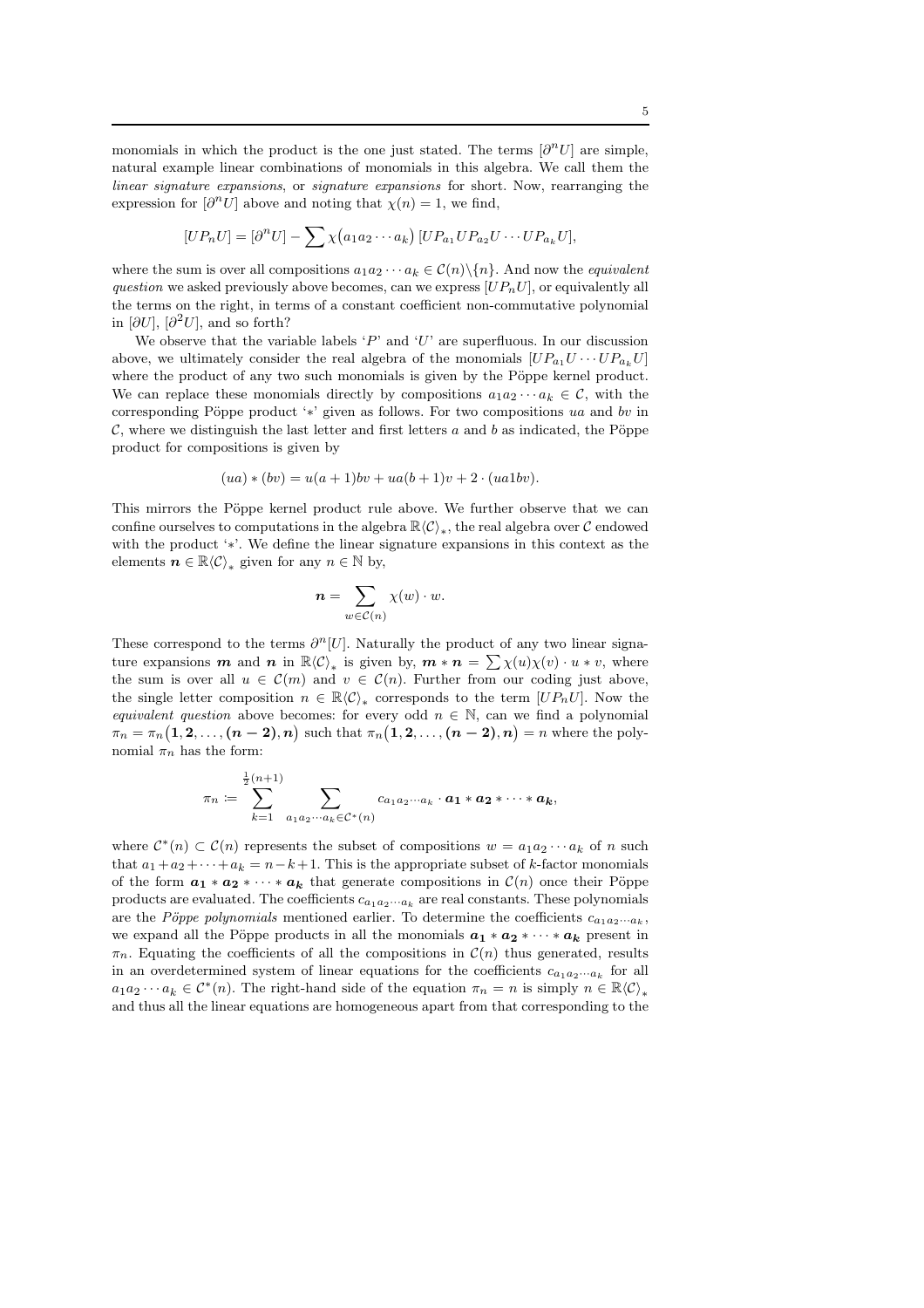single letter composition  $n \in \mathbb{R}\langle \mathcal{C} \rangle_*$ , i.e. corresponding to the coefficient  $c_n$ . We show there is a unique solution to this linear system and thus the corresponding nonlinear partial differential equation in the hierarchy is integrable. In Section [7,](#page-30-0) at each odd order  $n \in \mathbb{N}$ , we derive the non-commutative Lax hierarchy from scratch in the algebra  $\mathbb{R}\langle \mathcal{C}\rangle_*$ . Using a technique analogous to that just outlined, we show that for every odd  $n \in \mathbb{N}$ , the polynomial expansions for the single letter compositions  $n \in \mathbb{R}\langle C \rangle$ . generated by the non-commutative iterative Lax procedure can also be expressed as a polynomial expansion in terms of 1, 2, ...,  $(n-2)$  and n. Since we previously proved such an expansion for the single letter compositions  $n \in \mathbb{R}\langle \mathcal{C} \rangle_*$  is unique, the non-commutative nonlinear partial differential equations generated by the noncommutative Lax hierarchy, and those we generated using the Pöppe polynomials just above, are one and the same. Further, as part of this whole procedure, we also establish a new co-algebra, the 'signature co-algebra'.

The algebraic approach to the non-commutative Korteweg–de Vries hierachy introduced herein, necessarily arose from the desire to extend the Grassmannian flow solution approach for classical integrable systems. This approach has its roots in the work of Dyson [\[23\]](#page-37-3), Ablowitz et al. [\[4\]](#page-36-0) and Mumford [\[52\]](#page-38-5), and in particular in a series of papers by Pöppe  $[55, 56, 57]$  $[55, 56, 57]$  $[55, 56, 57]$ , Pöppe and Sattinger  $[58]$  and Bauhardt and Pöppe  $[8]$ . Other fundamental approaches include the scheme by Zakharov and Shabat [\[69,](#page-39-0) [70\]](#page-39-1) as well as, for example, the unified transform method, see Fokas and Pelloni [\[29\]](#page-37-4). Pöppe's approach was recently revisited by McKean [\[50\]](#page-38-6). Combining the Grassmannian flow solution approach for infinite dimensional Riccati partial differential systems developed in Beck *et al.* [\[10,](#page-37-5)11], with the Hankel operator approach for classical integrable systems developed by Pöppe, Doikou et al.  $[22]$  showed how for general initial data, time evolutionary solutions to the Korteweg–de Vries and nonlinear Schrödinger equations represent Grassmannian flows. Such flows are linearisable in the sense outlined above. Stylianidis [\[66\]](#page-39-2) and Doikou et al. [\[21\]](#page-37-2) extended this approach to the non-commutative versions of these classical integrable systems. Malham [\[46\]](#page-38-4) extended the approach to the non-commutative fourth order quintic nonlinear Schrödinger equation. Early work on non-commutative integrable systems includes that by Fordy and Kulisch [\[30\]](#page-37-7), Ablowitz et al. [\[3\]](#page-36-1) and Ercolani and McKean [\[26\]](#page-37-8). Work by Nijhoff et al. [\[53\]](#page-38-7), Fu [\[31\]](#page-37-9) and Fu and Nijhoff [\[32\]](#page-37-10) and the direct linearisation technique they develop is extremely close in spirit to the approach we develop herein. Even closer, in the sense that they elevate the linearisation solution technique to the operator level and seek solutions in the form of inverse Fredholm operators associated with scattering data exactly as we do, is the recent work by Carillo and Schoenlieb [\[14,](#page-37-11) [15,](#page-37-12) [16\]](#page-37-13). Also see Aden and Carl [\[6\]](#page-37-14), Hamanaka and Toda [\[43\]](#page-38-8), as well as Sooman [\[65\]](#page-39-3). The work by Treves [\[67,](#page-39-4) [68\]](#page-39-5) is also close in the sense of seeking to represent the nonlinear fields in the Korteweg–de Vries hierarchy as polynomials in a given algebra of formal pseudo-differential symbols. Also see Buryak and Rossi [\[13\]](#page-37-15). General algebraic solution approaches to the Kadomtsev– Petviashvili hierarchies in the context of weakly nonassociative algebras, which are close to the approach we adopt herein, can be found in Dimakis and Müller–Hoissen [\[20\]](#page-37-16), whereas Dimakis and Müller–Hoissen [\[19\]](#page-37-17) consider closer connections to shuffle and Rota–Baxter algebras. See Reutenauer [\[60\]](#page-38-9), Malham and Wiese [\[47\]](#page-38-10), Ebrahimi–Fard et al.  $[24]$  and also Ebrahimi–Fard et al.  $[25]$  for more on shuffle algebras and references therein for Rota-Baxter algebras. For very recent work on the non-commutative Korteweg–de Vries equation, see Degasperis and Lombardo [\[18\]](#page-37-20), Pelinovksy and Stepanyants [\[54\]](#page-38-11) and Adamopoulou and Papamikos [\[5\]](#page-37-21). Hankel operators have also received a lot of recent attention, see for example Grudsky and Rybkin [\[36,](#page-38-12) [37\]](#page-38-13), Grellier and Ger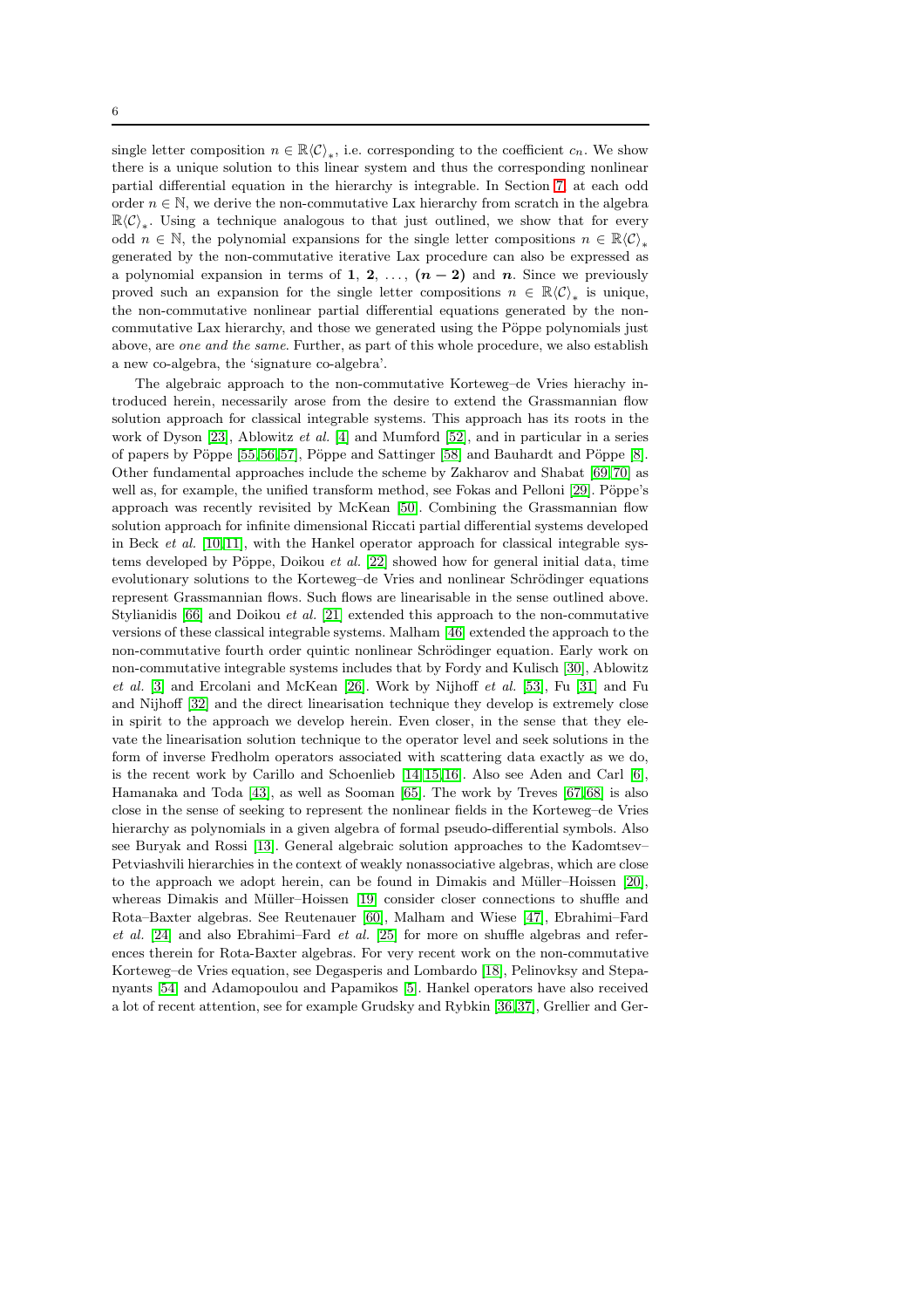ard [\[35\]](#page-38-14), and Blower and Newsham [\[12\]](#page-37-22). The connection between Grassmannians and classical integrable systems was first explored by Sato [\[61,](#page-38-15)[62\]](#page-38-16) and developed further by Segal and Wilson [\[63\]](#page-38-17). Also see Kasman [\[44,](#page-38-18) [45\]](#page-38-19) and Hamanaka and Toda [\[43\]](#page-38-8).

To summarise, what we achieve herein is that, for the non-commutative potential Korteweg–de Vries hierarchy:

(i) We show that establishing integrability at any odd order  $n$  is equivalent to determining the existence of certain polynomial expansions for the single letter composition  $n$ , in the real algebra of compositions equipped with the Pöppe product, in terms of natural so-called (linear) signature expansions of compositions.

Using this algebraic structure, we prove to all orders that each member of the hierarchy:

- (ii) Is a Fredholm Grassmannian flow and thus linearisable, and so integrable in this sense. We establish this for any linear combination of fields from the hierarchy;
- (iii) Is unique within the class of polynomial partial differential fields;
- (iv) Matches the non-commutative Lax hierarchy field, which is therefore a polynomial partial differential field.

We also:

 $(v)$  Establish a new co-algebra we call the signature co-algebra based on the de-Pöppe co-product, which tensorially decomposes any composition into the sum of all possible composition pairs that produced that composition via the Pöppe product.

Our paper is organised as follows. In Section [2](#page-6-0) we introduce Pöppe's formulation for integrable system via Hankel operators. We discuss why solutions generated using this approach are example Fredholm Grassmannian flows. We begin our process of abstraction in Section [4,](#page-13-0) showing how all the inherent operators in Pöppe's formulation, including the key operator corresponding to the inverse Fredholm operator associated with the scattering data, can be expressed as an expansion in the concatenation algebra of compositions over the real field. After applying the kernel bracket operator to this concatenation algebra, we show how, necessariy, we need to consider the real algebra of compositions equipped with the abstract form of the Pöppe product. A short Section [5](#page-16-0) follows, in which we introduce the signature co-algebra. Though strictly not required for the subsequent analysis and proofs in the sections which follow, our motivation and the results therein help elucidate some of the constructs we use and rely on in them. Our main result is stated and proved in Section [6.](#page-20-1) Indeed, at each odd order we prove the existence of a Pöppe polynomial expansion and thus the integrability of the corresponding non-commutative nonlinear partial differential equation. We generate the non-commutative Lax hierarchy in Section [7.](#page-30-0) We prove that the non-commutative hierarchy of equations we established in the preceding section, correspond precisely to those in the non-commutative Lax hierarchy. Lastly in Section [8,](#page-35-0) we explore extensions of the results we establish herein, and in particular, briefly, the application of this approach to the non-commutative nonlinear Schrödinger hierarchy.

#### <span id="page-6-0"></span>2 Pöppe formulation and Grassmannian flows

Let us begin by defining and deriving the main analytical ingredients we need. We consider Hilbert–Schmidt integral operators which depend on both a spatial parameter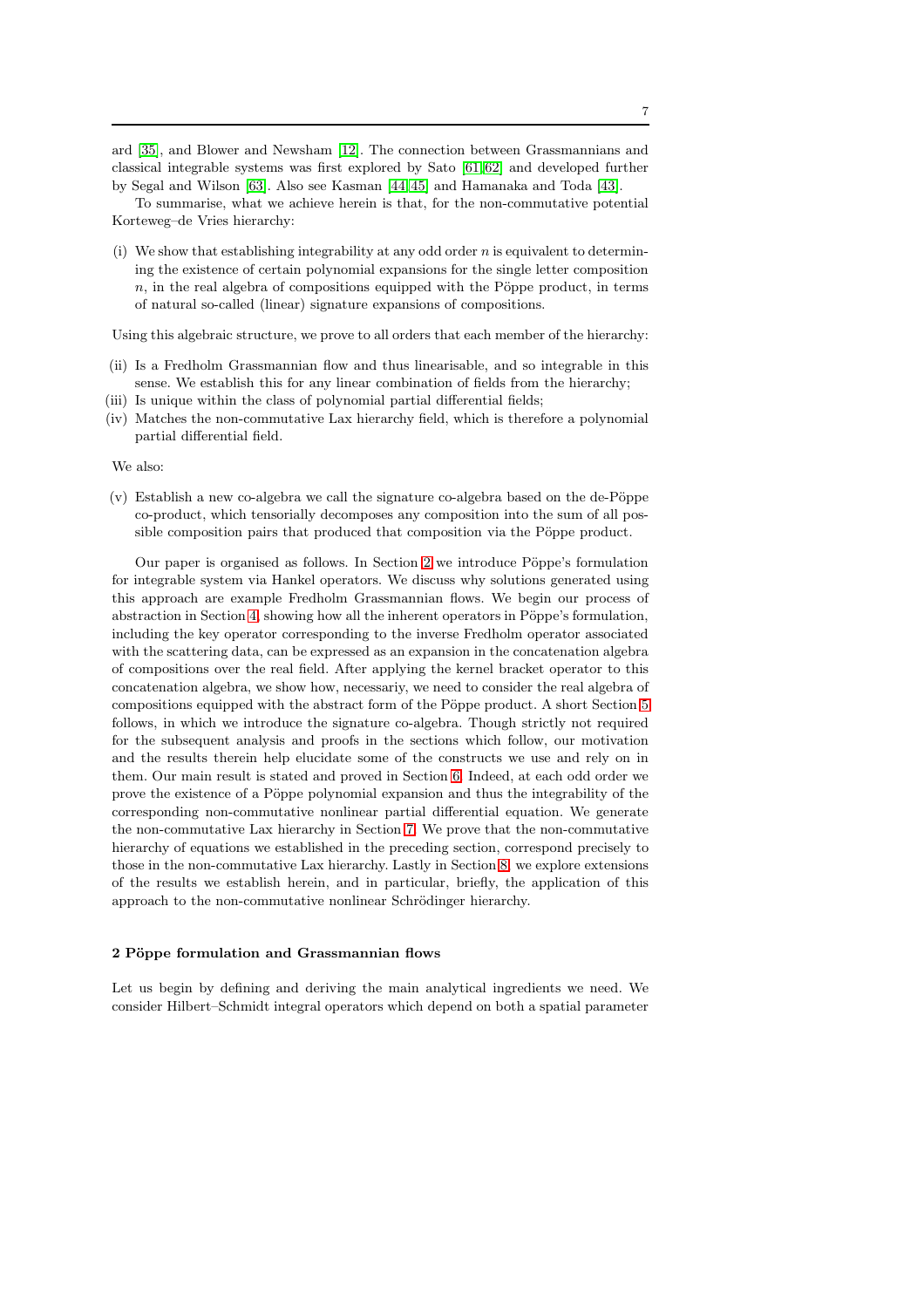$x \in \mathbb{R}$  and a time parameter  $t \in [0,\infty)$ . In this section  $\partial_t$  represents the partial derivative with respect to the time parameter t while  $\partial = \partial_x$  represents the partial derivative with respect to the spatial parameter x. For any Hilbert–Schmidt operator  $F = F(x, t)$  there exists a square-integrable kernel  $f = f(y, z; x, t)$  such that for any square-integrable function  $\phi$ ,

$$
(F\phi)(y;x,t) = \int_{-\infty}^{0} f(y,z;x,t)\phi(z) dz.
$$

**Definition 1 (Kernel bracket)** With reference to the operator  $F$  just above, we use the kernel bracket notation  $[F]$  to denote the kernel of  $F$ :

$$
[F](y, z; x, t) \coloneqq f(y, z; x, t).
$$

Hilbert-Schmidt Hankel operators play a critical role herein. We consider Hankel operators which depend on a parameter  $x$  as follows.

Definition 2 (Hankel operator with parameter) We say a given time-dependent Hilbert–Schmidt operator  $H$  with corresponding square-integrable kernel h is Hankel or additive with parameter  $x \in \mathbb{R}$  if its action, for any square-integrable function  $\phi$ , is

<span id="page-7-0"></span>
$$
(H\phi)(y;x,t) \coloneqq \int_{-\infty}^{0} h(y+z+x;t)\phi(z) \,\mathrm{d}z.
$$

Such Hankel operators are a key facet of Pöppe's formulation. This is because the kernel of the spatial derivative  $\partial = \partial_x$  of the operator product of an arbitrary pair of such Hankel operators can be split into the real matrix product of their respective kernels in the following sense; see Pöppe  $[55, 56]$  $[55, 56]$ . We include the proof from Doikou et al. [\[22,](#page-37-1) [21\]](#page-37-2) and Malham [\[46\]](#page-38-4) for completeness.

Lemma 1 (Pöppe product) Assume for each  $n \in \mathbb{N}$ ,  $H_n$  are Hankel Hilbert– Schmidt operators with parameter x and  $F_n$  are Hilbert–Schmidt operators. Assume further for each  $n \in \mathbb{N}$ , that the corresponding kernels of  $F_n$  are continuous and those of  $H_n$  are continuously differentiable. Then, the following Pöppe product rule holds,

$$
[F_1 \partial (H_1 H_2) F_2 F_3 \partial (H_3 H_4) F_4 \cdots F_{n-1} \partial (H_{n-1} H_n) F_n](y, z; x)
$$
  
= 
$$
[F_1 H_1](y, 0; x)[F_2 H_2](0, 0; x) \cdots [F_{n-1} H_{n-1}](0, 0; x)[H_n F_n](0, z; x).
$$

**Proof** It is sufficient to establish the result for the case  $n = 2$ . The general result follows by successive iteration of this case. We use the fundamental theorem of calculus and Hankel properties of  $H_1$  and  $H_2$ . Let  $f_1$ ,  $h_1$ ,  $h_2$  and  $f_2$  denote the integral kernels of  $F_1, H_1, H_2$  and  $F_2$  respectively. By direct computation  $[F_1 \partial_x (H_1 H_2) F_2](y, z; x)$  equals

$$
\int_{\mathbb{R}^3_-} f_1(y,\xi_1;x)\partial_x \left(h_1(\xi_1+\xi_2+x)h_2(\xi_2+\xi_3+x)\right) f_2(\xi_3,z;x) d\xi_3 d\xi_2 d\xi_1
$$
\n
$$
= \int_{\mathbb{R}^3_-} f_1(y,\xi_1;x)\partial_{\xi_2} \left(h_1(\xi_1+\xi_2+x)h_2(\xi_2+\xi_3+x)\right) f_2(\xi_3,z;x) d\xi_3 d\xi_2 d\xi_1
$$
\n
$$
= \int_{\mathbb{R}^2_-} f_1(y,\xi_1;x)h_1(\xi_1+x)h_2(\xi_3+x) f_2(\xi_3,z;x) d\xi_3 d\xi_1
$$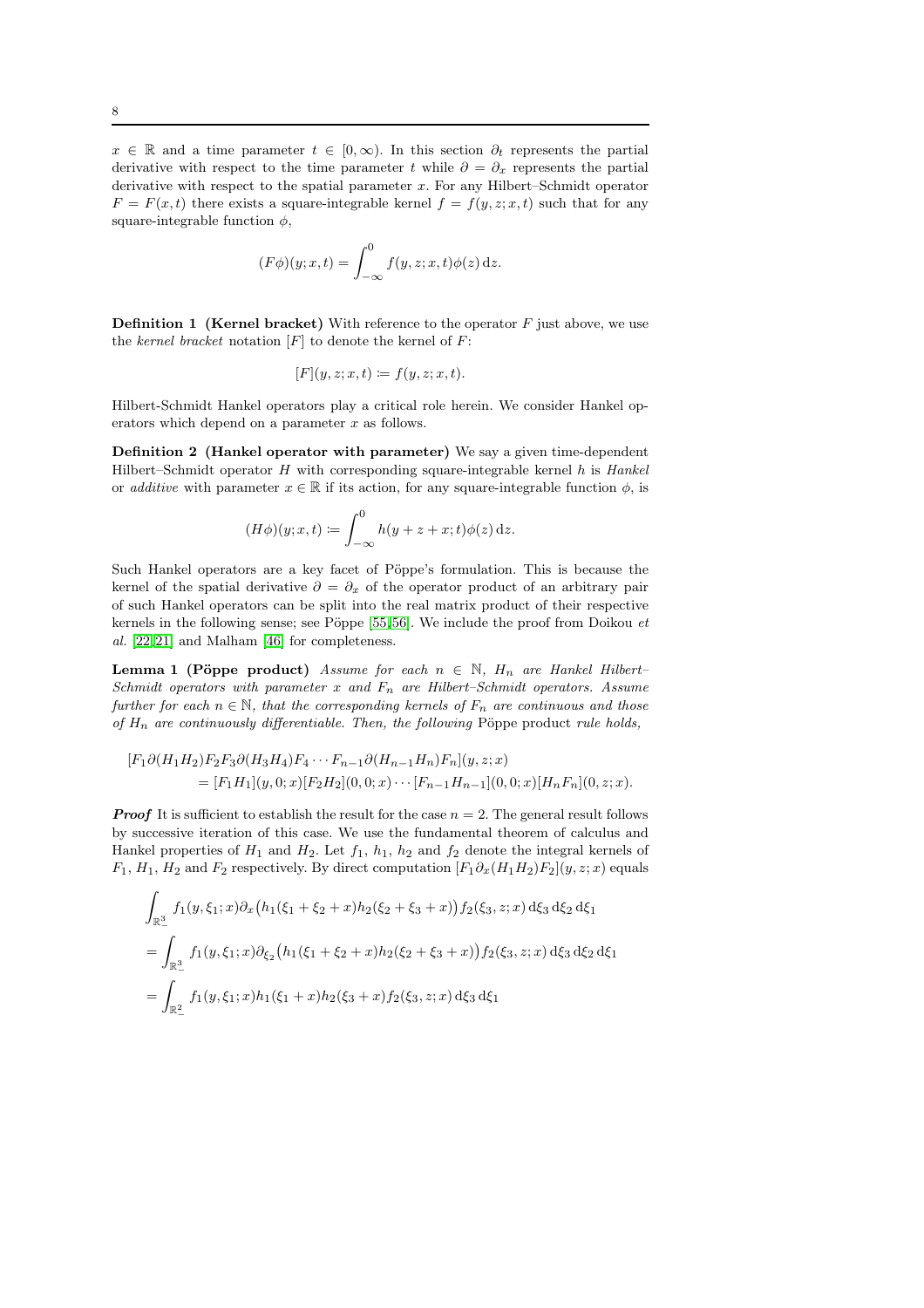$$
= \int_{\mathbb{R}_-} f_1(y,\xi_1;x)h_1(\xi_1+x) d\xi_1 \cdot \int_{\mathbb{R}_-} h_2(\xi_3+x) f_2(\xi_3,z;x) d\xi_3
$$
  
= ([F<sub>1</sub>H<sub>1</sub>](y,0;x)) ([H<sub>2</sub>F<sub>2</sub>](0,z;x)),

giving the result. □

The following lemma and theorem, based on the Leibniz rule, are key to the abstract formalism we introduce in Section [3.](#page-11-2) Both results are stated in terms of the operator  $P$ , though neither result requires  $P$  to be a Hankel operator.

Lemma 2 (Inverse operator Leibniz rule) Suppose the operator P depends on a parameter with respect to which we wish to compute derivatives. Further suppose  $U := (\mathrm{id} - P)^{-1}$  exists. Then we observe

<span id="page-8-1"></span>
$$
U \equiv \mathrm{id} + UP \equiv \mathrm{id} + PU,
$$

and also that  $\partial U \equiv U(\partial P)U$ , and more generally that

$$
\partial^n U \equiv \sum_{k=0}^{n-1} {n \choose k} (\partial^k U)(\partial^{n-k} P) U \equiv \sum_{k=0}^{n-1} {n \choose k} U(\partial^{n-k} P)(\partial^k U).
$$

Proof The first three identities are straightforward. The final identity follows by applying the Leibniz rule to the first pair of identities and using  $U \coloneqq (\mathrm{id} - P)^{-1}$  $□$ 

Similar identities to those in Lemma [2](#page-8-1) were derived by Pöppe [\[55,](#page-38-0) [56\]](#page-38-1). For any  $n \in \mathbb{N}$ , let  $\mathcal{C}(n)$  denote the set of all compositions of n. The real-valued coefficients  $\chi\big(a_1a_2\cdots a_k\big)$ given in the following theorem are essentially particular products of Leibniz coefficients, they are given in Definition [5.](#page-11-1)

Theorem 1 (Signature operator expansion) For any non-negative integer  $k$ , set  $P_k \coloneqq \partial^k P$  and  $U_k \coloneqq \partial^k U$ . Then for any  $n \in \mathbb{N}$  we have

<span id="page-8-0"></span>
$$
U_n = \sum \chi(a_1 a_2 \cdots a_k) U P_{a_1} U P_{a_2} U \cdots U P_{a_k} U,
$$

where the sum is over all compositions  $a_1 a_2 \cdots a_k \in \mathcal{C}(n)$ .

We prove this result, which is a direct consequence of Lemma [2,](#page-8-1) in a more abstract context in the next section; see Theorem [2.](#page-11-0) Indeed, in Sections [3](#page-11-2) and [4](#page-13-0) we pull back the definitions and results above to two natural abstract algebras.

Let us now outline the solution procedure based on Pöppe's Hankel operator approach we employ herein for the non-commutative Korteweg–de Vries hierarchy, and its relation to Grassmannian flows. Solutions to this linear system generate solutions to the target nonlinear partial differential equations from the non-commutative potential Korteweg–de Vries hierarchy or any linear combination of fields from the hierarchy.

**Definition 3 (Linear operator system)** Suppose the linear operators  $P = P(x,t)$ and  $G = G(x, t)$  satisfy the pair of linear equations:

<span id="page-8-2"></span>
$$
\partial_t P = d(\partial)P
$$
 and  $P = G(\text{id} - P)$ ,

where  $d(\partial) = \mu_3 \partial^3 + \mu_5 \partial^5 + \mu_7 \partial^7 + \cdots$  and each  $\mu_n$ , with  $n \geq 3$  odd, is a constant real parameter.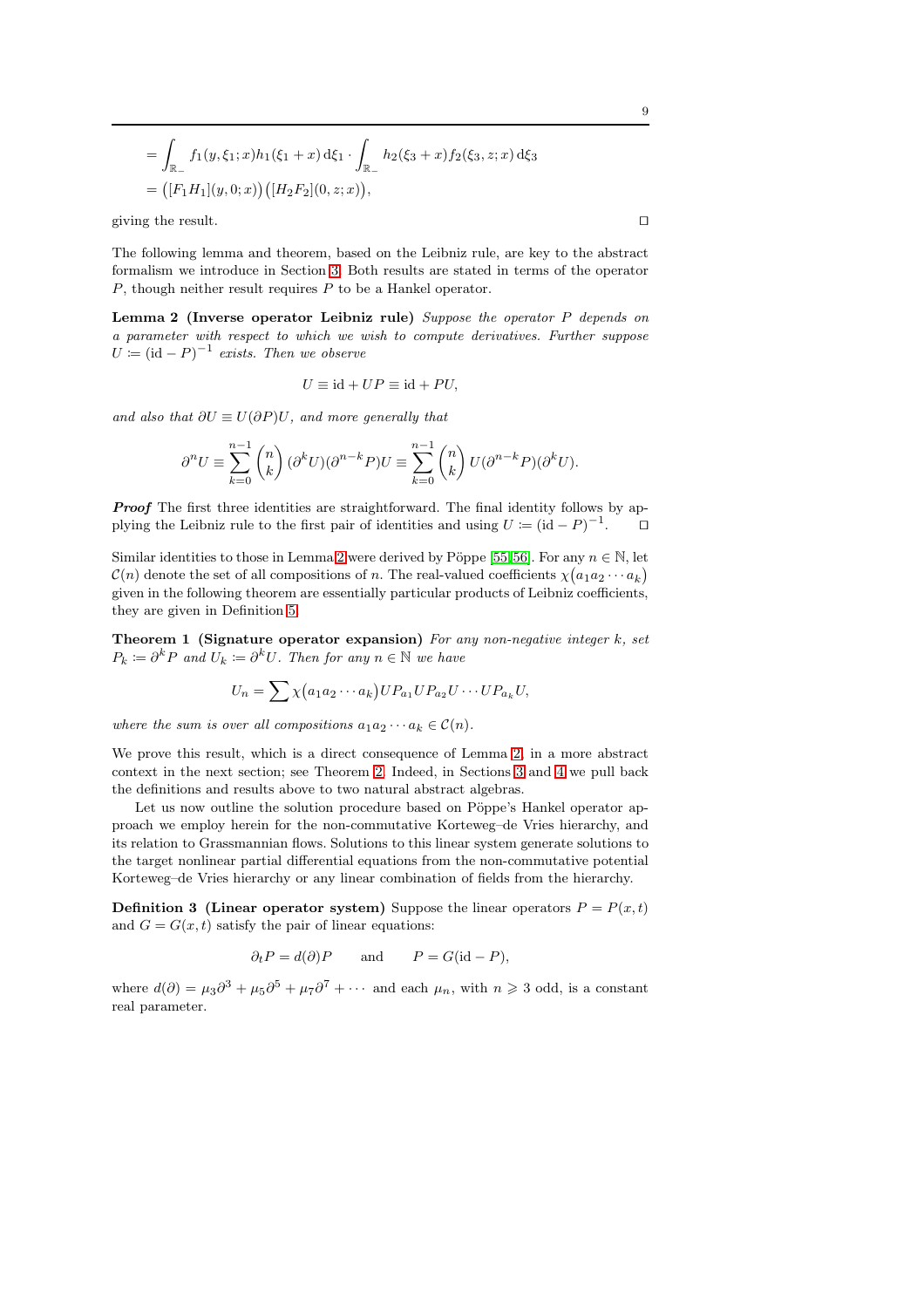This system of equations for the unknown operator G is linear since  $P = P(x, t)$  is the solution of a linear partial differential equation and then  $G = G(x, t)$  is the solution of a linear Fredholm equation. Let us now address the existence and uniqueness of such a solution operator in the class of Hilbert–Schmidt operators. Suppose the square matrix-valued function  $p = p(x, t)$  satisfies the linear partial differential equation,

$$
\partial_t p = d(\partial)p,
$$

with  $p(x, 0) = p_0(x)$  and  $p_0$  a given square matrix-valued function. For  $w : \mathbb{R} \to \mathbb{R}_+$ , let  $L^2_w$  denote the space of real, square matrix-valued functions f on  $\mathbb R$  whose  $L^2$ -norm weighted by  $w$  is finite, i.e.

$$
||f||_{L^2_w} := \int_{\mathbb{R}} \text{tr}\left(f^{\mathcal{T}}(x)f(x)\right)w(x)\,\mathrm{d}x < \infty,
$$

where  $f^{\mathrm{T}}$  denotes the transpose of f and 'tr' is the trace operator. Let  $W : \mathbb{R} \to \mathbb{R}_+$ denote the function  $W: x \mapsto 1 + x^2$ . Further let H denote the Sobolev space of real, square matrix-valued functions who themselves, as well as derivatives  $\partial$  to all orders of them, are square-integrable. Doikou *et al.* [\[21,](#page-37-2) Lemma 3.1] establish if  $p_0 \in H \cap L^2_W$ then  $p \in C^{\infty}([0,\infty); H \cap L^2_W)$  and the corresponding Hankel operator  $P = P(t)$  whose kernel is  $p$ , is Hilbert–Schmidt valued. For Hilbert–Schmidt valued operator  $P$  we define the regularised Fredholm determinant to be,

$$
\det_2(\mathrm{id} - P) \coloneqq \exp\left(-\sum_{k\geqslant 2}\frac{1}{k}\mathrm{tr}\left(P^k\right)\right).
$$

See Simon [\[64\]](#page-39-6). The operator id – P is invertible if and only if  $det_2(id - P) \neq 0$ . Now assunme as just above,  $p_0 \in H \cap L_W^2$ , and further that the Hilbert–Schmidt Hankel operator  $P_0$  corresponding to the kernel  $p_0$  is such that  $\det_2(\mathrm{id} - P_0) \neq 0$ . Then from Doikou et al. [\[21,](#page-37-2) Lemma 3.2] we know, there exists a time  $T > 0$ , such that for all  $t \in [0, T]$  and  $x \in \mathbb{R}$ , we know  $\det_2(\mathrm{id} - P(x, t)) \neq 0$ , where  $P = P(x, t)$ is the Hilbert–Schmidt Hankel operator whose kernel is  $p = p(y + x; t)$  given just above, and  $P(x, 0) = P_0(x)$ . Further, there exists a unique square matrix-valued  $g \in$  $C^{\infty}([0,T];C^{\infty}(\mathbb{R}^{\times 2}_-\times\mathbb{R}_+))$  which satisfies the linear Fredholm equation,

$$
p(y + z + x; t) = g(y, z; x, t) - \int_{-\infty}^{0} g(y, \xi; x, t) p(\xi + z + x, t) d\xi,
$$

corresponding to the operator equation  $P = G(\mathrm{id} - P)$  for  $G = G(x, t)$ .

Let us now briefly outline why the solution flow for  $G$  given in Definition [3](#page-8-2) is a Fredholm Grassmannian flow; many more details can be found in Beck *et al.* [\[10,](#page-37-5)11], Doikou et al. [\[21,](#page-37-2) Sec. 2.3] and Doikou et al. [\[22\]](#page-37-1). Detailed introductions and examples of Fredholm Grassmann manifolds are given in Pressley and Segal [\[59\]](#page-38-20), Abbondandolo and Majer [\[1\]](#page-36-2) and Andruchow and Larotonda [\[7\]](#page-37-23). Suppose  $\mathbb H$  is a given separable Hilbert space. The Fredholm Grassmannian of all subspaces of  $\mathbb H$  that are comparable in size to a given closed subspace  $\mathbb{V} \subset \mathbb{H}$  is defined as follows; see Segal and Wilson [\[63\]](#page-38-17).

Definition 4 (Fredholm Grassmannian) Let H be a separable Hilbert space with a given decomposition  $\mathbb{H} = \mathbb{V} \oplus \mathbb{V}^{\perp}$ , where  $\mathbb{V}$  and  $\mathbb{V}^{\perp}$  are infinite dimensional closed subspaces. The Grassmannian  $Gr(\mathbb{H}, V)$  is the set of all subspaces W of  $\mathbb H$  such that: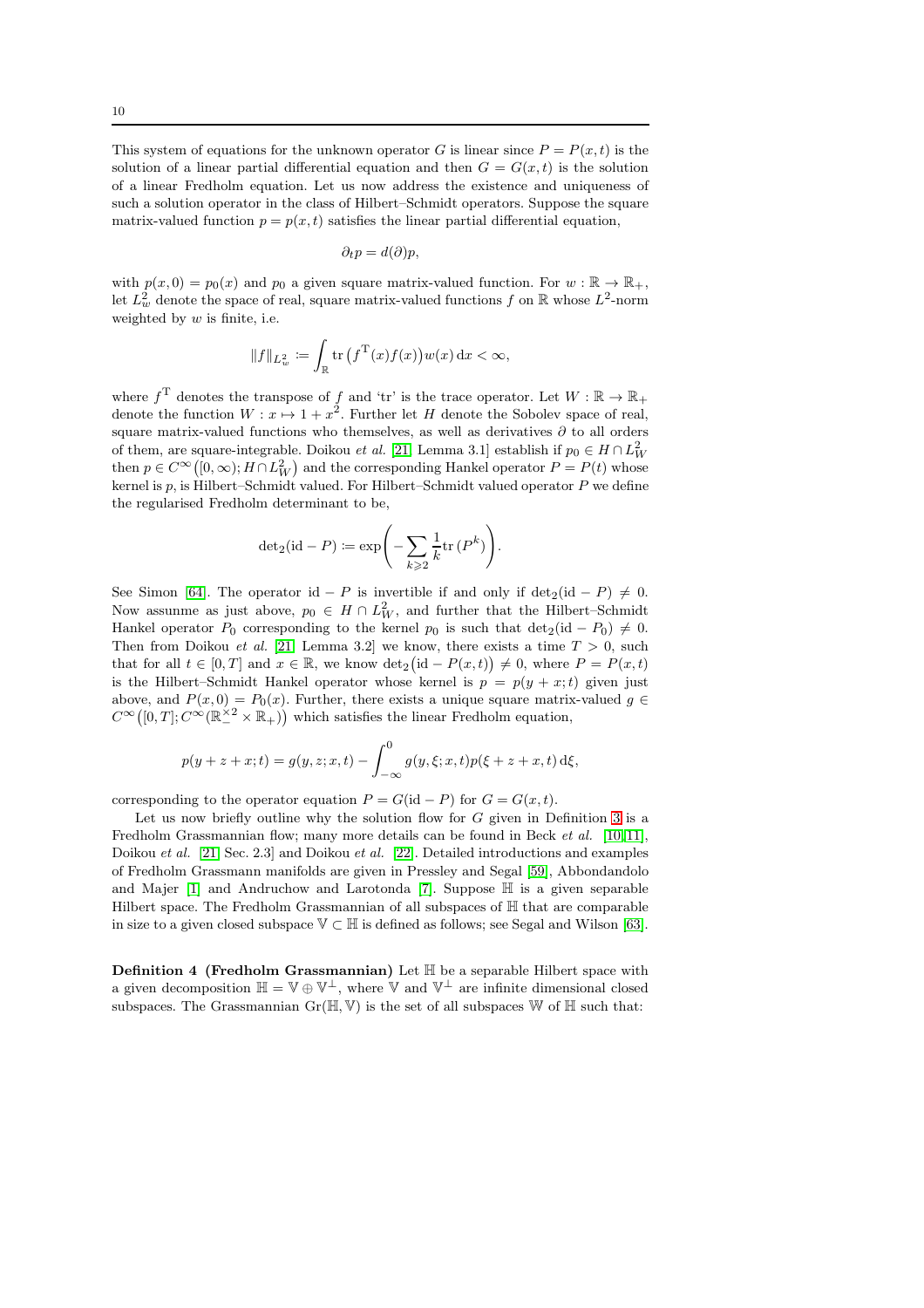- (i) The orthogonal projection pr:  $\mathbb{W} \to \mathbb{V}$  is a Fredholm operator, indeed it is a Hilbert–Schmidt perturbation of the identity; and
- (ii) The orthogonal projection pr:  $\mathbb{W} \to \mathbb{V}^{\perp}$  is a Hilbert–Schmidt operator.

We observe that as  $\mathbb H$  is separable, any element in  $\mathbb H$  has a representation on a countable basis. Thus, for example, we can represent that element via the sequence of coefficients which are associated with each of the basis elements. Given an independent set of such sequences in  $\mathbb{H} = \mathbb{V} \oplus \mathbb{V}^{\perp}$  which span  $\mathbb{V}$ , suppose we record them as columns in the infinite matrix

$$
W = \begin{pmatrix} \mathrm{id} + Q \\ P \end{pmatrix}.
$$

In this representation, we suppose each column of  $id + Q$  lies in V and each column of P lies in  $\mathbb{V}^{\perp}$ . Further, assume when we constructed id  $+$  Q, we ensured it was a Fredholm operator on V with  $Q \in \mathfrak{J}_2(\mathbb{V}; \mathbb{V})$ , where  $\mathfrak{J}_2(\mathbb{V}; \mathbb{V})$  is the class of Hilbert– Schmidt operators from V to V, equipped with the norm  $||Q||_{\mathfrak{J}_2}^2 := \text{tr } Q^{\dagger}Q$  where 'tr' is the trace operator. See Simon [\[64\]](#page-39-6) for more details. In addition, assume we constructed P to ensure  $P \in \mathfrak{J}_2(\mathbb{V}; \mathbb{V}^{\perp})$ , the space of Hilbert–Schmidt operators from  $\mathbb{V}$  to  $\mathbb{V}^{\perp}$ . Let  $W$  denote the subspace of  $H$  represented by the span of the columns of  $W$ . Let  $\mathbb{V}_0 \cong \mathbb{V}$  denote the canonical subspace of  $\mathbb{H}$  with the representation

$$
V_0 = \begin{pmatrix} \mathrm{id} \\ O \end{pmatrix}
$$

,

where O is the infinite matrix of zeros. Assume that  $det_2(id + Q) \neq 0$ . Then the projections  $\text{pr}: \mathbb{W} \to \mathbb{V}_0$  and  $\text{pr}: \mathbb{W} \to \mathbb{V}_0^{\perp}$  respectively generate

$$
W^{\parallel} = \begin{pmatrix} \mathrm{id} + Q \\ O \end{pmatrix} \quad \text{and} \quad W^{\perp} = \begin{pmatrix} O \\ P \end{pmatrix}.
$$

The subspace of  $\mathbb H$  represented by the span of the columns of  $W^{\parallel}$  naturally coincides with the subspace  $\mathbb{V}_0$ . Indeed, the transformation  $(\mathrm{id} + Q)^{-1} \in \mathrm{GL}(\mathbb{V})$  transforms  $W^{\parallel}$ to  $V_0$ . Under this transformation the representation W for W becomes

$$
\begin{pmatrix} \mathrm{id} \\ G \end{pmatrix},
$$

where  $G = P(\mathrm{id} + Q)^{-1}$ . In fact, any subspace W that can be projected onto  $\mathbb{V}_0$ can be represented in this way and vice-versa. In this representation the operators  $G \in \mathfrak{J}_2(\mathbb{V}, \mathbb{V}^{\perp})$  parametrise all the subspaces W that can be projected on to  $\mathbb{V}_0$ . If  $det_2(id + Q) = 0$ , then the projection above is not possible. In this instance we simply choose a different representative coordinate chart/patch. It is always possible to choose a subspace  $\mathbb{V}'_0 \cong \mathbb{V}$  of  $\mathbb{H}$  such that the projection  $\mathbb{W} \to \mathbb{V}'_0$  is an isomorphism; see Pressley and Segal [\[59,](#page-38-20) Prop. 7.1.6]. For further details on coordinate patches see Beck et al. [\[10\]](#page-37-5) and Doikou et al. [\[22\]](#page-37-1) and Doikou et al. [\[21\]](#page-37-2). In conclusion we observe that the flow for G given in Definition [3,](#page-8-2) taking Q to be  $\prime-P'$  and under the assumptions stated for  $p_0$  directly after, including the regularised determinant restriction, represents a Fredholm Grassmannian flow.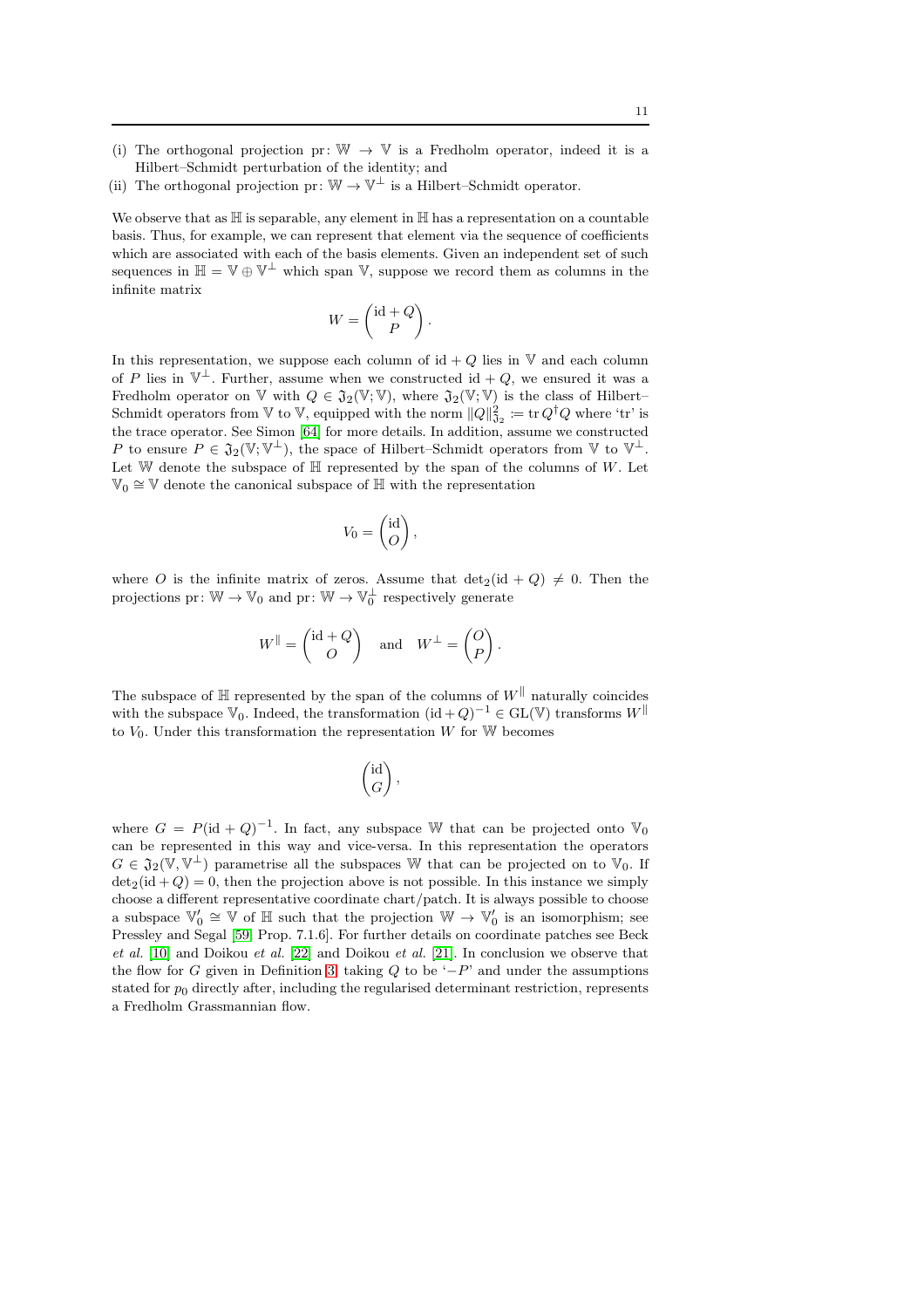#### <span id="page-11-2"></span>3 Hilbert–Schmidt operator and concatenation algebras

Let  $\mathcal{C} := \cup_{n\geq 0} \mathcal{C}(n)$  denote the set of all compositions. Herein we consider an abstract version of the operator algebra generated by a parameter-dependent operator  $P$ , its derivatives with respect to the parameter, and by  $U := (\mathrm{id} - P)^{-1}$  as well as the derivatives of U with respect to the parameter. With  $P_n := \partial^n P$  and  $U_n := \partial^n U$ for all non-negative integers n, let  $\mathbb P$  denote the alphabet  $\{P_n\}_{n\geq 0}$  and  $\mathbb U$  denote the alphabet  $\{U_n\}_{n\geq 0}$ . Then we denote by  $\mathbb{R}\backslash\mathbb{P}\cup\mathbb{U}$ , the Hilbert–Schmidt operator algebra over  $\mathbb{R}$ , generated by  $\mathbb{P}$  and  $\mathbb{U}$ . This algebra is unital with the identity operator as the unit element. One natural approach to generating an abstract version of the algebra  $\mathbb{R}\langle \mathbb{P}\cup \mathbb{U}\rangle$  is as follows.

Let  $\mathbb N$  denote the set of non-negative integers  $n$ . We distinguish such a set of integers for the following reason. In the first stage of the abstraction we essentially replace the operators  $P_n$  by integers n, and the operators  $U_n$  by the integers n, and construct a concatenation algebra of words generated by the alphabets  $\mathbb N$  and  $\underline{\mathbb N}$ . We denote by  $\mathbb{R}\langle\mathbb{N}\cup\underline{\mathbb{N}}\rangle$  the non-commutative concatenation polynomial algebra over R generated words constructed from the alphabet  $\mathbb{N} \cup \mathbb{N}$ ; see Reutenauer [\[60\]](#page-38-9). The neutral element is the empty word Ø, so that the concatenation of any word from  $\mathbb{R}\setminus\mathbb{N}\cup\mathbb{N}$  with Ø and vice-versa, just generates the original word. Hence  $\mathbb{R}\langle \mathbb{N} \cup \mathbb{N} \rangle$  is a unital algebra. The neutral element  $\emptyset$  plays the role equivalent to that of the identity operator in  $\mathbb{R}(\mathbb{P} \cup \mathbb{U})$ . Indeed, from their definitions we observe that  $\mathbb{R}\langle \mathbb{N} \cup \mathbb{N} \rangle$  and  $\mathbb{R}\langle \mathbb{P} \cup \mathbb{U} \rangle$  are *isomorphic*. We can also define on  $\mathbb{R}\langle \mathbb{N} \cup \underline{\mathbb{N}}\rangle$  a derivation operation  $\delta$  that represents the abstraction of the derivative operator  $\partial$  acting on the operators P and U. Indeed operator  $\mathfrak{d}: \mathbb{R}\langle \mathbb{N} \cup \underline{\mathbb{N}} \rangle \to \mathbb{R}\langle \mathbb{N} \cup \underline{\mathbb{N}} \rangle$  is the linear operator such that for any letter  $n \in \mathbb{N}$ in  $\mathbb{R}\langle \mathbb{N}\cup \underline{\mathbb{N}}\rangle$ ,  $\delta: n \mapsto (n+1)$ , and for any letter  $n \in \underline{\mathbb{N}}$  in  $\mathbb{R}\langle \mathbb{N}\cup \underline{\mathbb{N}}\rangle$ ,  $\delta: n \mapsto (n+1)$ . Furthermore for any word  $a_1a_2a_3\cdots a_n \in \mathbb{R} \langle \mathbb{N} \cup \mathbb{N} \rangle$ , where the letters  $a_1, a_2, \ldots, a_n$ can be either from  $\mathbb N$  or  $\underline{\mathbb N}$ , the operator  $\delta$  satisfies the Leibniz derivation property:

$$
\mathfrak{d}(a_1a_2a_3\cdots a_n)=\sum_{k=1}^n a_1a_2\cdots a_{k-1}(\mathfrak{d}a_k)a_{k+1}\cdots a_n.
$$

The first crucial result of this section is that each of the letters in  $\mathbb N$  has a linear expansion in terms of monomials of the form  $0a_10a_20 \cdots 0a_n0$  with  $a_1, a_2, \ldots, a_n \in \mathbb{N}$ only. Note here the letter 0 corresponds to  $U_0 \equiv U$ . This is the abstract version of the statement of Theorem [1.](#page-8-0) We state and prove this result after the following definition. We denote by  $\mathbb{N}^*$ , the free monoid of words on  $\mathbb{N}$ .

**Definition 5 (Signature character)** Let  $a_1a_2\cdots a_n$  be a word from  $\mathbb{N}^*$ . We associate with any such word the signature character  $\chi: \mathbb{N}^* \to \mathbb{R}$ , given by

$$
\chi(a_1a_2\cdots a_n)\coloneqq\binom{a_1+\cdots+a_n}{a_n}\binom{a_1+a_2+\cdots+a_n}{a_2}\cdots\binom{a_{n-1}+a_k}{a_{n-1}}\binom{a_n}{a_n},
$$

where each of the factors shown on the right is a Leibniz coefficient, so that for example, the penultimate factor is  $a_{n-1} + a_n$  choose  $a_{n-1}$ .

Let us introduce some notation. Given a word  $w = a_1 a_2 \cdots a_n$  generated using letters  $a_1, a_2, \ldots, a_n$  from N, let  $w_0$  denote the corresponding word in  $\mathbb{R}\langle \mathbb{N} \cup \mathbb{N}\rangle$  of the form

<span id="page-11-1"></span>
$$
w_0 := 0a_1 0a_2 0 \cdots 0a_n 0,
$$

<span id="page-11-0"></span>i.e. a single letter **0** exists between each letter  $a_1, a_2, \ldots, a_n$  from N, and at each end.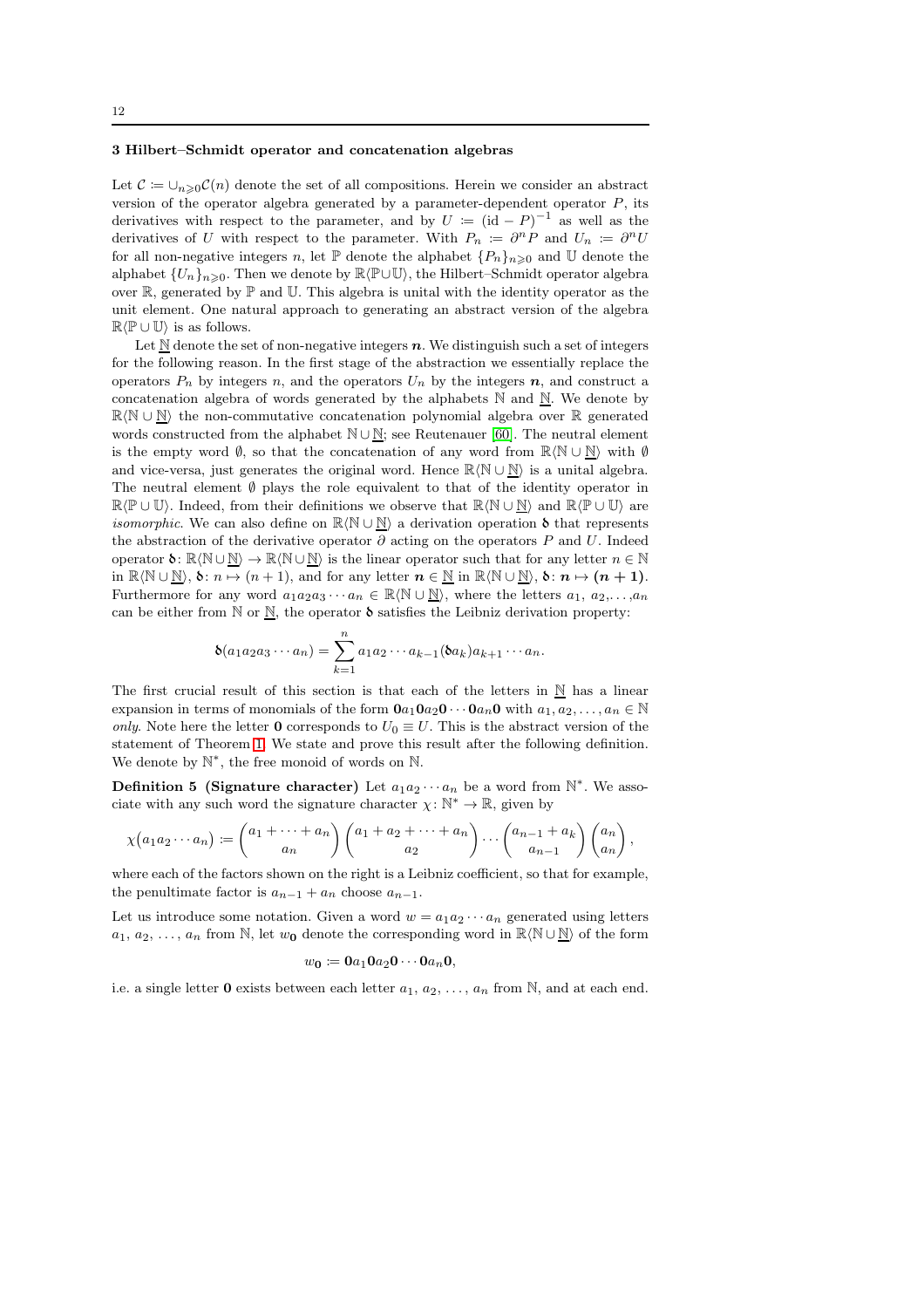**Theorem 2 (Signature operator expansion)** Given any  $n \in \mathbb{N}$ , we have, in the algebra  $\mathbb{R}\langle \mathbb{N} \cup \mathbb{N} \rangle$ , for any corresponding integer letter **n** from  $\mathbb{N}$  that:

$$
\boldsymbol{n} = \sum_{w \in \mathcal{C}(n)} \chi(w) \cdot w_{\boldsymbol{0}}.
$$

**Proof** We begin by recreating some of the basic results for the operators  $P$  and  $U$  from  $\mathbb{R}$  $\mathbb{P} \cup \mathbb{U}$  in Lemma [2](#page-8-1) in terms of the corresponding elements from  $\mathbb{R} \setminus \mathbb{N} \cup \mathbb{N}$ . With the letter 0 corresponding to P, the letter 0 corresponding to U and with  $\emptyset$  representing the neutral element corresponding to the identity id in  $\mathbb{R}\langle\mathbb{P}\cup\mathbb{U}\rangle$ , we have

$$
\mathbf{0} := (\emptyset - 0)^{-1} \quad \text{and thus} \quad \mathbf{0} \equiv \emptyset + 0\mathbf{0} \equiv \emptyset + \mathbf{0}0.
$$

These correspond to the first set of statements in Lemma [2.](#page-8-1) Next using that  $\delta(n)$  =  $(n + 1)$ , we apply  $\delta$  several times to the identity  $0 \equiv \emptyset + 00$ . Thus we have

$$
1 \equiv \begin{pmatrix} 1 \\ 1 \end{pmatrix} \cdot 10 + \begin{pmatrix} 1 \\ 0 \end{pmatrix} \cdot 01 \qquad \Leftrightarrow \qquad 1 \equiv \begin{pmatrix} 1 \\ 1 \end{pmatrix} \cdot 010.
$$

This establishes the statement of the lemma for 1. One further iteration of this procedure is insightful. Applying  $\delta^2$  to the identity  $0 \equiv \emptyset + 00$ , we observe

$$
2 \equiv \begin{pmatrix} 2 \\ 2 \end{pmatrix} \cdot 20 + \begin{pmatrix} 2 \\ 1 \end{pmatrix} \cdot 11 + \begin{pmatrix} 2 \\ 0 \end{pmatrix} \cdot 02 \quad \Leftrightarrow \quad 2 \equiv \begin{pmatrix} 2 \\ 2 \end{pmatrix} \cdot 020 + \begin{pmatrix} 2 \\ 1 \end{pmatrix} \cdot 011
$$

Substituting for 1 into the right-hand side, we find,

$$
2 \equiv \begin{pmatrix} 2 \\ 2 \end{pmatrix} \cdot 020 + \begin{pmatrix} 2 \\ 1 \end{pmatrix} \begin{pmatrix} 1 \\ 1 \end{pmatrix} \cdot 01010.
$$

This corresponds to the case  $n = 2$  in the statement of the lemma. We now focus on the overall proof which proceeds by induction. We have seen the statement of the lemma holds for  $n = 1$ . Assume the statement holds for all  $1 \leq k \leq n$ . We now show it holds for  $(n + 1)$ , i.e. that we have

$$
(\boldsymbol{n+1}) = \sum_{w \in \mathcal{C}(n+1)} \chi(w) \cdot w_{\boldsymbol{0}}.
$$

We apply  $\mathbf{\delta}^{n+1}$  to the identity  $\mathbf{0} \equiv \emptyset + 0\mathbf{0}$ . Using the Leibniz rule and combining the final term  $0(n + 1)$  on the right with the term  $\delta^{n+1}0 \equiv (n + 1)$  on the left, in the same manner as we did above, we obtain

$$
(\boldsymbol{n}+1) \equiv \binom{n+1}{n+1} \cdot \mathbf{0}(n+1)\mathbf{0} + \binom{n+1}{n} \cdot \mathbf{0}n\mathbf{1} + \binom{n+1}{n-1} \cdot \mathbf{0}(n-1)\mathbf{2} + \binom{n+1}{n-2} \cdot \mathbf{0}(n-2)\mathbf{3} + \dots + \binom{n+1}{2} \cdot \mathbf{0}2(\boldsymbol{n}-1) + \binom{n+1}{1} \cdot \mathbf{0}1\boldsymbol{n}.
$$

We have assumed that for each k such that  $2 \leq k \leq n$ , we have k is the appropriate linear combination of all the compositions of  $k$ . The first term on the right above involving  $\mathbf{0}(n+1)\mathbf{0}$  is the only composition of  $n+1$  starting with the digit  $n+1$ —ignoring the  $\mathbf{0}$ 's. This term on the right above matches the term in  $(n + 1)$  corresponding to the single digit composition of  $n+1$ , with the correct coefficient  $\chi((n+1))$ . Now consider the next term on the right involving  $0n1$ . If we substitute for 1 we obtain the the only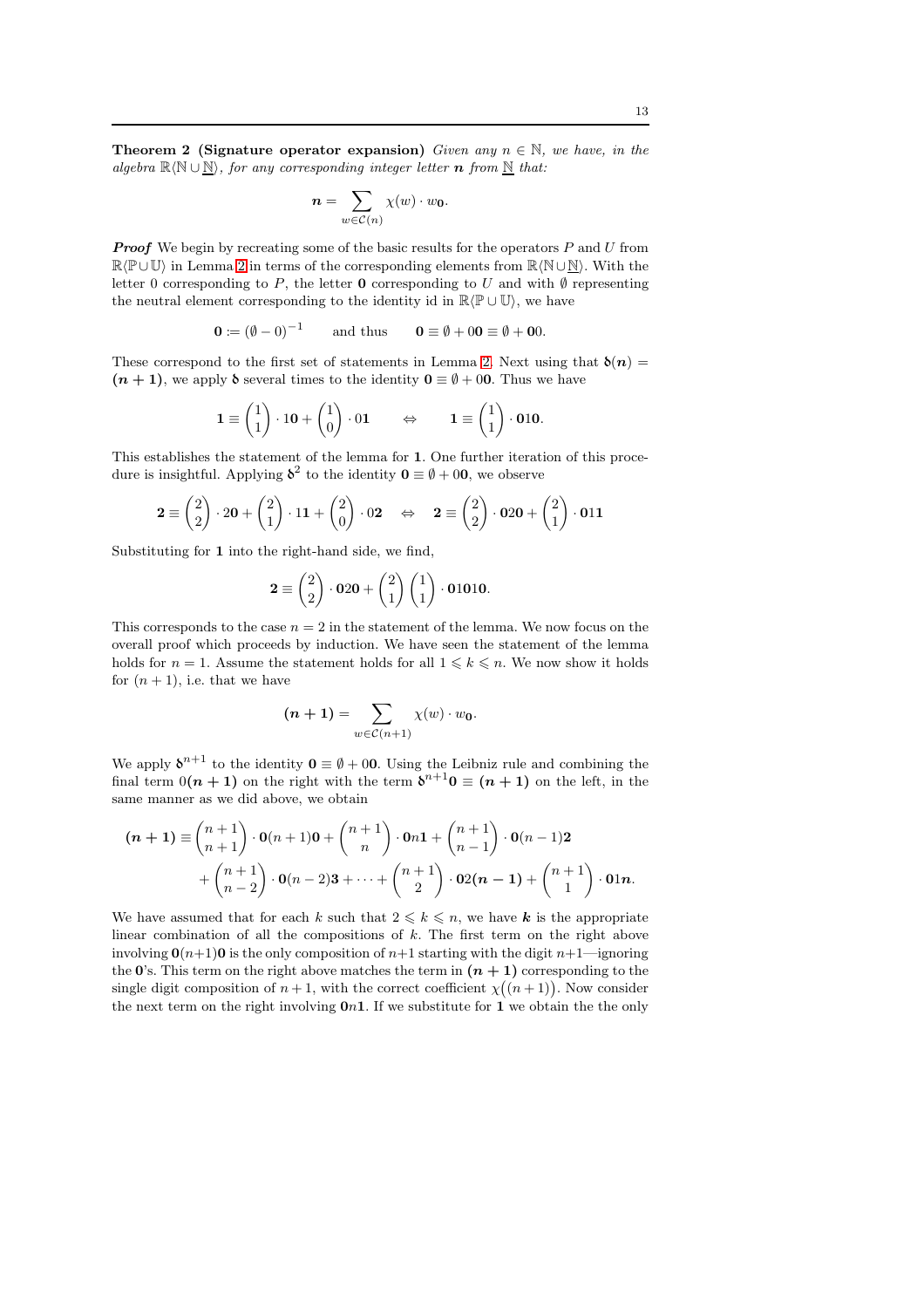composition of  $n + 1$  starting with the digit n—again ignoring the **0**'s—namely the term  $0n010$ . The coefficient is

$$
\binom{n+1}{n}\binom{1}{1} = \chi(n1).
$$

Indeed, for each  $1 \leq k \leq n$ , consider the term involving  $\mathbf{0}(n + 1 - k)\mathbf{k}$  on the right in the Leibniz expansion above. We substitute for  $k$  which is the appropriate linear combination of all compositions of  $k$ . We observe this exhausts all the possible compositions of  $n+1$  that start with the digit  $n+1-k$ —ignoring the 0's. Now consider the corresponding coefficients. Consider a generic term  $w_0$  in k, for which the 0-stripped version of  $w_0$ , namely w, is a composition of k. The coefficient of  $w_0$  is  $\chi(w)$ . Its coefficient in the Leibniz expansion above would be

$$
\binom{n+1}{n+1-k}\chi(w)=\chi\big((n+1-k)w\big).
$$

This last result follows from Definition [5](#page-11-1) for  $\chi(w)$ : for any word w which is a composition of k and for which for a given letter a, the word aw is a composition of  $n + 1$ , then  $a = n + 1 - k$  and the result above holds. This completes the proof. □

The significance of Theorem [2](#page-11-0) is that every element  $n \in \mathbb{R} \langle \mathbb{N} \cup \mathbb{N} \rangle$  for  $n \in \mathbb{N}$  can be expressed as a linear combination of monomials of the form  $0a_10a_20 \cdots 0a_n0$  with all the  $a_k \in \mathbb{N}$ , i.e. from the integer alphabet only, not involving  $\underline{\mathbb{N}}$ . This means that we can use monomials of this form as a basis for  $n \in \mathbb{R}(\mathbb{N} \cup \mathbb{N})$ . Indeed it thus is sufficient for us to consider the concatenation algebra  $n \in \mathbb{R}\langle \mathcal{C}_0 \rangle$  of monomials of the form  $0a_10a_20\cdots 0a_n0$  from  $C_0$ , the set of all compositions with the letter 0 squeezed between each digit as well as being added to each end.

#### <span id="page-13-0"></span>4 Hankel kernel and Pöppe algebras

We have seen that, as a result of Theorem [2,](#page-11-0) it is sufficient for us to consider the concatenation algebra  $n \in \mathbb{R}\langle \mathcal{C}_0 \rangle$  of monomials of the form  $0a_10a_20 \cdots 0a_n0$  where  $a_1a_2\cdots a_n\in\mathcal{C}$ . This means instead of the Hilbert–Schmidt operator algebra  $\mathbb{R}\langle\mathbb{P}\cup\mathbb{U}\rangle$ , it is sufficient for us to consider the Hilbert–Schmidt operator algebra  $\mathbb{R}\langle\mathbb{P}_U\rangle$  generated by operator monomials of the form  $UP_{a_1}UP_{a_2}U \cdots UP_{a_n}U$ . Indeed we could have deduced this last statement directly from Theorem [1.](#page-8-0) Our goal herein is to consider the algebra of Hilbert–Schmidt Hankel kernels generated by applying the the kernel bracket  $[\cdot]$  to such operator monomials. To this end, let  $\mathbb{R}\langle[\mathbb{P}_U]\rangle$  denote the noncommutative polynomial matrix algebra generated by kernel monomials of the form  $[UP_{a_1}UP_{a_2}U \cdots UP_{a_n}U]$  where  $a_1a_2\cdots a_n \in \mathcal{C}$ . We call this the *Hankel kernel algebra*. We endow this algebra with a product equivalent to the Pöppe product in Lemma [1](#page-7-0) for such kernel monomials as follows.

<span id="page-13-1"></span>Lemma 3 (Pöppe product for kernel monomials) Suppose  $u = a_1 \cdots a_k \in \mathcal{C}$  and  $v = b_1 \cdots b_\ell \in \mathcal{C}$  while  $a, b \in \mathbb{N}$ . Let  $m_u$  and  $m_v$  denote the respective kernel monomials  $m_u := UP_{a_1}UP_{a_2}U \cdots UP_{a_k}U$  and  $m_v := UP_{b_1}UP_{b_2}U \cdots UP_{b_\ell}U$ . Then we have

 $\label{eq:3} [m_uP_aU][UP_bm_v] = [m_uP_{a+1}UP_bm_v] + [m_uP_aUP_{b+1}m_v] + 2\,[m_uP_aUP_1UP_bm_v].$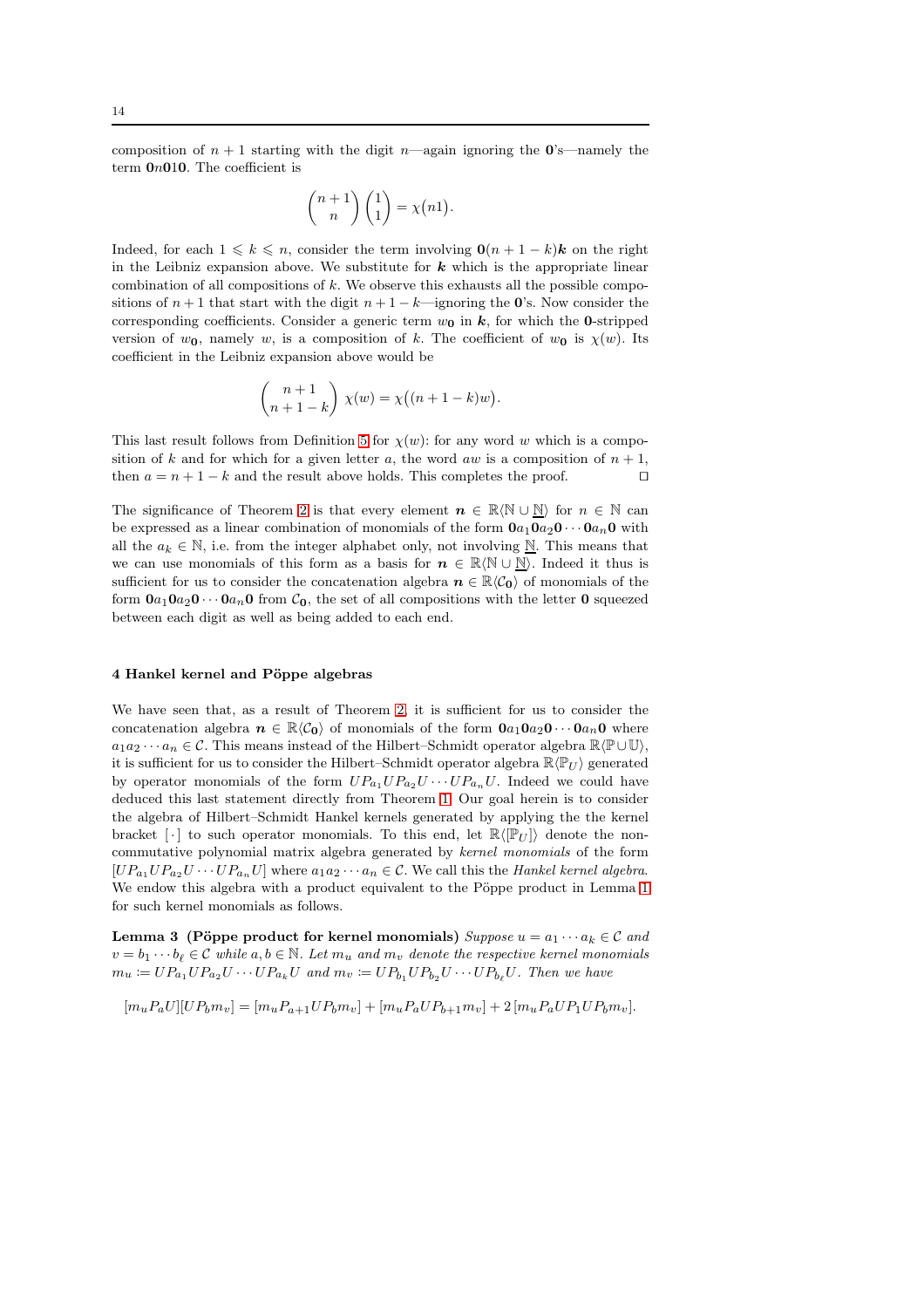**Proof** Using that  $U \equiv id + UP \equiv id + PU$ , the Pöppe product rule from Lemma [1](#page-7-0) and that  $\partial U = U(\partial P)U$ , we observe

$$
[m_{u}P_{a}U][UP_{b}m_{v}] = [m_{u}P_{a} + m_{u}P_{a}UP][PUP_{b}m_{v} + P_{b}m_{v}]
$$
  
\n
$$
= [m_{u}P_{a}][P_{b}m_{v}] + [m_{u}P_{a}][PUP_{b}m_{v}]
$$
  
\n
$$
+ [m_{u}P_{a}UP][P_{b}m_{v}] + [m_{u}P_{a}UP][PUP_{b}m_{v}]
$$
  
\n
$$
= [m_{u}\partial(P_{a}P_{b})m_{v}] + [m_{u}\partial(P_{a}P)UP_{b}m_{v}]
$$
  
\n
$$
+ [m_{u}P_{a}U\partial(PP_{b})m_{v}] + [m_{u}P_{a}U\partial(PP)UP_{b}m_{v}]
$$
  
\n
$$
= [m_{u}(\partial P_{a})P_{b}m_{v}] + [m_{u}P_{a}(\partial P_{b})m_{v}]
$$
  
\n
$$
+ [m_{u}P_{a}U(\partial P)P_{b}m_{v}] + [m_{u}P_{a}UP(\partial P)UP_{b}m_{v}]
$$
  
\n
$$
+ [m_{u}P_{a}U(\partial P)P_{b}m_{v}] + [m_{u}P_{a}UP(\partial P)UP_{b}m_{v}]
$$
  
\n
$$
= [m_{u}(\partial P_{a})UP_{b}m_{v}] + [m_{u}P_{a}U(\partial P_{b})m_{v}]
$$
  
\n
$$
= [m_{u}(\partial P_{a})UP_{b}m_{v}] + [m_{u}P_{a}U(\partial P)UP_{b}m_{v}]
$$
  
\n
$$
= [m_{u}(\partial P_{a})UP_{b}m_{v}] + [m_{u}P_{a}U(\partial P)UP_{b}m_{v}]
$$
  
\n
$$
= [m_{u}(\partial P_{a})UP_{b}m_{v}] + [m_{u}P_{a}U(\partial P)UP_{b}m_{v}]
$$
  
\n
$$
+ 2 [m_{u}P_{a}U(\partial P)UP_{b}m_{v}],
$$

which establishes the result. □

Remark 1 Recall from Lemma [1,](#page-7-0) we implicitly interpret multiple kernel products of the form  $[\cdot][\cdot]\cdots[\cdot][\cdot]$  to mean  $[\cdot](y,0;x)[\cdot](0,0;x)\cdots[\cdot](0,0;x)[\cdot](0,z;x)$ .

<span id="page-14-1"></span>Definition 6 (Signature kernel expansions) Motivated by Theorems [1](#page-8-0) and [2,](#page-11-0) we identify the following specific linear *signature kernel expansions*, which for any  $n \in \mathbb{N}$ , with the sum over all compositions  $a_1a_2 \cdots a_k \in \mathcal{C}(n)$ , are given by

<span id="page-14-0"></span>
$$
[U_n] = \sum \chi(a_1 a_2 \cdots a_k) [U P_{a_1} U P_{a_2} U \cdots U P_{a_{k-1}} U P_{a_k} U].
$$

Our goal now is to generate an abstract version of the Hankel kernel algebra  $\mathbb{R}\langle[\mathbb{P}_U]\rangle$ . One natural approach is as follows. Let  $\mathbb{R}\langle \mathcal{C} \rangle_*$  denote the non-commutative polynomial algebra over  $\mathbb R$  generated by composition elements from  $\mathcal C$ , endowed with the following Pöppe product for compositions.

Definition 7 (Pöppe product for compositions) Consider two compositions  $ua$ and by in  $\mathcal{C}$ , where we distinguish the last and first letters in the former and latter compositions as the natural numbers  $a$  and  $b$  respectively. We define the Pöppe product '\*' from  $\mathbb{R}\langle \mathcal{C} \rangle_* \times \mathbb{R}\langle \mathcal{C} \rangle_*$  to  $\mathbb{R}\langle \mathcal{C} \rangle_*$  for the compositions ua and bv to be,

$$
(ua)*(bv) = u(a+1)bv + ua(b+1)v + 2 \cdot (ua1bv).
$$

We see some alternative prescriptions for this product in Section [7;](#page-30-0) see Lemma [6.](#page-31-0)

Remark 2 (Stripped or 0-padded compositions?) One might wonder why we have not considered here the non-commutative polynomial algebra over  $\mathbb R$  generated by composition elements from  $C_0$ , where  $C_0$  is the set of composition monomials of the form  $w_0 = 0a_1 0a_2 0 \cdots 0a_n 0$  where  $w = a_1 a_2 \cdots a_n \in \mathcal{C}$ . Indeed this would be natural. We would define the Pöppe product for compositions from  $\mathcal{C}_0$  in exactly the same manner as in Definition [7](#page-14-0) above. So for example  $ua \in C$  is replaced by  $(ua)_0$ , i.e. a single  $\bf{0}$  is squeezed between all the letters in ua as well as on either end. All the terms in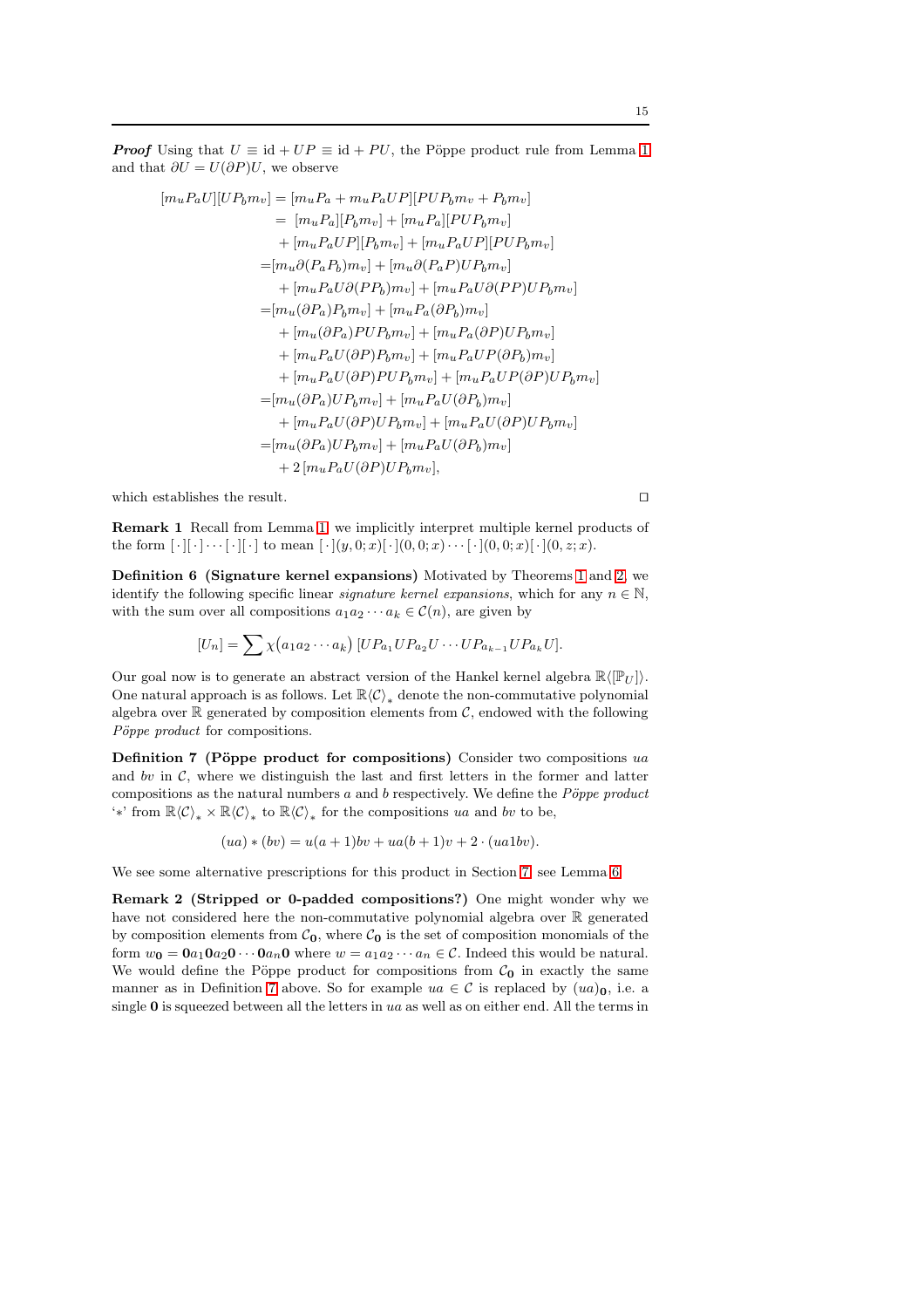the product  $(ua)*(bv)$  can be interpretted analogously. In this **0**-padded abstraction, we interpret  $\bf{0}$  as corresponding to the *pseudo-passive* operator 'U' in the kernel monomials  $[UP_{a_1}UP_{a_2}U \cdots UP_{a_n}U]$ . With this interpretation there is a one-to-one correspondence between the monomials  $0a_10a_20 \cdots 0a_n0$  and  $[UP_{a_1}UP_{a_2}U \cdots UP_{a_n}U]$ . The Pöppe products given in Lemma [3](#page-13-1) and Definition [7](#page-14-0) are mirror images of each other and the algebras generated by the corresponding sets of monomials are seen to be isomorphic. However in practice, keeping the pseudo-passive 0's is cumbersome, and not required.

Herein we use the stripped abstraction of  $\mathbb{R}\langle\mathbb{P}_U\rangle$ , replacing it by its isomorphic equivalent  $\mathbb{R}\langle\mathcal{C}\rangle_*$ . The coding we use is to replace the kernel monomials  $[UP_{a_1}U\cdots UP_{a_n}U]$ by the 0-stripped compositions  $a_1 \cdots a_n$  and use the Pöppe product for compositions in Definition [7](#page-14-0) in place of the Pöppe product in Lemma [3.](#page-13-1) Hence, to emphasise,  $\mathbb{R}\langle\mathcal{C}\rangle_*$ is the non-commutative polynomial algebra over  $\mathbb R$  generated by the set of compositions  $\mathcal C$  with the product being the Pöppe product in Definition [7.](#page-14-0) Further, from their definitions, we observe that  $\mathbb{R}\langle \mathcal{C} \rangle_*$  and  $\mathbb{R}\langle [\mathbb{P}_U] \rangle$  are isomorphic.

**Remark 3** Note we do not require  $\mathbb{R}\langle [\mathbb{P}_U] \rangle$  and  $\mathbb{R}\langle \mathcal{C} \rangle_*$  to be unital algebras here nor in the proof of our main result Theorem [4](#page-23-0) in Section [6.](#page-20-1) However when we construct the signature co-algebra in Section [5](#page-16-0) it is useful to introduce the empty composition  $\nu \in \mathbb{R}\langle \mathcal{C} \rangle_*$  with the property  $\nu * w = w * \nu = w$  for any composition w.

The abstract versions of the signature expansions  $[U_n]$  for kernels in  $\mathbb{R}\langle[\mathbb{P}_U]\rangle$  in Defi-nition [6](#page-14-1) are the following signature expansions in  $\mathbb{R}\langle \mathcal{C}\rangle_*$ .

**Definition 8 (Signature expansions)** For any  $n \in \mathbb{N}$  we define the following linear signature expansions  $\boldsymbol{n} \in \mathbb{R}\langle C \rangle_*$ :

<span id="page-15-1"></span><span id="page-15-0"></span>
$$
\boldsymbol{n}\coloneqq \sum_{w\in\mathcal{C}(n)}\chi(w)\cdot w.
$$

**Remark 4 (Notation)** Note, in Definition [8](#page-15-0) and hereafter, we use  $1, 2, \ldots, n$  and so forth to denote linear signature expansions in  $\mathbb{R}\langle \mathcal{C} \rangle_*$  associated with the kernel algebra  $\mathbb{R}\langle [\mathbb{P}_U] \rangle$ , i.e. as linear expansions in terms of composition monomials in  $\mathbb{R}\langle C \rangle_*$ . Hitherto, see for example Theorem [2,](#page-11-0) we used  $n$  to denote signature expansions in  $\mathbb{R}\langle\mathbb{N}\cup\mathbb{N}\rangle$  associated with the operator algebra  $\mathbb{R}\langle\mathbb{P}\cup\mathbb{U}\rangle$ .

Remark 5 (Convention) In Definition [8](#page-15-0) we observe a notation convention we have used thus far for expansions in  $\mathbb{R}\langle \mathcal{C} \rangle_*$  and  $\mathbb{R}\langle \mathcal{C}_0 \rangle$  and which we use hereafter. That is, we distinguish between the real coefficients associated with combinatorial elements such as  $a_1 \cdots a_k \in \mathcal{C}$  by separating them by a ' · ', with the real-valued coefficients residing on the left and the compositions residing on the right. So for example if we write  $3 \cdot 221$ , this is to interpreted as 3 copies of the composition element '221'.

As for the abstract operator algebra in Section [3,](#page-11-2) we can define on  $\mathbb{R}\langle\mathcal{C}\rangle_*$  a derivation operation  $\mathfrak d$  as follows.

Definition 9 (Derivation in composition kernel algebra) Given any monomial  $w \in \mathbb{R}\langle \mathcal{C} \rangle_*$  with  $w = a_1 a_2 \cdots a_n$  we define the *derivation*  $\mathfrak{d}$  of the composition w to be the linear expansion:

<span id="page-15-2"></span>
$$
\mathfrak{d}w = \sum_{k=1}^n a_1 a_2 \cdots a_{k-1} (a_k + 1) a_{k+1} \cdots a_n + \sum_{k=1}^{n+1} a_1 a_2 \cdots a_{k-1} 1 a_k \cdots a_n.
$$

In the second sum, the  $k = 1$  and  $k = n + 1$  cases correspond to a '1' being appended, respectively, to the front and then end of the composition  $a_1a_2\cdots a_n$ .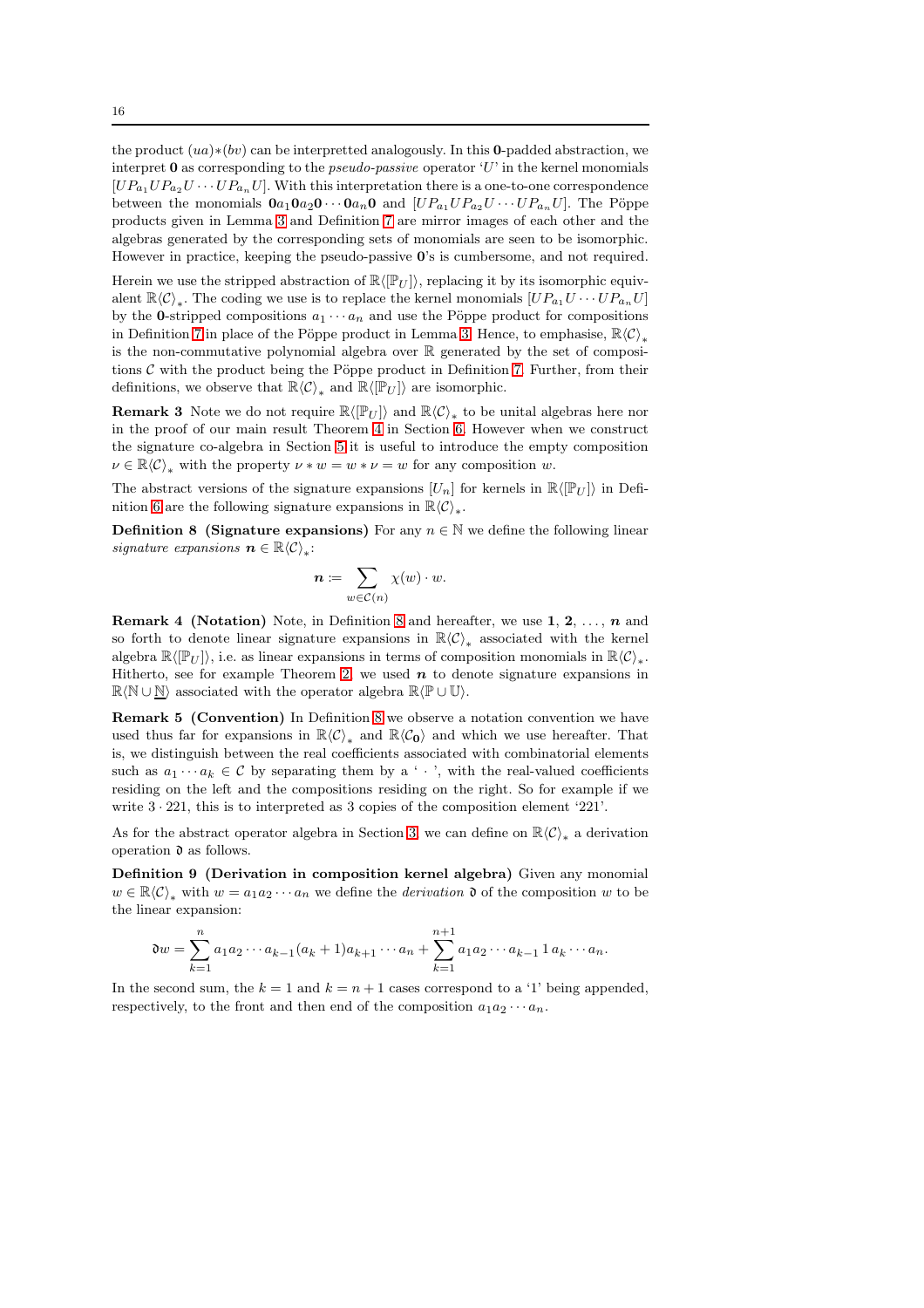Example 1 For any two arbitrary single letter compositions  $a, b \in \mathbb{R}\langle C \rangle_*$  we have  $\mathfrak{d}(ab) = 1ab + (a+1)b + a1b + a(b+1) + ab1$ . More generally, for any two arbitrary compositions  $ua, bv \in \mathbb{R}\langle \mathcal{C} \rangle_*$  where we distinguish the final and beginning single letters a and b as shown, we have  $\mathfrak{d}(uabv) = (\mathfrak{d}u)abv + u(\mathfrak{d}(ab))v + uab(\mathfrak{d}v)$ .

Remark 6 This can be viewed as the result of the derivation of the 0-padded version  $w_0$  of w using the Leibniz rule. In other words the definition above is just the abstract encoding of applying the derivation operation  $\partial$  to  $[UP_{a_1}UP_{a_2}U\cdots UP_{a_n}U]$ . Note the linear operations  $\partial$  and [ $\cdot$ ] commute.

Just as for the abstract operator algebra, for the abstract kernel algebra here we have the following property.

**Lemma 4** For any signature expansion  $n \in \mathbb{R}\langle C \rangle_*$ , the action of the derivation operation is  $\mathfrak{d}: n \mapsto (n + 1)$ , i.e. we have  $\mathfrak{d}(n) = (n + 1)$ .

**Proof** The derivation  $\mathfrak{d}(n)$  corresponds to the signature expansion in Definition [8](#page-15-0) with all the compositions  $w \in \mathcal{C}(n)$  replaced by  $\mathfrak{d}(w)$ . Using that  $\mathbb{R}\langle \mathcal{C} \rangle_*$  and  $\mathbb{R}\langle [\mathbb{P}_U] \rangle$  are isomorphic, this corresponds to the signature expansion for kernels in Definition [6](#page-14-1) with each term  $[UP_{a_1}UP_{a_2}U \cdots UP_{a_k}U]$  therein replaced by  $\partial [UP_{a_1}UP_{a_2}U \cdots UP_{a_k}U]$ . We know this expansion, by appling the differential operator  $\partial$  and the kernel bracket operater  $\lceil \cdot \rceil$  to the result of Theorem [1,](#page-8-0) corresponds to  $\partial [U_n]$  which equals  $[U_{n+1}]$ . The signature kernel expansion for  $[U_{n+1}]$  corresponds to that for  $(n + 1)$ , by comparing term for term, their signature expansions in terms of compositions  $w \in \mathcal{C}(n+1)$ . □

#### <span id="page-16-0"></span>5 Signature co-algebra

Herein we motivate and introduce the signature co-algebra S. Though not strictly necessary to prove our main result, our impetus for constructing the co-algebra will be useful in helping to elucidate our main result in Section [6.](#page-20-1) To motivate our construction of the signature co-algebra consider the product of two arbitrary signature expansions  $\boldsymbol{m}$  and  $\boldsymbol{n}$  in  $\mathbb{R}\langle C \rangle_*$ :

<span id="page-16-1"></span>
$$
\mathbf{m}*\mathbf{n}=\sum \chi(u)\chi(v)\cdot u*v,
$$

where the sum is over all  $u \in \mathcal{C}(m)$  and  $v \in \mathcal{C}(n)$ , and the product is naturally the Pöppe product for compositions. For the real-valued coefficients  $\chi(u)$  and  $\chi(v)$  we have  $\chi(u)\chi(v) \equiv \chi(v)\chi(u)$  for any pair of compositions  $u, v \in \mathcal{C}$ ; recall the signature character map  $\chi$  from Definition [5.](#page-11-1) In the product above, we can expand the products  $u*v$  into linear combinations of compositions using Definition [7](#page-14-0) for the Pöppe product. However we observe that, in the sum on the right above for the product  $m * n$ , once we have expanded all the terms  $u * v$  for all  $u \in \mathcal{C}(m)$  and  $v \in \mathcal{C}(n)$ , it might be useful to explicitly preserve the generators of specific compositions that appear in the sum on the right; and we should extend this idea to higher degree versions of such products.

Example 2 Consider the linear combination  $c_{21} \cdot 2 * 1 + c_{12} \cdot 1 * 2$  for some real constants  $c_{21}$  and  $c_{12}$ . The product  $2 * 1$  equals

$$
2 * 1 = (\chi(2) \cdot 2 + \chi(11) \cdot 11) * (\chi(1) \cdot 1)
$$
  
=  $\chi(2)\chi(1) \cdot 2 * 1 + \chi(11)\chi(1) \cdot 11 * 1$   
=  $\chi(2)\chi(1) \cdot (31 + 22 + 2 \cdot 211) + \chi(11)\chi(1) \cdot (121 + 112 + 2 \cdot 1111)$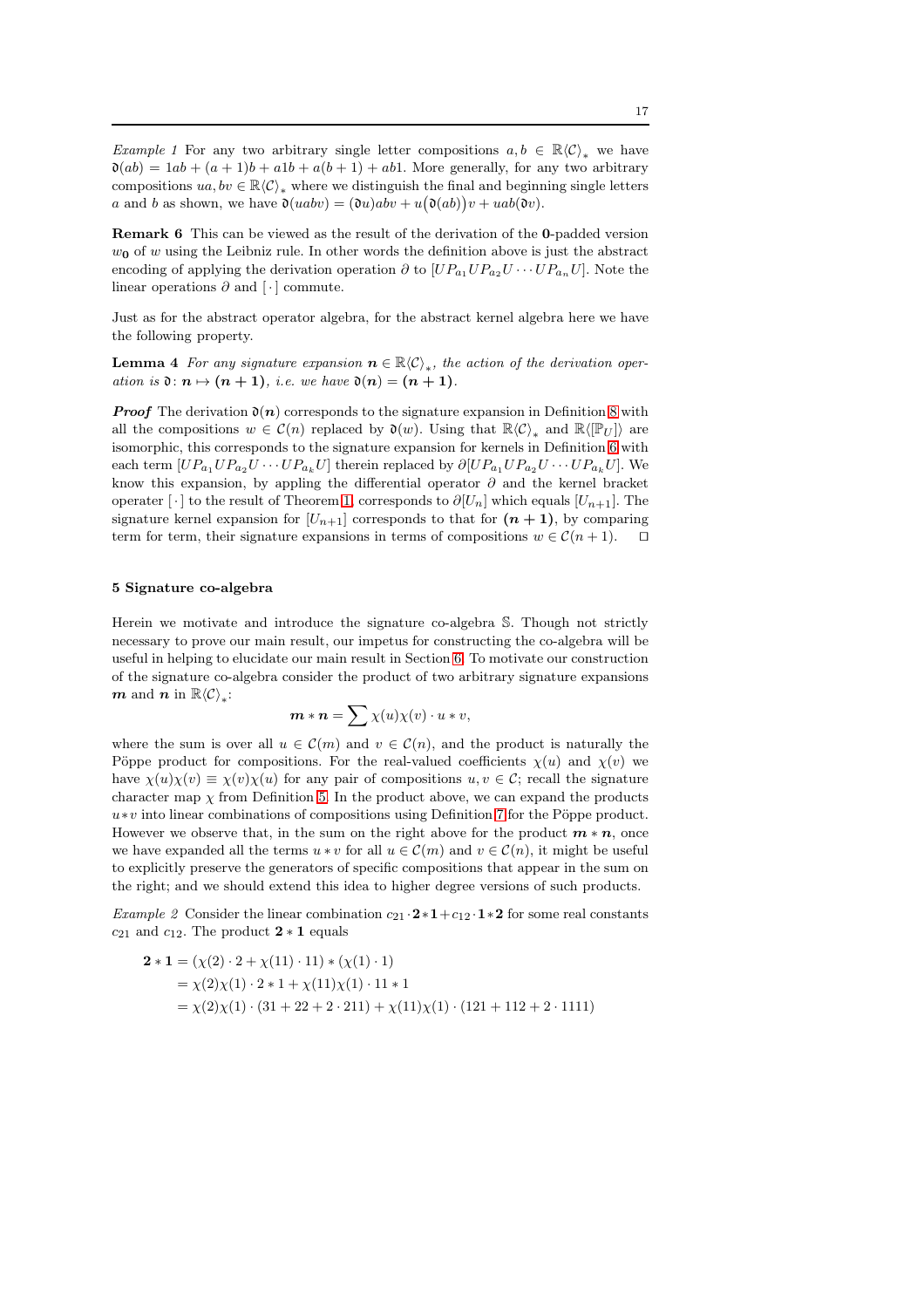$$
= \chi(2)\chi(1) \cdot (31+22) + \chi(2)\chi(1)\chi(\mathfrak{q}) \cdot (211) + \chi(11)\chi(1) \cdot (121+112) + \chi(11)\chi(1)\chi(\mathfrak{q}) \cdot (1111),
$$

and so we can deduce the product  $1 * 2$  equals

$$
\mathbf{1} * \mathbf{2} = \chi(1)\chi(2) \cdot (13 + 22) + \chi(1)\chi(2)\chi(\mathbf{q}) \cdot (112) + \chi(1)\chi(11) \cdot (121 + 211) + \chi(1)\chi(11)\chi(\mathbf{q}) \cdot (1111).
$$

Note we distinguish a special element  $q'$  to indicate it results from the third term in the Pöppe product on compositions, so  $\chi(\mathfrak{q}) = 2$ . For this example, think of the symbol ' $\chi(\mathfrak{q})$ ' simply as a proxy for the real coefficient '2'. So if we expand the linear combination  $c_{21} \cdot 2 * 1 + c_{12} \cdot 1 * 2$ , by preserving the signature character coefficients in the manner above, we know the composition 31 was the result of the product  $2*1$ , because the coefficient of 31 is  $\chi(2)\chi(1)$ . On the other hand, the composition 211 which would appear with the coefficient  $c_{21}\chi(2)\chi(1)\chi(\mathfrak{q}) + c_{12}\chi(1)\chi(11)$  was generated as follows. It was generated by the third term in the product 2 ∗ 1 coming from the product 2 ∗ 1, i.e. where a '1' is inserted between the 2 and the 1. That it was this operation that generated this term is indicated by the product of factors  $\chi(2)\chi(1)\chi(\mathfrak{q})$ , i.e. in particular that it involves the factor  $\chi(\mathfrak{q})$ . It was also generated in the product  $1 \ast (11)$ coming from the product  $1 * 2$ , as indicated by the product of factors  $\chi(1)\chi(11)$ . In other words, each composition can be associated with a finite product of 'signatures'.

This example illustrates the usefulness of carefully retaining the coefficients when expanding linear combinations of monomials consisting of Pöppe products of signature expansions. More generally we require the multi-factor version of the product of signature expansions given above of the form:

$$
\boldsymbol{n}_1 * \boldsymbol{n}_2 * \cdots * \boldsymbol{n}_k = \sum \chi(u_1) \chi(u_2) \cdots \chi(u_n) \cdot u_1 * u_2 * \cdots * u_k,
$$

where the sum is over all  $u_1 \in \mathcal{C}(n_1), \ldots, u_k \in \mathcal{C}(n_k)$ . Naturally we observe that any composition  $w \in \mathcal{C}$  can result from one or more Pöppe products of the form  $u_1 * u_2 * \cdots * u_k$ . It is now apparent that it is convenient to encode  $\chi(u_1)\chi(u_2)\cdots\chi(u_k)$  as  $\chi(u_1\otimes u_2\otimes \cdots \otimes u_k)$ . Indeed we can assume  $\chi$  to act *homomorpically* on any such tensor product of compositions so that indeed  $\chi(u_1\otimes u_2\otimes \cdots \otimes u_k) \equiv \chi(u_1)\chi(u_2)\cdots \chi(u_k)$ . Thus, for example, we now write:

$$
\mathbf{2} * \mathbf{1} = \chi(2 \otimes 1) \cdot (31 + 22) + \chi(2 \otimes \mathbf{q} \otimes 1) \cdot (211) + \chi(11 \otimes 1) \cdot (121 + 112) + \chi(11 \otimes \mathbf{q} \otimes 1) \cdot (1111).
$$

The reason for introducing the special element  $q'$  is now explained. When we encode the coefficients in this tensorially manner we need a mechanism to record those compositions that are generated by the third term in the Pöppe product of two appropriate compositions. We use this encoding explicitly when proving our main results in Section [6,](#page-20-1) always keeping in mind though that expressions of the form  $\chi(u_1\otimes u_2\otimes \cdots \otimes u_k)$ , where one of the tensorially elements may be 'q', are really to interpreted as  $\chi(u_1)\chi(u_2)\cdots\chi(u_k)$  and  $\chi(\mathfrak{q})$  just acts as a proxy for the coefficient '2'.

The other important idea we extract from our computations above is that it might be useful, for any given composition  $w \in \mathcal{C}$ , to determine all the possible pairs of compositions that might have generated it. For example, we observe in Example [2](#page-16-1) above that the composition 22 can be generate through  $2 * 1$  and also  $1 * 2$ . On the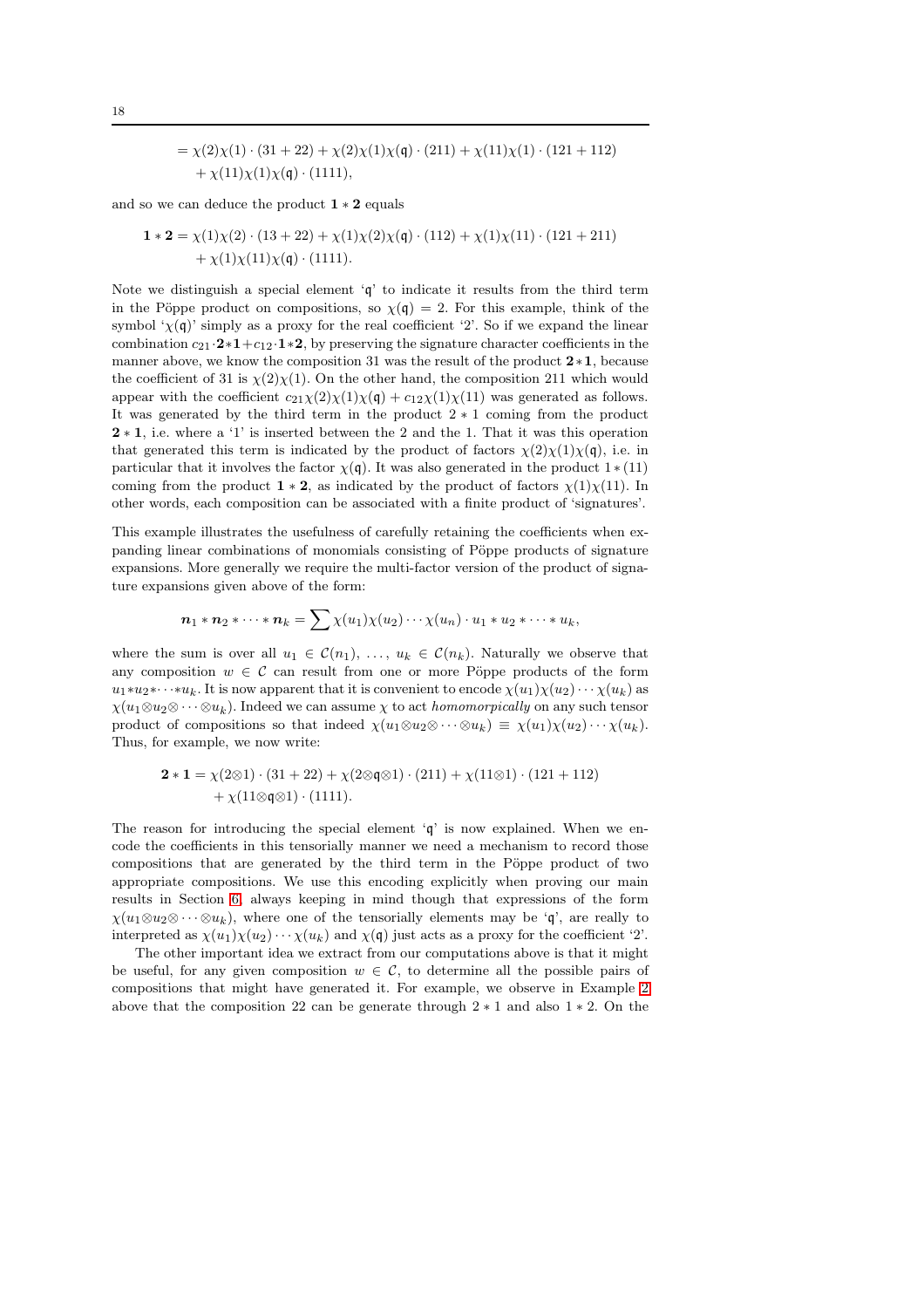other hand, the composition 112 can be generated via  $11 * 1$ , or via  $1 * 2$  through the third term in the Pöppe product. This can be used as a simple check that we have collated terms correctly, see for example the rows in Table [1](#page-22-0) in Section [6.](#page-20-1) We explore this idea more formally just below. However, the notions we have discussed thusfar are all that we require from this section for our proofs in Sections [6](#page-20-1) and [7.](#page-30-0) At this point, the reader only focused on our main results can safely skip to Section [6.](#page-20-1)

Remark 7 (Alternative encodings) The encoding above involving the special element 'q' is one functional encoding for our main results in Section [6.](#page-20-1) However, it does not preserve the number of tensorial components. It is perhaps more natural for the number of tensorial components to match the number of Pöppe products associ-ated with generating that particular composition. See Definiton [10](#page-18-0) and in particular Lemma [5](#page-18-1) for de-Pöppe co-product just below to see how this can be achieved.

The rest of this section is devoted to establishing a new co-algebra we call the signature co-algebra. The motivating idea, from the notions just discussed, is to formalise the process of determining all the possible Pöppe products of compositions that generate a given composition. We begin by defining a co-product on  $\mathcal{C}$ , the de-Pöppe co-product.

**Definition 10 (De-Pöppe co-product)** For any composition  $w \in \mathcal{C}$ , we define the de-Pöppe co-product  $\Delta(w)$  of w to be

<span id="page-18-0"></span>
$$
\varDelta(w)=\sum_{u\otimes v\in\mathcal{C}^{\otimes 2}}\left\langle u\ast v,w\right\rangle _{\mathcal{C}}u\otimes v,
$$

where  $\langle \cdot, \cdot \rangle_{\mathcal{C}}$  is the inner product on  $\mathcal{C}$  defined for any  $u, v \in \mathcal{C}$  by

<span id="page-18-2"></span>
$$
\langle u, v \rangle_{\mathcal{C}} = \begin{cases} 1 & \text{if } u = v, \\ 0 & \text{if } u \neq v, \end{cases}
$$

We give the definition of the signature co-algebra first, and then prove that the signature co-algebra is indeed a co-algebra second.

Definition 11 (Signature co-algebra) We define the signature co-algebra S as the co-algebra  $\mathbb{R}\langle \mathcal{C}^\otimes \rangle$  over R constructed from all possible monomials  $s_1 \otimes s_2 \otimes \cdots \otimes s_n$ chosen from  $\mathcal{C}^{\otimes n}$  for all  $n \in \mathbb{N}$ . Here  $\mathcal{C}^{\otimes n}$  denotes  $\cup_{n\geqslant 0} \mathcal{C}^{\otimes n}$ . We define the co-product  $\Delta: \mathbb{S} \to \mathbb{S} \otimes \mathbb{S}$  on S to be the *de-Pöppe co-product*  $\Delta$  in Definition [10.](#page-18-0) We see from Lemma [5](#page-18-1) just below,  $\Delta$  tensorally decomposes any composition w into the sum of all possible composition pairs that produce w via the Pöppe product '\*', including the empty composition  $\nu$ ; see Remark [3.](#page-15-1) The co-unit on S which we denote  $\varepsilon : S \to \mathbb{R}$  is given for any  $w \in \mathcal{C}$  by

<span id="page-18-1"></span>
$$
\varepsilon(w) \coloneqq \begin{cases} 1 & \text{if } w = \nu, \\ 0 & \text{if } w \neq \nu, \end{cases}.
$$

We can derive an explicit formula for the de-Pöppe product as follows. To achieve this, setting  $\mathbf{0} := \mathbf{0}^{-1}(1)$ , the following map  $\theta: \mathcal{C} \cup \{\mathbf{0}\} \to \mathcal{C}$  proves useful. For any composition  $w \in \mathcal{C}$ , we define:

 $\theta \colon w \mapsto w; \quad \theta \colon \mathbf{0}w \mapsto w; \quad \theta \colon w\mathbf{0} \mapsto w; \quad \theta \colon \nu \mapsto \nu \quad \text{and} \quad \theta \colon \mathbf{0} \mapsto 0 \cdot \nu.$ 

The coefficient in the image in the final case is  $0 \in \mathbb{R}$ , so ultimately the term is zero.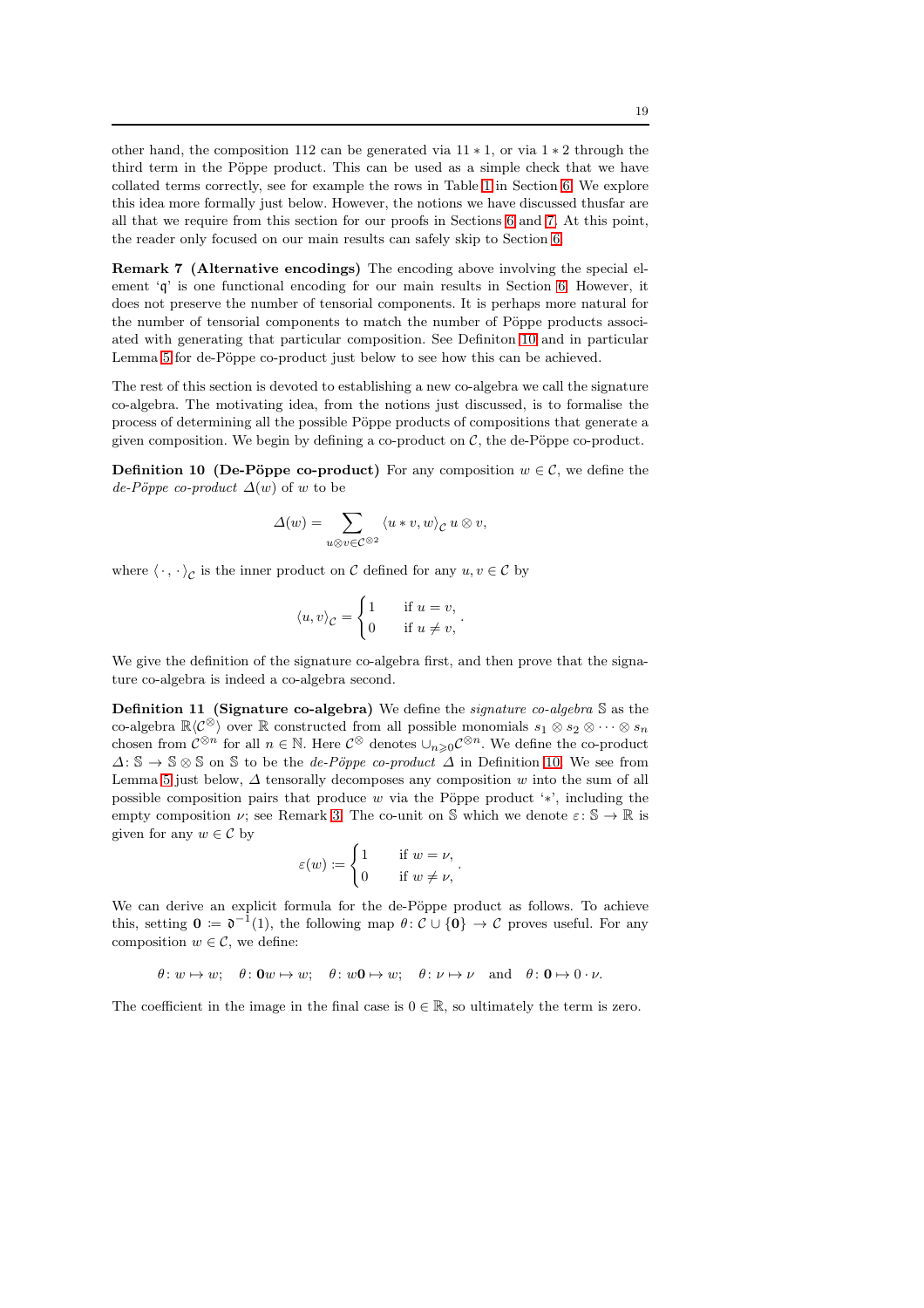Lemma 5 (De-Pöppe co-product formula) The co-product  $\Delta$  can be characterised as follows. For any composition  $a_1a_2 \cdots a_n$  we have  $\Delta(a_1a_2 \cdots a_n)$  is given by:

$$
(\theta \otimes \theta) \circ \left( \sum_{k=0}^{n} (a_1 \cdots a_{k-1}(a_k-1) \otimes a_{k+1} \cdots a_n + a_1 \cdots a_k \otimes (a_{k+1}-1) a_{k+2} \cdots a_n) \right),
$$

where the  $k = 0$  and  $k = n$  terms are  $\nu \otimes a_1 a_2 \cdots a_n$  and  $a_1 a_2 \cdots a_n \otimes \nu$ , respectively.

**Proof** For any composition  $a_1a_2 \cdots a_n \in \mathcal{C}$ , consider the argument of the map  $\theta \otimes \theta$ given in the statement of the theorem. This is equivalent to the re-written form:

$$
\nu \otimes a_1 a_2 \cdots a_n + (a_1 - 1) \otimes a_2 \cdots a_n + a_1 \otimes (a_2 - 1) a_3 \cdots a_n
$$
  
+ 
$$
a_1(a_2 - 1) \otimes a_3 \cdots a_n + a_1 a_2 \otimes (a_3 - 1) a_4 \cdots a_n + \cdots + a_1 \cdots (a_{n-1} - 1) \otimes a_n
$$
  
+ 
$$
a_1 \cdots a_{n-1} \otimes (a_n - 1) + a_1 a_2 \cdots a_n \otimes \nu.
$$

The first and last terms account for the possibility  $w = a_1 a_2 \cdots a_n$  could be generated by  $\nu * w$  and  $w * \nu$ , respectively. In general we observe that for  $k = 1, \ldots, n-1$  the term  $a_1 \cdots a_k a_{k+1} \cdots a_n$  could be generated by either  $a_1 \cdots a_{k-1} (a_k - 1) * a_{k+1} \cdots a_n$  or  $a_1 \cdots a_k * (a_{k+1}-1)a_{k+2} \cdots a_n$ , explaining the forms shown above. However for these terms care must be taken when any one of  $a_1$  through to  $a_k$  equals '1'. This is where the map  $\theta \otimes \theta$  comes into play. In such cases we symbolically have  $\mathbf{0} = a_k - 1 = \mathbf{0}^{-1}(a_k) \notin \mathcal{C}$ . If  $a_1 = 1$  or  $a_n = 1$ , then the second and penultimate terms in the re-written form above should not be present. If  $a_2 = 1$  then the third and fourth terms in the re-written form above should each collapse to  $a_1 \otimes a_3 \cdots a_n$ . We apply a similar procedure if  $a_3 = 1$ or  $a_4 = 1$  and so forth up until the case  $a_{n-1} = 1$ . The action of  $\theta \otimes \theta$  precisely enforces these collapses in the special cases mentioned. ⊓⊔

Example 3 Consider the following examples illustrating the co-product  $\Delta$  applied to some compositions. Naturally for any integer  $n \in \mathcal{C}$  we have  $\Delta(n) = \emptyset$ , while for other compositions we have, for example,  $\Delta(21) = \nu \otimes 21 + 1 \otimes 1 + 21 \otimes \nu$  and also  $\Delta(32) = \nu \otimes 32 + 2 \otimes 2 + 3 \otimes 1 + 32 \otimes \nu$ , while:

$$
\Delta(111) = \nu \otimes 111 + 1 \otimes 1 + 111 \otimes \nu,
$$
  
\n
$$
\Delta(121) = \nu \otimes 121 + 1 \otimes 11 + 11 \otimes 1 + 121 \otimes \nu,
$$
  
\n
$$
\Delta(112) = \nu \otimes 112 + 1 \otimes 2 + 11 \otimes 1 + 112 \otimes \nu,
$$
  
\n
$$
\Delta(241) = \nu \otimes 241 + 1 \otimes 41 + 2 \otimes 31 + 23 \otimes 1 + 241 \otimes \nu.
$$

<span id="page-19-0"></span>The following result establishes that the signature co-algebra is indeed a co-algebra; the proof is given in Appendix [A.](#page-39-7)

**Theorem 3 (Co-algebra structure)** The signature co-algebra  $\mathbb{S}$  is a co-algebra, in particular the co-unit  $\varepsilon$  and co-product  $\Delta$  satisfy the following defining axioms on S: (i) (id  $\otimes \varepsilon$ ) ∘  $\Delta = (\varepsilon \otimes id) \circ \Delta$  and (ii) (id  $\otimes \Delta$ ) ∘  $\Delta = (\Delta \otimes id) \circ \Delta$ .

Remark 8 (The signature character map as a homomorphism) With a slight abuse of notation we denote  $\chi(\mathbb{S}) \cong \mathbb{R}$  as the space of corresponding signature character values. In this context, we suppose the character map  $\chi$  is a homomorphism so that  $\chi(u \otimes v) = \chi(u)\chi(v)$  for any pair  $u, v \in \mathbb{S}$ .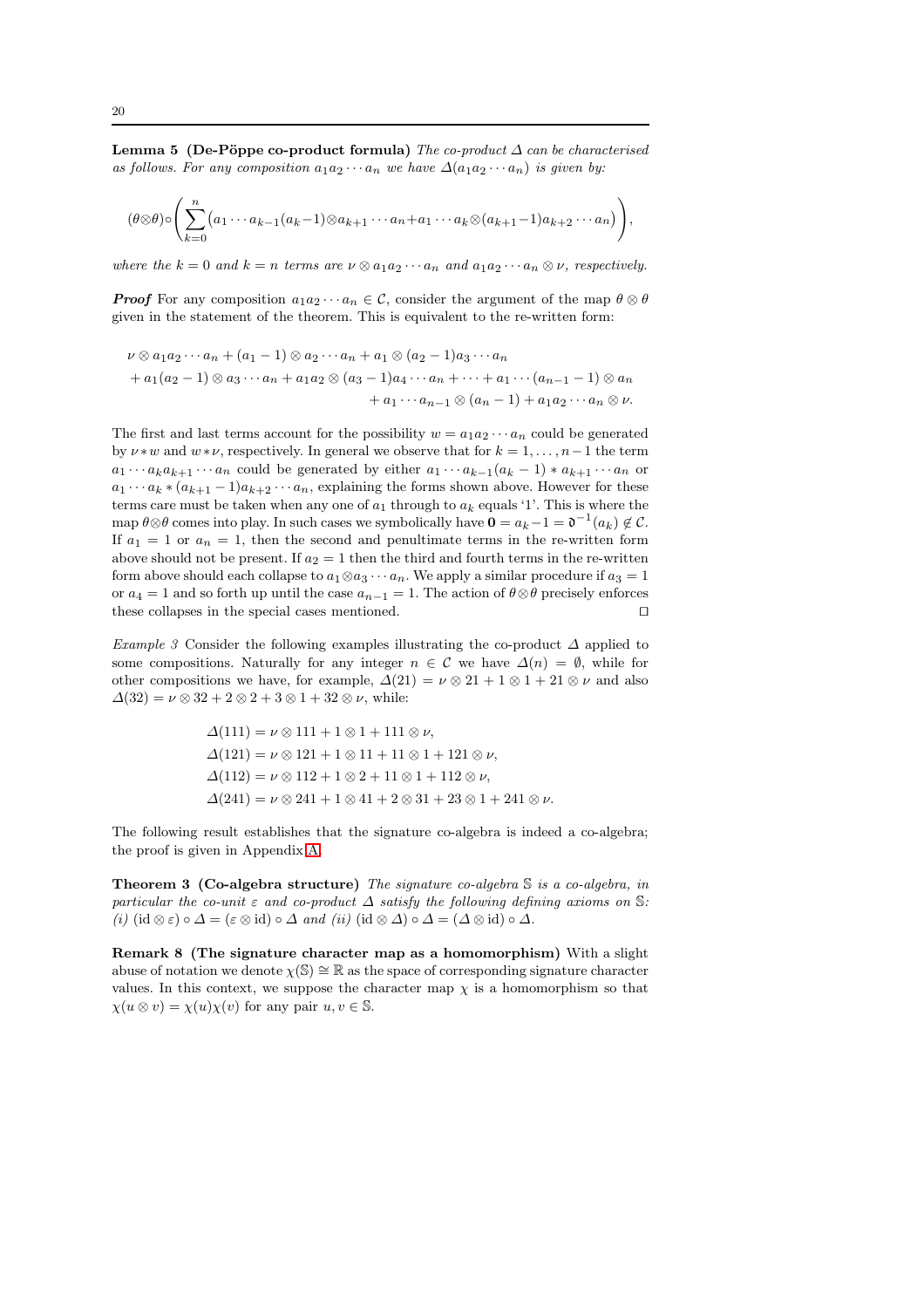#### <span id="page-20-1"></span>6 Hierarchy existence and uniqueness

In the Pöppe algebra  $\mathbb{R}\langle\mathcal{C}\rangle_*$  we introduced in Definition [8](#page-15-0) the linear signature expansions  $n \in \mathbb{R}\langle C \rangle_*$  given by:

<span id="page-20-0"></span>
$$
\boldsymbol{n}\coloneqq \sum_{w\in\mathcal{C}(n)}\chi(w)\cdot w.
$$

With the formal set up constructed in Sections [4](#page-13-0) and [5,](#page-16-0) we now tackle the following challenge. We have defined the signature expansions  $n$  in  $\mathbb{R}\langle C \rangle_*$  as linear expansions in monomials of the form  $w \in \mathbb{R}\langle \mathcal{C} \rangle_*$ . The question is, can we find polynomial expansions for the basic monomial single letters  $n \in \mathbb{R}\langle \mathcal{C} \rangle_*$ , in terms of monomials of the form  $a_1 * a_2 * \cdots * a_k$ ? A positive answer guarantees the *integrability* of the corresponding equation of order  $n$  in the non-commutative potential Korteweg–de Vries hierarchy.

Example 4 (Korteweg–de Vries integrability) From their definition, the first three signature expansions are  $\mathbf{1} = \chi(1) \cdot 1$ ,  $\mathbf{2} = \chi(2) \cdot 2 + \chi(11) \cdot 11$  and then

 $3 = \chi(3) \cdot 3 + \chi(21) \cdot 21 + \chi(12) \cdot 12 + \chi(111) \cdot 111 \Leftrightarrow 3 = 3 - 3 \cdot (21 + 12) - 6 \cdot 111.$ 

However we also observe that  $1 * 1 = (\chi(1) \cdot 1) * (\chi(1) \cdot 1) = \chi(1)\chi(1) \cdot (1 * 1)$  and so

$$
1 * 1 = \chi(1)\chi(1) \cdot (21 + 12 + \chi(\mathfrak{q}) \cdot (111)) = 21 + 12 + \chi(\mathfrak{q}) \cdot 111.
$$

Substituting the latter result into the former we observe

$$
3=\mathbf{3}-c_{11}\cdot(\mathbf{1}*\mathbf{1}),
$$

where  $c_{11} = 3$ . This demonstrates that indeed  $3 \in \mathbb{R}\langle C \rangle_*$  has a polynomial expansion in terms of the signature expansions. If we translate this statement back into the Hankel kernel algebra  $\mathbb{R}\langle [\mathbb{P}_U] \rangle$  it becomes  $[UP_3U] = [U_3]-3[U_1][U_1]$ . This statement establishes that the potential Korteweg–de Vries equations as an integrable Grassmannian flow.

<span id="page-20-2"></span>Example 5 (Korteweg–de Vries integrability: fifth order) As in the last example, the question we need to answer is, can the single monomial letter  $5 \in \mathbb{R}\langle C \rangle_*$  be expressed as a linear combination of monomials of the form  $a_1 * a_2 * \cdots * a_k$ ? A proposed polynomial of such signature expansions is  $\pi_5 = \pi_5(1, 2, 3, 5)$ , where

$$
\pi_5 \coloneqq c_5 \cdot 5 + c_{31} \cdot 3 * 1 + c_{22} \cdot 2 * 2 + c_{13} \cdot 1 * 3 + c_{111} \cdot 1 * 1 * 1,
$$

where  $c_5$ ,  $c_{31}$ ,  $c_{22}$ ,  $c_{13}$  and  $c_{111}$  are constants. So the question is, in  $\mathbb{R}\langle\mathcal{C}\rangle_*$ , can we find find values for these coefficients  $c_5$ ,  $c_{31}$ ,  $c_{22}$ ,  $c_{13}$  and  $c_{111}$  such that  $5 = \pi_5$ ? We observe that, given the leading term in  $\pi_5$ , we should anticipate that  $c_5 = 1$ . The remaining combination of the quadratic terms  $3 * 1$ ,  $2 * 2$ ,  $1 * 3$  and the cubic term 1 ∗ 1 ∗ 1 are chosen because these are the only monomials of this form which when we substitute for the corresponding signature expansions for  $1, 2$  and  $3$  into them, and compute the Pöppe product of the resulting expansions, we will get compositions in C(5). And the compositions of C(5) represent the basis in  $\mathbb{R}\langle\mathcal{C}\rangle_*$  we should use, guided by the linear signature expansion for 5 which we can write in the form  $5 =$ 5 − 'lower multi-part compositions'. For example, the quadratic term 3 ∗ 1 equals

$$
\mathbf{3} * \mathbf{1} = (\chi(3) \cdot 3 + \chi(21) \cdot 21 + \chi(12) \cdot 12 + \chi(111) \cdot 111) * (\chi(1) \cdot 1)
$$
  
=  $\chi(3 \otimes 1) \cdot 3 * 1 + \chi(21 \otimes 1) \cdot 21 * 1 + \chi(12 \otimes 1) \cdot 12 * 1 + \chi(111 \otimes 1) \cdot 111 * 1$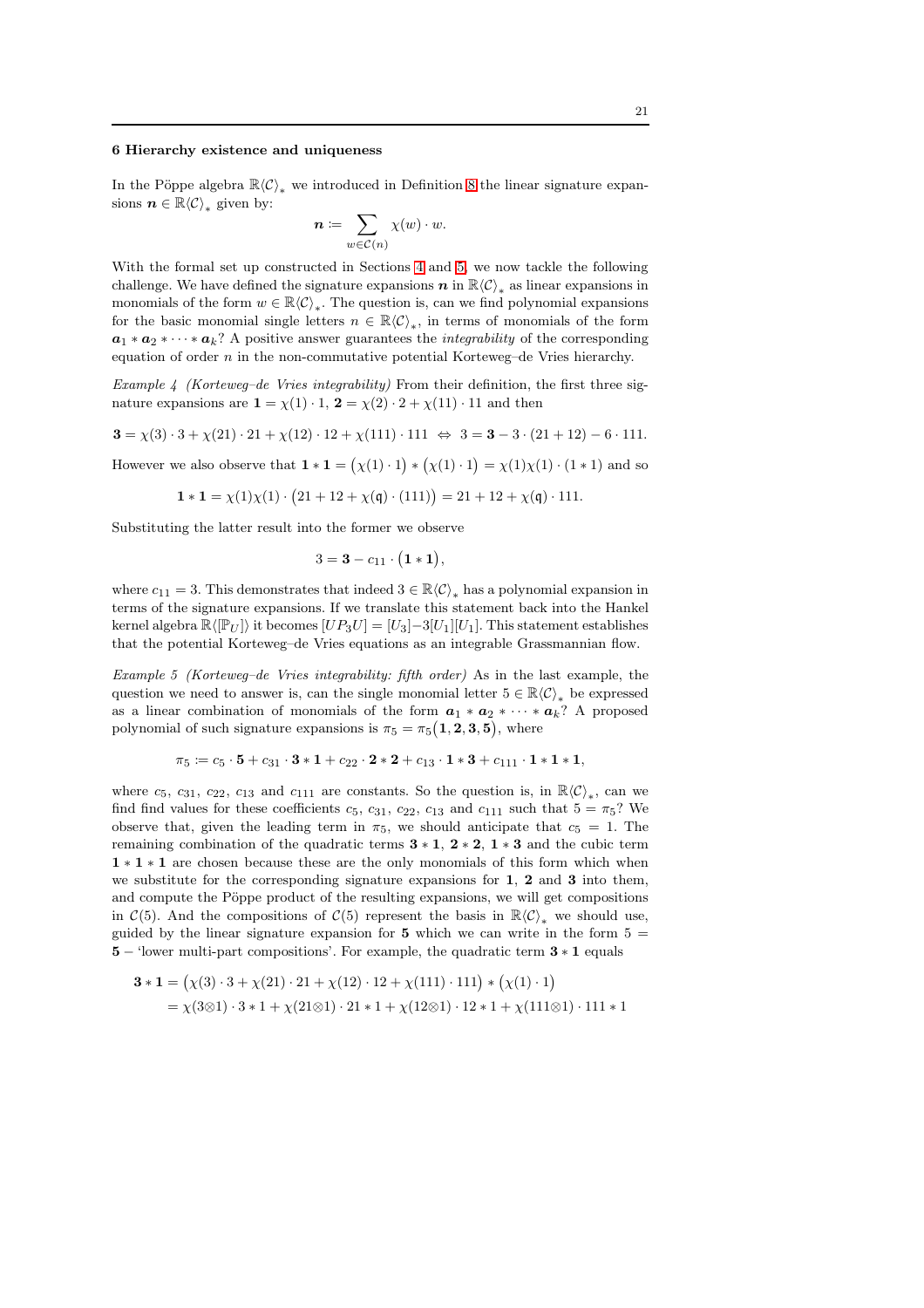$$
= \chi(3\otimes 1) \cdot (41 + 32 + \chi(\mathfrak{q}) \cdot 311) + \chi(21\otimes 1) \cdot (221 + 212 + \chi(\mathfrak{q}) \cdot 2111)
$$
  
+  $\chi(12\otimes 1) \cdot (131 + 122 + \chi(\mathfrak{q}) \cdot 1211) + \chi(111\otimes 1) \cdot (1121 + 1112 + \chi(\mathfrak{q}) \cdot 11111)$   
=  $\chi(3\otimes 1) \cdot (41 + 32) + \chi(3\otimes \mathfrak{q} \otimes 1) \cdot 311 + \chi(21\otimes 1) \cdot (221 + 212)$   
+  $\chi(21\otimes \mathfrak{q} \otimes 1) \cdot 2111 + \chi(12\otimes 1) \cdot (131 + 122) + \chi(12\otimes \mathfrak{q} \otimes 1) \cdot 1211$   
+  $\chi(111\otimes 1) \cdot (1121 + 1112) + \chi(111\otimes \mathfrak{q} \otimes 1) \cdot 11111.$ 

The Pöppe product determines the quadratic and cubic terms in  $\pi_5$ . The quadratic terms contain the Pöppe product of the natural numbers shown and all their compositions, to which for the first term in the resulting product a '1' is added to the last letter on the left factor, while for second term a '1' is added to the first letter of the second factor, and for the third term, a letter 1 is squeezed between the two factors. For the cubic term, this process happens twice, for both Pöppe products present, and 1∗1 ∗1 is the only monomial possible as other cubic combinations will generate higher compositions that do not appear on the right in the expression for  $5 \in \mathbb{R}\langle \mathcal{C} \rangle_*$  shown at the beginning of this example. In Table [1](#page-22-0) we show the coefficients of all the compositions appearing in linear, quadratic and cubic monomials of signature expansions that are in  $\pi_5$ . Hence, referring to Table [1,](#page-22-0) the first column lists all the compositions of 5. The second column shows the signature coefficients of the signature expansion corresponding to 5. The third column shows the signature coefficients of the signature expansion of the polynoimal  $3 * 1$ , once all Pöppe products have been expanded. The fourth and fifth colums show the corresponding signature coefficients in the respective signature expansions of the polynomials  $2 \times 2$  and  $1 \times 3$ . The sixth column shows the signature coefficients of the signature expansion of  $1 * 1 * 1$ . The seventh (and last) column shows the right-hand side in the equation we are considering, namely  $\pi_5 = 5$ . So the question is, can we find the vector of coefficients  $C = (c_5, c_{31}, c_{22}, c_{13}, c_{111})^T$ such that  $\pi_5 = 5$ , i.e. such that

$$
c_5 \cdot 5 + c_{31} \cdot 3 * 1 + c_{22} \cdot 2 * 2 + c_{13} \cdot 1 * 3 + c_{111} \cdot 1 * 1 * 1 = 5 \quad \Leftrightarrow \quad AC = B,
$$

where B is the 16 component vector  $B = (\chi(5), 0, \ldots, 0)^T$ ? The linear algebraic equation on the right results from equating the coefficients of all 16 compositions appearing in the equation on the left. In the linear algebraic equation, the columns of the  $16 \times 5$ matrix A are the second through sixth columns of the  $\chi$ -evaluated signatures shown in Table [1.](#page-22-0) For example the second column of A is

$$
(\chi(3\otimes 1),\chi(3\otimes 1),0,0,\chi(3\otimes \mathfrak{q}\otimes 1),\chi(21\otimes 1),\chi(21\otimes 1),\chi(12\otimes 1),\ldots)^{\mathrm{T}}.
$$

In the linear equation, columns one through five of A are naturally associated with the respective coefficients in rows one to five of C.

Let us now outline the stategy we use to solve the linear algebraic equation  $AC =$ B. This linear system is overdetermined, there are 16 equations and the components of C represent the 5 unknowns. Looking at Table [1,](#page-22-0) it makes sense to swap rows 6 and 7. Let us call the new coefficient matrix incorporating this swap  $A'$ . Note the vector  $B$ , whose only non-zero component is its first entry, is unaffected by the row swap suggested. For the moment, we ignore the first equation corresponding to the composition  $5 \in \mathbb{R}\langle \mathcal{C} \rangle_*$ , i.e. we ignore the first row in the augmented matrix  $[A'B]$ . We focus on the remaining system of 15 homogeneous equations represented by the augmented matrix  $[A'(2, \ldots, 16) O],$  where  $A'(2, \ldots, 16)$  represents the submatrix of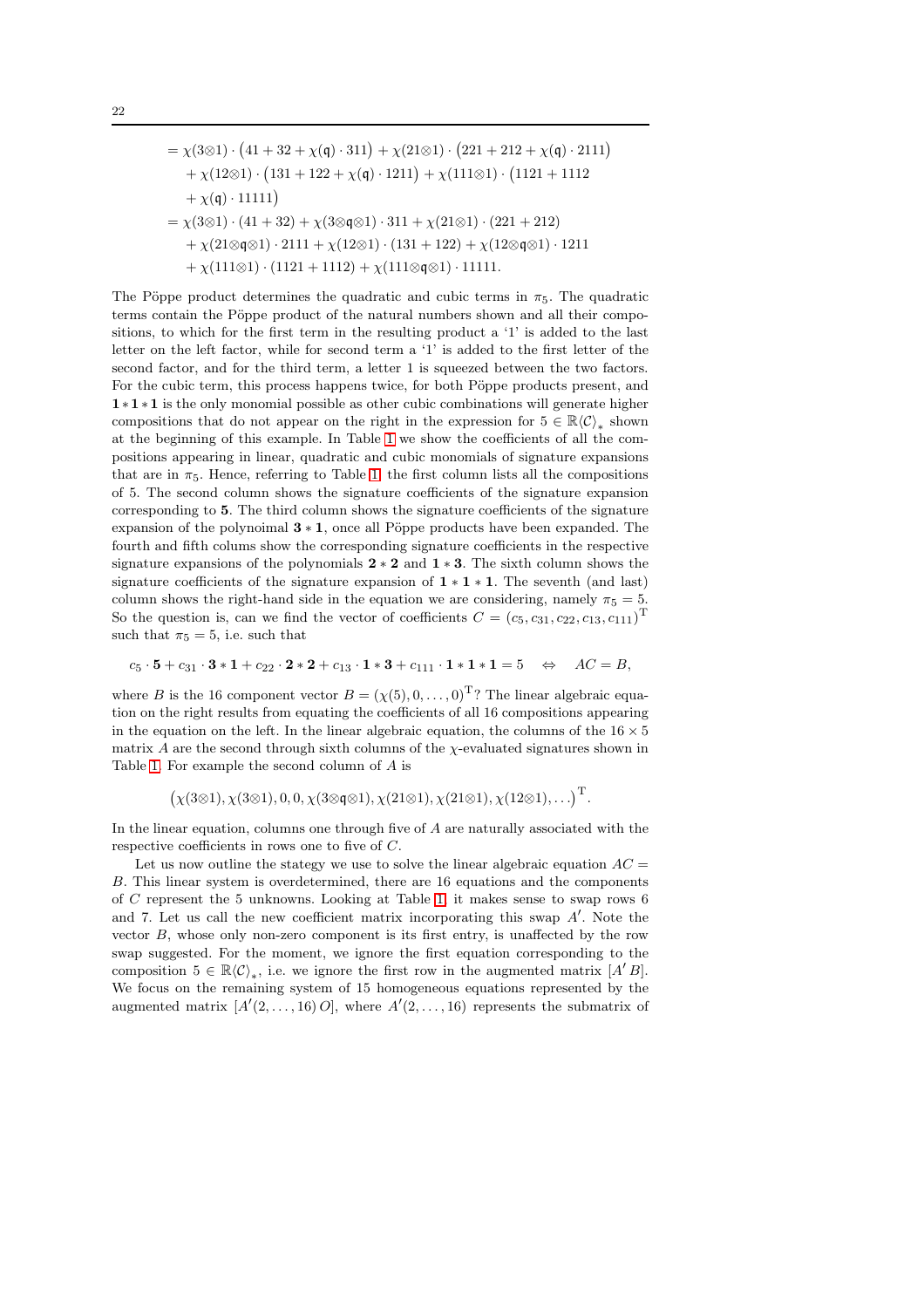<span id="page-22-0"></span>Table 1 Non-zero signature coefficients appearing in the expansion of the *Pöppe polynomial*  $\pi_5$ ; see Example [5.](#page-20-2) The coefficients are the  $\chi$ -images of the signature entries shown. Each column shows the factor contributions to the real coefficients of the compositions of  $\mathcal{C}(5)$ shown in the very left column, for each of the monomials in  $\pi_5$  shown across the top row. The final column represents the right-hand side of the equation  $\pi_5 = 5$ .

| $\mathcal{C}_{0}$ | 5     | $3*1$                    | $2 * 2$                             | $1*3$                               | $1 * 1 * 1$                       | В                |
|-------------------|-------|--------------------------|-------------------------------------|-------------------------------------|-----------------------------------|------------------|
| $\overline{5}$    | 5     |                          |                                     |                                     |                                   | 5                |
| 41                | 41    | $3 \otimes 1$            |                                     |                                     |                                   | $\boldsymbol{0}$ |
| 32                | 32    | $3 \otimes 1$            | $2 \otimes 2$                       |                                     |                                   | $\boldsymbol{0}$ |
| 23                | 23    |                          | $2 \otimes 2$                       | $1 \otimes 3$                       |                                   | $\boldsymbol{0}$ |
| 14                | 14    |                          |                                     | $1 \otimes 3$                       |                                   | $\overline{0}$   |
| 311               | 311   | $3\otimes q\otimes 1$    | 2@11                                |                                     |                                   | $\overline{0}$   |
| 221               | 221   | $21 \otimes 1$           | $2 \otimes 11$                      | $1 \otimes 21$                      | $1 \otimes 1 \otimes 1$           | $\boldsymbol{0}$ |
| 212               | 212   | $21 \otimes 1$           | $2\otimes q\otimes 2$               | $1 \otimes 12$                      | $1 \otimes 1 \otimes 1$           | $\theta$         |
| 131               | 131   | $12\otimes 1$            |                                     | $1 \otimes 21$                      | $1 \otimes 1 \otimes 1$           | $\theta$         |
| 122               | 122   | $12\otimes 1$            | $11\otimes 2$                       | $1 \otimes 12$                      | $1 \otimes 1 \otimes 1$           | $\theta$         |
| 113               | 113   |                          | $11\otimes 2$                       | $1 \otimes q \otimes 3$             |                                   | $\theta$         |
| 2111              | 2111  | $21 \otimes q \otimes 1$ | $2 \otimes \mathfrak{q} \otimes 11$ | $1 \otimes 111$                     | $1 \otimes 1 \otimes q \otimes 1$ | $\overline{0}$   |
| 1211              | 1211  | $12\otimes q\otimes 1$   | $11 \otimes 11$                     | $1 \otimes 111$                     | $1 \otimes 1 \otimes q \otimes 1$ | $\theta$         |
| 1121              | 1121  | $111 \otimes 1$          | $11 \otimes 11$                     | $1 \otimes q \otimes 21$            | $1 \otimes q \otimes 1 \otimes 1$ | $\theta$         |
| 1112              | 1112  | $111\otimes 1$           | $11\otimes q\otimes 2$              | $1 \otimes \mathfrak{q} \otimes 12$ | $1 \otimes q \otimes 1 \otimes 1$ | $\theta$         |
| T1111             | 11111 | $111\otimes q\otimes 1$  | $11 \otimes q \otimes 11$           | 1⊗q⊗111                             | 1⊗q⊗1⊗q⊗1                         | $\overline{0}$   |

 $A'$  only containing the rows 2 through to 16 and 'O' is a column vector of 15 zeros. For any matrix, its row rank equals its column rank. Further, the rank of  $A'(2,\ldots,16)$ and  $[A'(2, \ldots, 16) O]$  are the same since the last column of the latter is O. Hence for the linear system of homogeneous equations represented by the augmented matrix  $[A'(2, \ldots, 16) O]$ , all but 5 equations are redundant. Indeed let us identify, a-priori, 5 natural equations in  $[A'(2, \ldots, 16) O]$ , namely those represented by the first five rows of  $[A'(2,\ldots,16) O]$ ; these correspond to the rows in the original matrix A identified by the compositions 41, 32, 23, 14 and 221. Since the leading diagonal entries in  $A'(2,\ldots,16)$ , i.e. the diagonal entries in  $A'(2,\ldots,6)$ , are all non-zero they can be used as pivots in a Gaussian elimination procedure to render the submatrix  $A'(7, \ldots, 16)$  to the zero submatrix. In other words we can use Gaussian elimination on rows 7 through 16 to ensure  $A'$ (7, ..., 16) =  $O_{10 \times 10}$ . The remaining homogeneous linear system represented by the augmented matrix  $[A'(2,\ldots,6) O]$  is given by

$$
\begin{pmatrix} \chi(41) & \chi(3\otimes 1) & 0 & 0 & 0 \\ \chi(32) & \chi(3\otimes 1) & \chi(2\otimes 2) & 0 & 0 \\ \chi(23) & 0 & \chi(2\otimes 2) & \chi(1\otimes 3) & 0 \\ \chi(14) & 0 & 0 & \chi(1\otimes 3) & 0 \\ \chi(221) & \chi(21\otimes 1) & \chi(2\otimes 11) & \chi(1\otimes 21) & \chi(1\otimes 1\otimes 1) \end{pmatrix} \begin{pmatrix} c_5 \\ c_{31} \\ c_{22} \\ c_{31} \\ c_{111} \end{pmatrix} = \begin{pmatrix} 0 \\ 0 \\ 0 \\ 0 \end{pmatrix}.
$$

Using Definition [5](#page-11-1) and that  $\chi$  is a homomorphic map we have  $\chi(41) = \chi(14) = 5$ ,  $\chi(32) = \chi(23) = 10, \ \chi(221) = 30, \ \chi(3 \otimes 1) = \chi(3)\chi(1) = 1, \ \chi(21 \otimes 1) = \chi(21)\chi(1) = 3,$ and so forth. Such a homogeneous linear system has a solution. The question is whether the solution is the unique trivial solution  $C = O$ , or there is a general solution with one or more free variables. See Meyer [\[51,](#page-38-21) p. 61] for more details. We observe the final column in  $A'(2,\ldots,6)$  just above is a basic column that allows us to determine the final variable  $c_{111}$  in terms of the other unknowns  $c_5$ ,  $c_{31}$ ,  $c_{22}$  and  $c_{13}$ . Hence we focus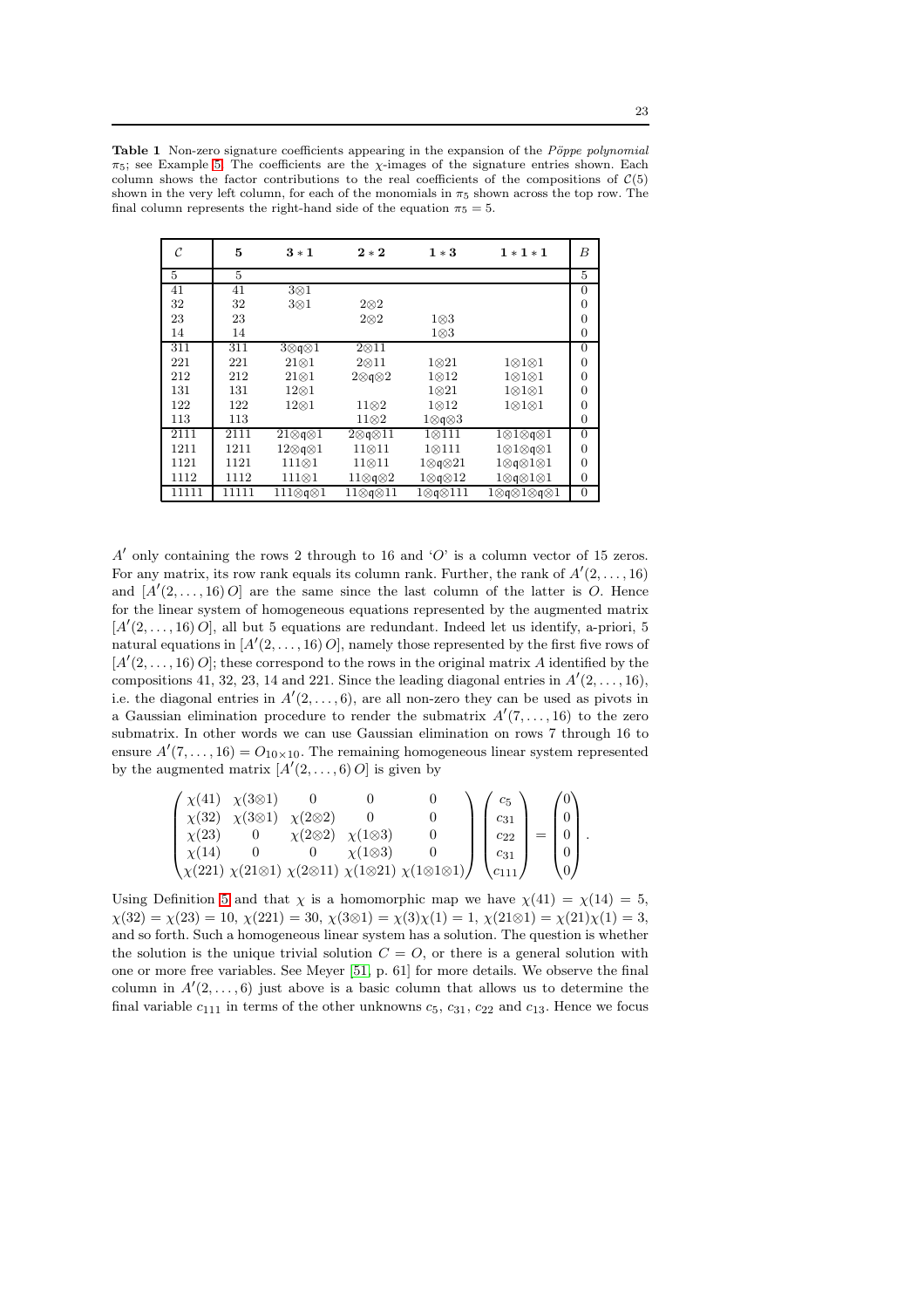on the  $4 \times 4$  subsystem for the latter four variables. By Gaussian elimination the  $4 \times 4$ homogeneous subsystem reduces to  $[A''O]$  where  $A''$  is given by

$$
\begin{pmatrix} 5 & 1 & 0 & 0 \\ 0 & 1 & -1 & 0 \\ 0 & 0 & 1 & -1 \\ 0 & 0 & 0 & 0 \end{pmatrix},
$$

and there is thus one free variable. The other three variables are given explicitly, linearly, in terms of that free variable. For example we can express the solution as  $c_{31} = -5 c_5$ ,  $c_{22} = -5 c_5$  and  $c_{13} = -5 c_5$ . The free variable is fixed by the very first equation in the original linear system  $AC = B$  which is  $c<sub>5</sub> = 1$ . Since the final equation in the linear system  $[A'(2, ..., 6) O]$  giving  $c_{111}$  is  $c_{111} = -30 c_5 - 3 c_{31} - 2 c_{22} - 3 c_{13}$ , we find  $c_{111} = 10$ . Hence we have solved the linear system of equations  $A'C = B$ . The unique solution is  $C = (1, -5, -5, -5, 10)^T$ . Hence we have shown that,

$$
\pi_5 \coloneqq \mathbf{5} - 5 \cdot (\mathbf{3} * \mathbf{1} + \mathbf{2} * \mathbf{2} + \mathbf{1} * \mathbf{3}) + 10 \cdot (\mathbf{1} * \mathbf{1} * \mathbf{1}).
$$

We now turn to our main result. Example [5](#page-20-2) illustrated the strategy we employ for the general order case.

Definition 12 (Pöppe polynomials) For  $n \in \mathbb{N}$ , let  $\pi_n = \pi_n(1, 2, \ldots, (n-2), n)$ denote a general polynomial consisting of a linear combination of monomials of signature expansions of the following form:

$$
\pi_n\coloneqq\sum_{k=1}^{\frac{1}{2}(n+1)}\sum_{a_1a_2\cdots a_k\in\mathcal{C}^*(n)}c_{a_1a_2\cdots a_k}\cdot a_1*a_2*\cdots*a_k,
$$

where  $C^*(n) \subset C(n)$  represents the subset of compositions  $w = a_1 a_2 \cdots a_k$  of n such that  $a_1 + a_2 + \cdots + a_k = n - k + 1$ . The coefficients  $c_{a_1 a_2 \cdots a_k}$  are real constants. We call polynomials of this form in  $\mathbb{R}\langle \mathcal{C} \rangle_*$ , Pöppe polynomials.

Note, in the definition of the Pöppe polynomials,  $\mathcal{C}^*(n)$  is the correct subset of  $\mathcal{C}(n)$ for the polynomial expansion  $\pi_n$ , as we will equate  $\pi_n$  to compositions of n and each Pöppe product ' $*$ ' adds '1' to the eventual compositions of n produced in the products  $a_1 * a_2 * \cdots * a_k$ . The product  $a_1 * a_2 * \cdots * a_k$  contains  $k-1$  such Pöppe products. After expanding each of the Pöppe polynomial factors and expanding all the  $k - 1$ Pöppe products between the resulting terms, to guarantee all the compositions in the final sum are indeed compositions of  $n$ , we must restrict the sum of the composition digits  $a_1 + a_2 + \cdots + a_k$  to be  $n - (k - 1)$ . Note the upper bound for k is  $\frac{1}{2}(n + 1)$  as this corresponds to the k-length monomial  $1 * 1 * \cdots * 1$  generating compositions of n.

Theorem 4 (Main result: Integrability) For every odd natural number n, there exists a unique set of real coefficients  $\{c_w : w \in C^*(n)\}$  such that in  $\mathbb{R}\langle C \rangle_*$ , we have

<span id="page-23-1"></span><span id="page-23-0"></span>
$$
n=\pi_n\big(1,2,\ldots,(n-2),n\big).
$$

Before proving this theorem, we introduce a 'descent ordering' on compositions as well as some useful notation.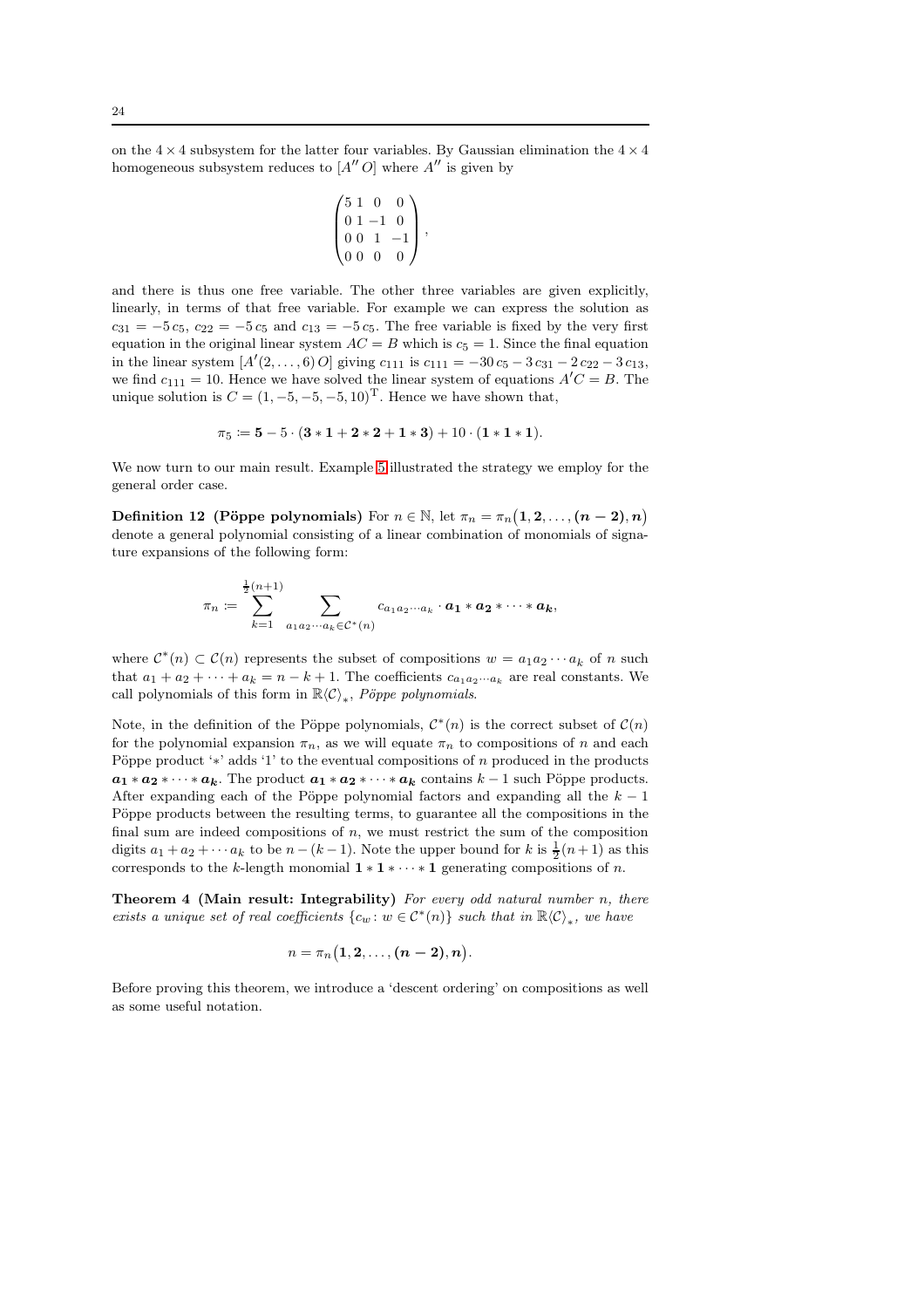**Definition 13** (Descent ordering of compositions) A composition  $u \in \mathcal{C}$  precedes another composition  $v \in \mathcal{C}$  and we write ' $u \prec v$ ', if the length of the composition u, i.e. the number of digits it contains, is strictly less than the length of v. If u and v have the same length, say k, so  $u = u_1u_2\cdots u_k$  and  $v = v_1v_2\cdots v_k$ , then u precedes v if for some  $\ell \in \{1, 2, ..., k\}$  we have  $u_1 = v_1, u_2 = v_2, ..., u_{\ell-1} = v_{\ell-1}$  and  $u_{\ell} < v_{\ell}$ . Otherwise we have  $v \prec u$ . The resulting ordering induced on C, is the *descent ordering*.

The descent ordering on  $\mathcal{C}(n)$  is naturally transferred to subsets of  $\mathcal{C}(n)$  such as  $\mathcal{C}^*(n)$ . We also use the notation  $C(n, k)$  to denote the set of k-part compositions of n, i.e. the subset of compositions  $\mathcal{C}(n)$  whose length equals k:  $w \in \mathcal{C}(n, k)$  if  $w \in \mathcal{C}(n)$  and  $w = a_1 a_2 \cdots a_k$ . We note, naturally we have  $\mathcal{C}(n) = \mathcal{C}(n, 1) \cup \mathcal{C}(n, 2) \cup \cdots \cup \mathcal{C}(n, n)$  and

$$
\mathcal{C}^*(n) = \mathcal{C}^*(n,1) \cup \mathcal{C}^*(n-1,2) \cup \mathcal{C}^*(n-2,3) \cup \cdots \cup \mathcal{C}^*(\frac{1}{2}(n+1),\frac{1}{2}(n+1)).
$$

We also use the following notation:  $\mathcal{C}(n, 1) = n$ ;  $\mathcal{C}(n, 2) = \bigcup_{k=1}^{n-1} (n-k) \mathcal{C}(k, 1)$  and then

$$
\mathcal{C}(n,3) = \bigcup_{k=1}^{n-2} (n-k-1)\,\mathcal{C}(k+1,2) \quad \text{and} \quad \mathcal{C}(n,4) = \bigcup_{k=1}^{n-3} (n-k-2)\,\mathcal{C}(k+2,3),
$$

and so forth. The notation  $(n-k)\mathcal{C}(k,1)$  indicates the set of all compositions of length 2 which start with the digit ' $(n-k)$ '. Similarly, we use the notation,  $\mathcal{C}^*(n,1) = n$  and:

$$
\mathcal{C}^*(n-1,2) = \bigcup_{k=1}^{n-2} (n-k-1) * \mathcal{C}^*(k,1),
$$
  

$$
\mathcal{C}^*(n-2,3) = \bigcup_{k=1}^{n-4} (n-k-3) * \mathcal{C}^*(k+1,2),
$$
  

$$
\mathcal{C}^*(n-3,4) = \bigcup_{k=1}^{n-6} (n-k-5) * \mathcal{C}^*(k+2,3),
$$

and so forth. Here the notation  $(n - k - 3) * C^{*}(k + 1, 2)$ , for example, indicates the the set of terms of the form  $(n - k - 3) * a_2 * a_3$  where  $a_2 a_3 \in C^*(k + 1, 2)$ . Of course we can substitute any of these  $\ell$ -part composition expressions into the  $(\ell + 1)$ th one.

**Remark 9** Note, with a slight abuse of notation, we have introduced the sets  $\mathcal{C}^*(n)$  to denote compositions which we write in the form  $a_1 * a_2 * \cdots * a_k$ , which have k-parts with k ranging from 1 to  $\frac{1}{2}(n+1)$ , where each factor  $a_i$  is a signature polynomial corresponding to the integer  $a_i$ , and  $a_1 a_2 \cdots a_k \in C^*(n,k)$ . In the proof of Theorem [4](#page-23-0) just below, we will refer to 'columns' associated with the coefficients  $c_{a_1\cdots a_k}$  in  $\pi_n$ , with  $a_1 \cdots a_k \in C^*(n, k)$ . However each such coefficient is allied with a monomial  $a_1 \cdots a_k$ in  $\pi_n$ . In the proof, for convenience and brevity, we will equally refer to the relevant 'columns' either by the parametrising label  $a_1 \cdots a_k \in C^*(n,k)$  or equivalently by the label  $\mathbf{a}_1 \ast \cdots \ast \mathbf{a}_k \in \mathcal{C}^*(n,k)$ .

We are now in a position to prove Theorem [4.](#page-23-0)

**Proof** (of Theorem [4\)](#page-23-0) We use Example [5](#page-20-2) and Table [1](#page-22-0) as an example template for our strategy. Imagine we construct the array in Table [1](#page-22-0) for the general integer case  $n \in \mathbb{N}$  rather than the  $n = 5$  case shown in the table. We parametrise the rows of the table using the set of compositions  $\mathcal{C}(n)$ , ordering the compositions according to the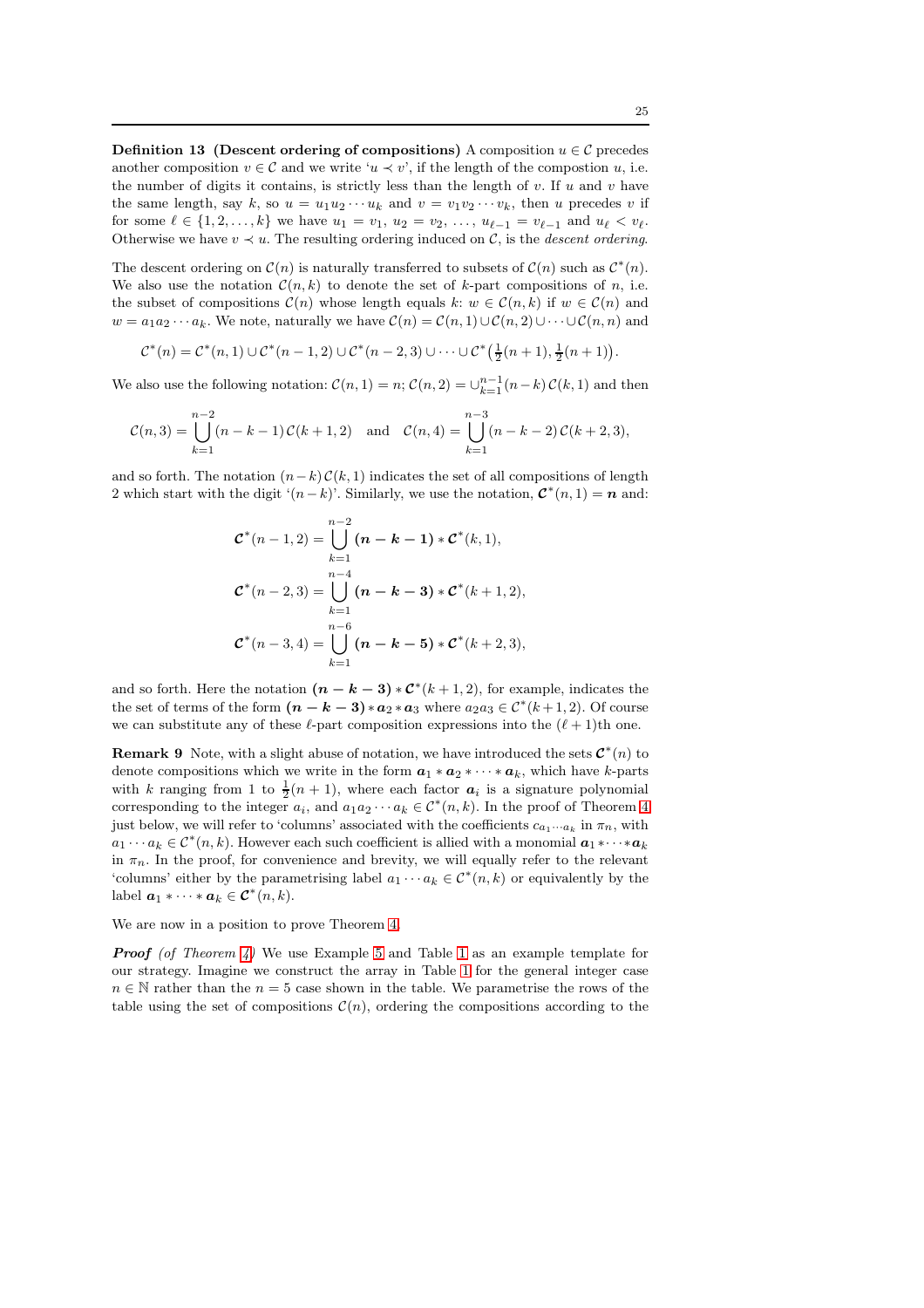descent ordering given in Definition [13.](#page-23-1) This naturally splits the rows into blocks of compositions of the same length (i.e. number of parts) according to the decomposition,

$$
\mathcal{C}(n) = \mathcal{C}(n,1) \cup \mathcal{C}(n,2) \cup \cdots \cup \mathcal{C}(n,n).
$$

This is the highest level coarse-grained block decomposition of  $\mathcal{C}(n)$ . We parametrise the columns of the table using the set of decompositions  $\mathcal{C}^*(n)$ . We again use descent ordering to parametrise the columns, and this naturally splits the columns into blocks of compositions of  $\mathcal{C}^*(n)$  with the same number of parts according to the decomposition,

$$
\mathcal{C}^*(n) = \mathcal{C}^*(n, 1) \cup \mathcal{C}^*(n-1, 2) \cup \mathcal{C}^*(n-2, 3) \cup \dots \cup \mathcal{C}^*\left(\frac{1}{2}(n+1), \frac{1}{2}(n+1)\right)
$$

.

Recall our goal is to prove there exists a unique set of real coefficients  $\{c_w : w \in C^*(n)\}$ such that in  $\mathbb{R}\langle \mathcal{C} \rangle_*,$  we have

$$
\sum_{k=1}^{\frac{1}{2}(n+1)} \sum_{a_1a_2\cdots a_k \in \mathcal{C}^*(n,k)} c_{a_1a_2\cdots a_k} \cdot \mathbf{a}_1 \cdot \mathbf{a}_2 \cdot \cdots \cdot \mathbf{a}_k = n.
$$

Each column of the overall table corresponds to a term  $a_1*a_2*\cdots*a_k$  and its associated coefficient  $c_{a_1a_2\cdots a_k}$  from the sum on the left. The *final column* in the overall table represents the right-hand side in the equation above which is merely the single letter composition  $n \in \mathbb{R}\langle \mathcal{C} \rangle_*$ . Each term  $a_1 * a_2 * \cdots * a_k$ , once the Pöppe products have been evaluated, generates a linear combination of compositions from  $\mathcal{C}(n)$ . Within each column corresponding to  $a_1 a_2 \cdots a_k \in C^*(n)$ , each row contains the coefficient of the corresponding composition generated in the evaluation of the product  $a_1 * a_2 * \cdots * a_k$ . In other words, given a composition representing a given row in the table, the element of that row in the column associated with a composition  $a_1 a_2 \cdots a_k \in C^*(n)$ , contains the  $\chi$ -image of the corresponding signature of the composition corresponding to that row. Hence the resulting overall table, just like Table [1,](#page-22-0) represents a linear equation of the form

$$
AC = B,
$$

where C is the vector of unknown coefficients  $\{c_w : w \in C^*(n)\},\$ in descent order so  $C = (c_n, c_{(n-1)1}, c_{(n-2)2}, \ldots, c_{1(n-1)}, c_{(n-2)11}, \ldots)^{\mathrm{T}}$ . Since the number of k-part compositions of n is  $(n-1)$  choose  $(k-1)$ , the length of the vector C is

$$
|C| \coloneqq \sum_{k=1}^{\frac{1}{2}(n+1)} \binom{n-(k-1)}{k}\,.
$$

The vector B contains all zeros apart from the very first element which is the  $\chi$ -image of the composition element  $n \in \mathcal{C}(n)$ , i.e.  $B = (\chi(n), 0, 0, ...)$ <sup>T</sup>. Naturally we have  $\chi(n) = 1$ . The number of rows in A and the length of B is  $2^{n-1}$ , the total number of compositions of n. Hence A is a matrix of size  $2^{n-1} \times |C|$ , with  $|C| < 2^{n-1}$  for  $n \ge 2$ .

As already indicated, we can decompose rows of A into blocks of compositions in  $\mathcal{C}(n, k')$  for  $k' = 1, \ldots, n$ , and we can decompose columns of A into blocks of compositions in  $\mathcal{C}^*(n-k+1,k)$  for  $k=1,\ldots,\frac{1}{2}(n+1)$ . We note the term  $a_1 * a_2 * \cdots * a_k$ with  $a_1 a_2 \cdots a_k \in C^*(n-k+1,k)$ , once the Pöppe products have been evaluated, only generates compositions in  $\mathcal{C}(n)$  with k or more parts. Thus in terms of these blocks, parametrised by  $(k', k)$ , the matrix A is lower block triangular. Let us now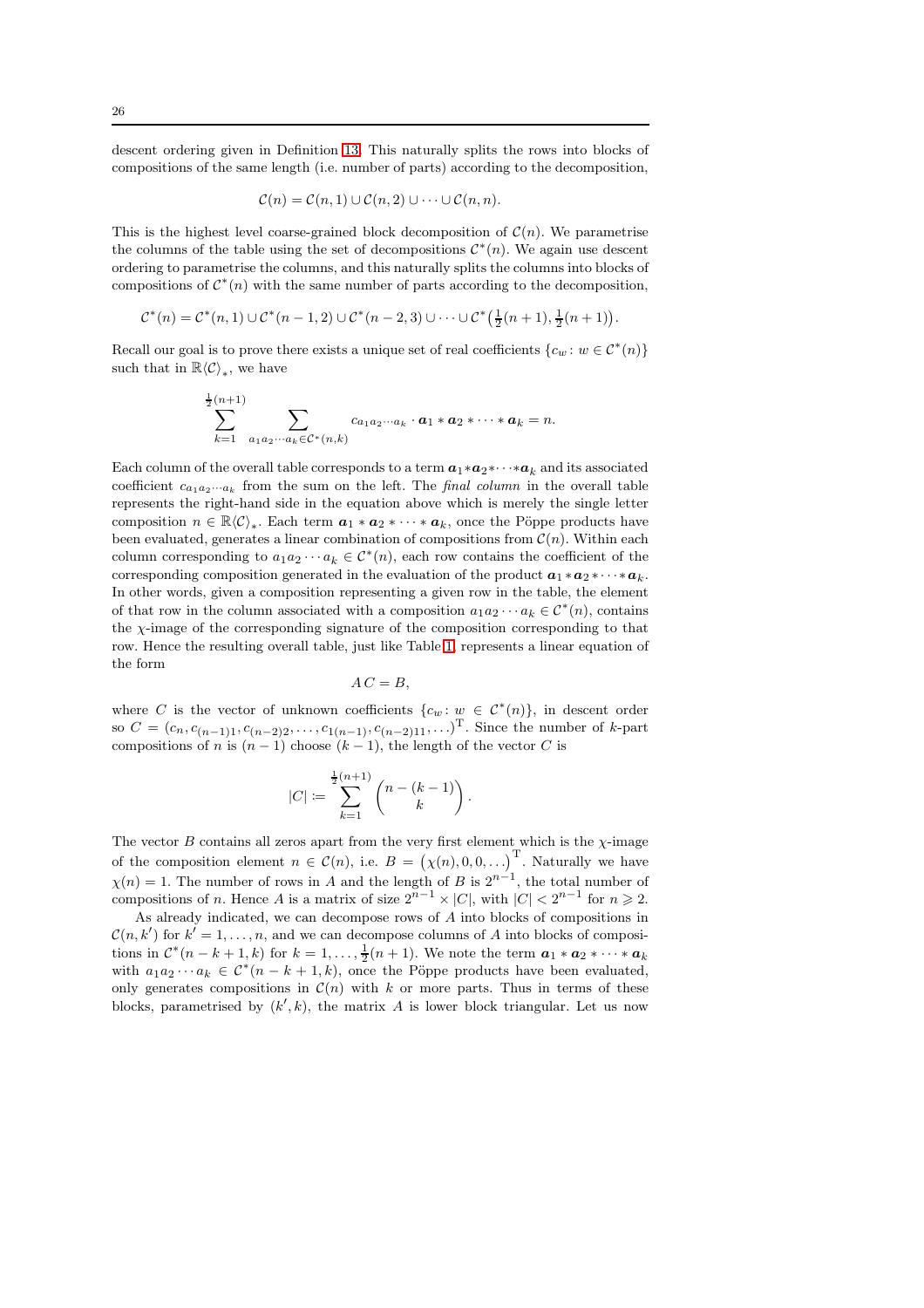| $\boldsymbol{n}$                                |                                            | $(n-2)*1$ $(n-3)*2$ $(n-4)*3$ $\cdots$ $2*(n-3)$ $1*(n-2)$ |                                   |            |                  |                  |
|-------------------------------------------------|--------------------------------------------|------------------------------------------------------------|-----------------------------------|------------|------------------|------------------|
| $(n-1)1$                                        | $(n-2)\otimes 1$                           |                                                            |                                   | $\cdots$   |                  |                  |
|                                                 | $(n-2)2$ $(n-2)\otimes 1$ $(n-3)\otimes 2$ |                                                            |                                   | $\cdots$   |                  |                  |
| $(n-3)3$                                        |                                            |                                                            | $(n-3)\otimes 2$ $(n-4)\otimes 3$ | $\cdots$   |                  |                  |
|                                                 |                                            | $\ddot{\phantom{1}}$                                       | $\cdot$                           |            |                  |                  |
|                                                 |                                            |                                                            |                                   |            |                  |                  |
| $\begin{array}{c} 2(n-2) \\ 1(n-1) \end{array}$ |                                            |                                                            |                                   | $\ldots$ . | $2\otimes (n-3)$ | $1\otimes (n-2)$ |
|                                                 |                                            |                                                            |                                   | .          |                  | $1\otimes (n-2)$ |

<span id="page-26-0"></span>Table 2 Non-zero signature coefficients appearing in the 1-part and 2-part composition blocks of A, ignoring the first row. The coefficients are the  $\chi$ -images of the signature entries shown.

proceed through the column blocks  $C^*(n-k+1, k)$  for  $k = 1, k = 2$ , and so forth, to systematically determine the coefficients  $c_{a_1a_2\cdots a_k}$  corresponding to each block.

First consider the case  $k = 1$ , corresponding to the column block  $\mathcal{C}^*(n, 1)$  and thus the element **n** and coefficient  $c_n$ . Since we know  $n = \sum_{w \in \mathcal{C}(n)} \chi(w) \cdot w$ , this means the first row of this single column block contains  $\chi(n) = 1$ , while the subsequent rows corresponding to  $w \in \mathcal{C}(n)$  contain the coefficient  $\chi(w)$ , in descent order. The first row of the linear system represented by the augmented matrix  $[A B]$  represents the equation  $c_n = 1$ . However as we did in Example [5,](#page-20-2) we temporarily ignore this knowledge.

Second we focus on the 2-part composition sub-block of A parametrised by the columns  $\mathcal{C}^*(n,1)\cup\mathcal{C}^*(n-1,2)$  and by the rows  $\mathcal{C}(n,2)$ , both in descent order. See Table [2](#page-26-0) where we show the non-zero elements in this block. Note for the rows parametrised by  $\mathcal{C}(n, 2)$  all the columns in A to the right of the block contain zero entries and the corresponding entries in B are all zero. This block has size  $(n-1)\times(n-1)$ . If we focus on these rows in the augmented system  $\vert AB \vert$  then we have  $(n-1)$  equations in the  $(n-1)$  unknowns  $c_n$ ,  $c_{(n-2)1}$ ,  $c_{(n-3)2}$ , ...,  $c_{1(n-2)}$ . We also observe that all the leading diagonal entries in the block shown in Table [2,](#page-26-0) from the top left  $(1, 1)$  entry to the lower right  $(n-1, n-1)$  entry, are all non-zero. Thus all these leading diagonal entries can be used as pivots in a Gaussian elimination process to render all the entries in the corresponding columns in the rows below this block to be zero. We can also solve the homogeneous linear system above, represented by this block, to find the coefficients. For  $\ell = 2, \ldots, (n-2)$  the homogeneous linear system of equations takes the form,

$$
\chi((n-1)1) c_n + \chi((n-2) \otimes 1) c_{(n-2)1} = 0,
$$
  

$$
\chi((n-\ell)\ell) c_n + \chi((n-\ell) \otimes (\ell-1)) c_{(n-\ell)(\ell-1)} + \chi((n-\ell-1) \otimes \ell) c_{(n-\ell-1)\ell} = 0,
$$
  

$$
\chi((n-1)1) c_n + \chi((n-\ell-2) \otimes c_{(n-\ell-1)\ell} = 0).
$$

Note, apart from the coefficients of  $c_n$  shown, all the other coefficients of  $c_{(n-2)1}$ ,  $c_{(n-3)2}, \ldots, c_{1(n-2)}$  are equal to one. Starting with the first equation above, we can iteratively solve for all the coefficients in terms of  $c_n$  giving, for  $\ell = 1, \ldots, (n-2)$ , the relations  $\hat{\chi}_{\ell} c_n + c_{(n-\ell-1)\ell} = 0$ , where

$$
\hat{\chi}_{\ell} := \chi((n-\ell)\ell) - \chi((n-\ell+1)(\ell-1)) + \chi((n-\ell+2)(\ell-2)) - \cdots + (-1)^{\ell+1}\chi((n-1)1),
$$

along with the final equation which is  $\chi(1(n-1)) c_n + c_{1(n-2)} = 0$ . We now have two linear homogeneous equations relating the unknowns  $c_{1(n-2)}$  and  $c_n$ , the equation for which  $\ell = n - 2$  and the final equation just mentioned. These two equations are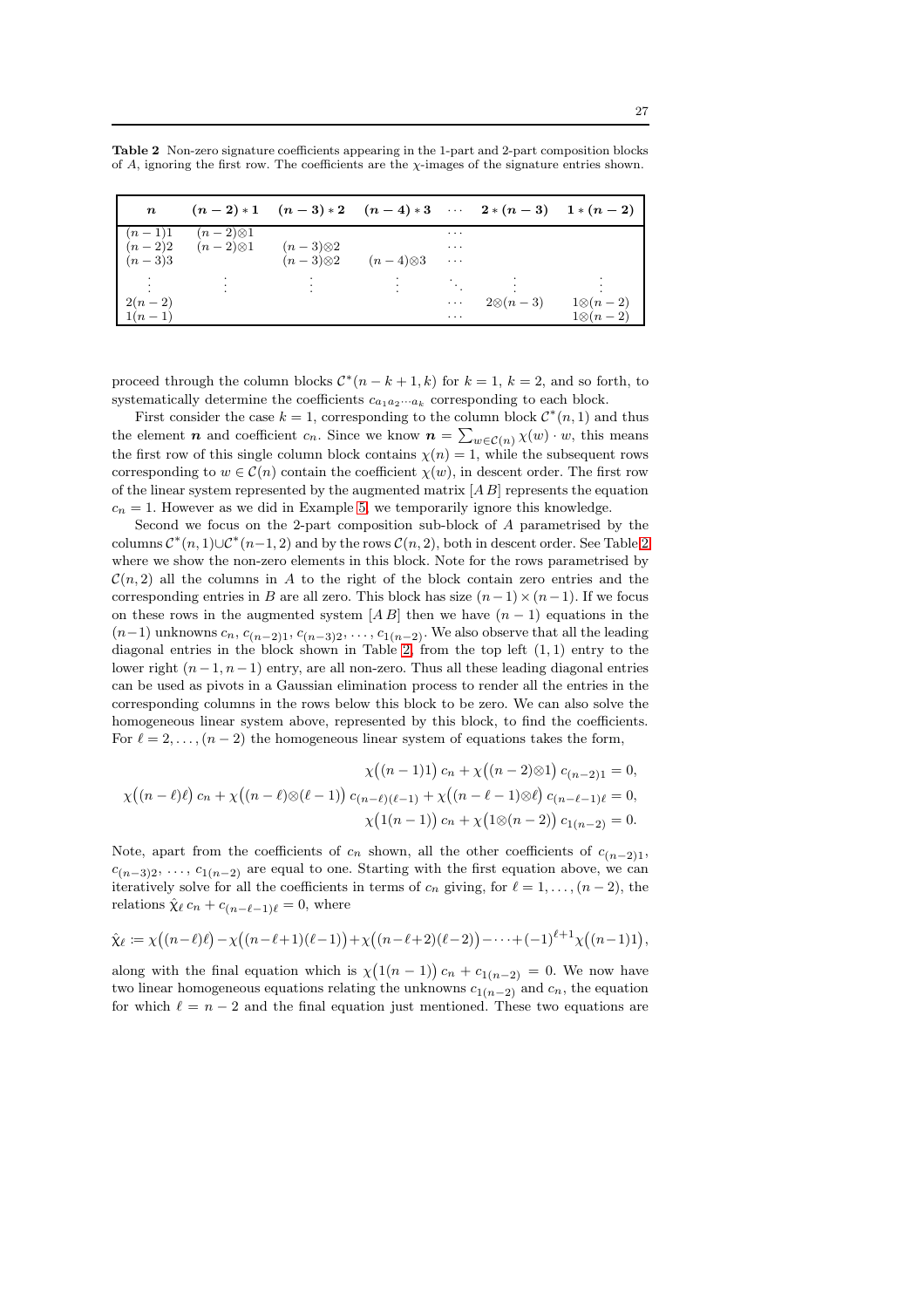consistent if  $\hat{\chi}_{n-2} = \chi(1(n-1))$ . Note from its definition,  $\chi(nk)$  is the binomial coefficient  $n + k$  choose n, and thus equal to  $\chi(kn)$ . Depending on whether  $\ell$  is odd or even we have,

$$
\hat{\chi}_{\ell} = \begin{cases} 2m+1, & \text{if } \ell = 2m+1, \\ 2m-2, & \text{if } \ell = 2m. \end{cases}
$$

To see this, we observe that in the odd case we can utilise the symmetry  $\chi(nk) = \chi(kn)$ and the differing signs in front of each as they appear in  $\hat{\chi}_{\ell}$ , to cancel all the terms except the final one given by  $(-1)^{2m}\chi((2m)1) = 2m + 1$ . In the even case we observe

$$
\hat{\chi}_{2m} = \binom{2m}{2} - \binom{2m}{3} + \binom{2m}{4} - \dots - \binom{2m}{2m-1} \n= \left( (1-x)^{2m} - 1 + (2m)x - x^{2m} \right) \Big|_{x=1} \n= 2m - 2.
$$

Hence we observe when  $n-2=2m+1$  we have  $\hat{\chi}_{n-2} = \hat{\chi}_{2m+1} = 2m+1 = \chi(1(n-1))$ and the homogeneous linear system of equations above is consistent with a single free variable, namely c<sub>n</sub>. On the other hand when  $n-2=2m$  then  $\hat{\chi}_{2m}=2m-2$  and this does not equal  $\chi(1(n-1)) = 2m$ . Thus in the latter case there is no solution to the linear homogeneous system  $[AB]$  corresponding to the 2-part composition rows. Given the consistency in the odd order case, we now recall the equation from the very first row of the linear system [A B] which states  $c_n = 1$ . When we include this information we observe we can solve the top part of the linear system of equations [A B], corresponding to the single and then 2-part composition rows, uniquely for the coefficients  $c_n$ ,  $c_{(n-2)1}$ ,  $c_{(n-3)2}$ , ...,  $c_{1(n-2)}$ .

Third we now focus on solving the linear system  $[AB]$  for all the coefficients  $c_w$ with  $w \in \mathcal{C}^*(n)$  systematically. We assume n is odd, and in some sense we start again from the beginning and ignore the information given in the equation represented by the very first row, i.e. that  $c_n = 1$ . We focus on the homogeneous linear system given by the remaining rows and represented by  $[A(2, \ldots, 2^{n-1}) O],$  where as before  $A(2, \ldots, 2^{n-1})$ represents the submatrix of A consisting of rows 2 through  $2^{n-1}$ . As is evident from the previous paragraph, the homogeneous linear system of  $(n - 1)$  equations represented by  $[A(2, ..., n) O]$  in the  $(n - 1)$  unknowns  $c_n, c_{(n-2)1}, c_{(n-3)2}, ..., c_{1(n-2)}$  can be rendered into an upper triangular form with non-zero entries on the leading diagonal. Further, in the rows 2 through  $n$  considered, the entries in the columns parametrised by  $C^*(n-2,3) \cup C^*(n-3,4) \cup \cdots \cup C^*(\frac{1}{2}(n+1),\frac{1}{2}(n+1))$  are all zero.

Continuing, we now focus on the 3-part composition sub-block of A parametrised by the columns  $\mathcal{C}^*(n-2,3)$  and by the rows  $\mathcal{C}(n,3)$ , both in descent order. The reader may find Table [3](#page-41-0) in Appendix [B](#page-40-0) helpful in visualising the block structure we now discuss. Note all the entries in A above and to the right of this sub-block are zero. Our goal here is to show, the 3-part composition rectangular sub-block of A is itself lower triangular, in the sense that by row swaps we rearrange the sub-block so that each column has a non-zero pivot entry on the leading diagonal with all the entries in the rows above the pivot equal to zero. If this is possible, then we can use elementary row operations to render the entries in *all* the rows below the leading diagonal rows, corresponding to any compositions with 3- or more parts, to be zero. Note we can use elementary row operations to render any such redundant rows below the 2-part composition rows in the columns parametrised by the 1- and 2-part composition columns,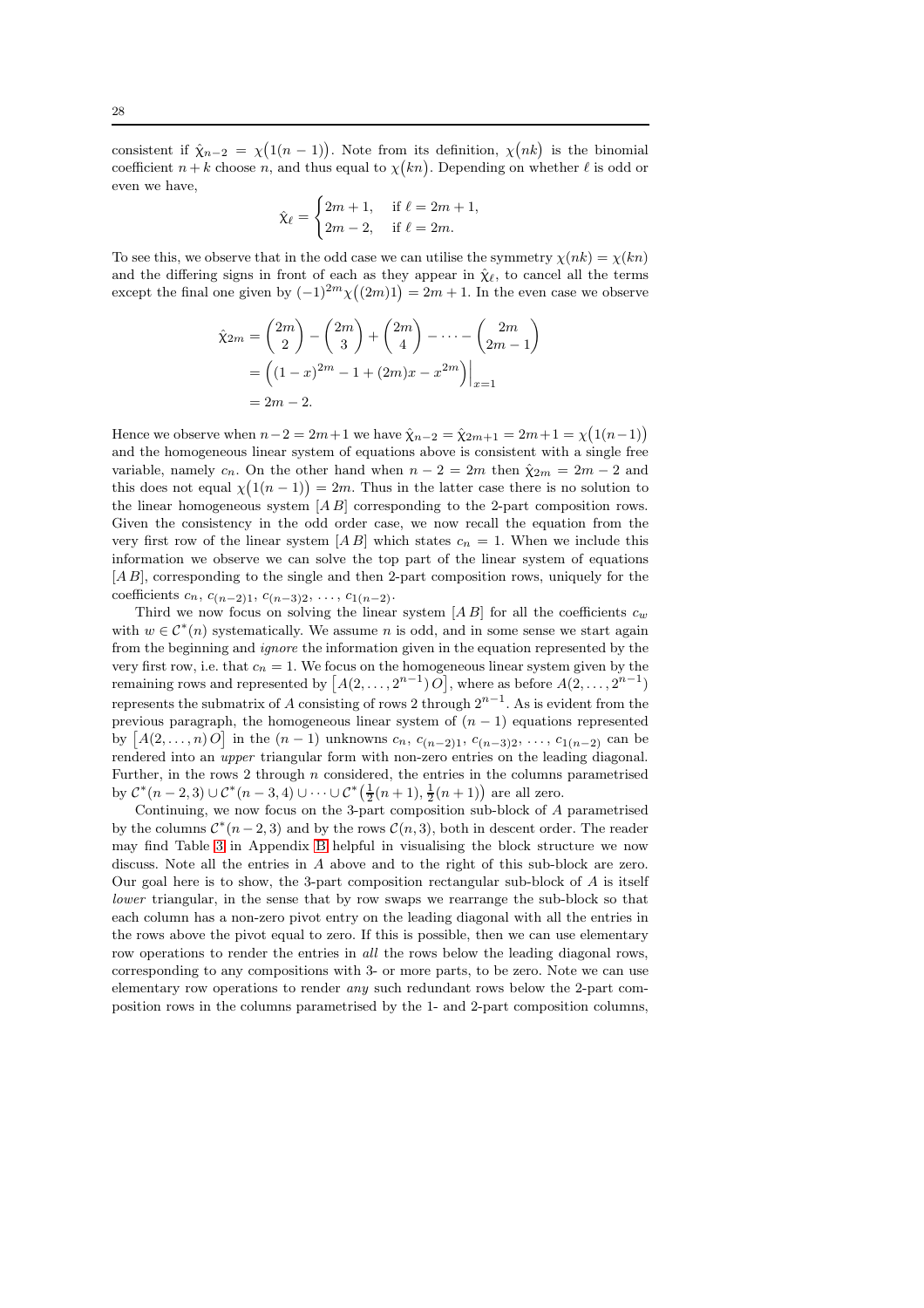i.e. by  $\mathcal{C}^*(n,1) \cup \mathcal{C}^*(n-1,2)$ , to have zero entries. This is because the leading diagonal in the homogeneous linear system corresponding to these columns has non-zero entries. Thus using the leading diagonal rows in the 3-part composition sub-block of A, we can uniquely determine the unknowns  $c_w$  with  $w \in \mathcal{C}^*(n-2,3)$  in terms of  $c_n$ , just as we achieved (see above) for the unknowns  $c_w$  with  $w \in \mathcal{C}^*(n-1,2)$ . Recall, retaining descent order, we express

$$
\mathcal{C}(n,3) = \bigcup_{k'=1}^{n-2} (n-k'-1) \, \mathcal{C}(k'+1,2) \quad \text{and} \quad \mathcal{C}^*(n-2,3) = \bigcup_{k=1}^{n-4} (n-k-3) \cdot \mathcal{C}^*(k+1,2).
$$

These two decompositions of  $C(n,3)$  and  $\mathcal{C}^*(n-2,3)$  show we can decompose the corresponding sub-block of A into further, level 2 sub-blocks. The level 2 sub-blocks are parametrised by  $k'$  and  $k$  with the ranges indicated above. Further, each level 2 subblock, for each  $(k', k)$  pair, is, within themselves parametrised by the 2-part composition rows and columns  $C(k'+1,2)$  and  $\mathcal{C}^*(k+1,2)$ , respectively. We proceed systematically, pairing up level 2 sub-blocks. To begin, we observe the top left level 2 sub-block which corresponds to the values  $(k', k) = (1, 1)$  and is a  $1 \times 1$  level 2 sub-block corresponding to the row  $(n-2)11$  and column  $(n-4)11$  must have a zero entry as  $(n-4)*1*1$  cannot generate the composition  $(n-2)11$ . Indeed, by the same argument, all the entries in the remaining columns in this row, i.e. to the right in terms of descent order, must also be zero. Hence the homogeneous linear equation represented by this row only contains the unknowns  $c_w$  with  $w \in \mathcal{C}^*(n,1) \cup \mathcal{C}^*(n-1,2)$ . Since we already have a set of  $(n-1)$ homogeneous linear equations in these  $(n-1)$  unknowns with non-zero diagonal entries, the new equation must be a linear combination of these equations, and thus contains no new information. Alternatively, as discussed above, all the entries in this row in preceding columns corresponding to the 1- and 2-part compositions  $\mathcal{C}^*(n,1) \cup \mathcal{C}^*(n-1)$ 1, 2) can be rendered zero by elementary row operations. Thus again the whole row contains no new information and we can ignore it, which we do henceforth. Further since for  $k = 1, ..., n-4$  the elements in  $(n - k - 3) * C^{*}(k + 1, 2)$  can only generate compositions  $(n-k'-1) \mathcal{C}(k'+1,2)$  when  $(n-k'-1)-(n-k-3) \leq 1$ , which is equivalent to  $k \leq k'-1$ , we deduce that for  $k \geq k'$ , all the level 2 sub-blocks are zero. Hence in terms of level 2 sub-blocks the 3-part composition rectangular sub-block of A is lower triangular. Now we just need to demonstrate each level 2 sub-block parametrised by  $(k', k) = (k + 1, k)$  itself is lower triangular. Each such level 2 sub-block consists of the rows  $(n - k - 2) \mathcal{C}(k + 2, 2)$  and columns  $(n - k - 3) * \mathcal{C}^*(k + 1, 2)$ . The first letters in these compositions are fixed and the rows and columns within the level 2 sub-block are parametrised by  $C(k+2, 2)$  and  $\mathcal{C}^*(k+1, 2)$ . It is straightforward to check any such level 2 rectangular sub-blocks are indeed lower triangular with nonzero entires on the diagonal as follows. Recalling the structure of the level 1 sub-block of 2-part composition rows and columns from above, we know that each such level 2 rectangular sub-block has size  $(k + 1) \times k$ . The final row has a non-zero entry in the final column of the sub-block. However as we proceed through  $k = 1, 2, 3, \ldots$  we observe that each homogeneous linear equation represented by those final rows must be a linear combination of the homogneous linear equations that precede it, as those preceding equations are a square system of linear combinations of the same same set of unknowns. Hence each such final row is redundant. Hence the 3-part composition rectangular sub-block of A is lower triangular and we can solve for the unknowns  $c_w$ with  $w \in \mathcal{C}^*(n-2,3)$  linearly in terms of  $c_n$ . Note that all entries in the columns  $\mathcal{C}^*(n-2,3)$  below the rows  $\mathcal{C}(n,3)$  can be rendered zero by elementary row operations.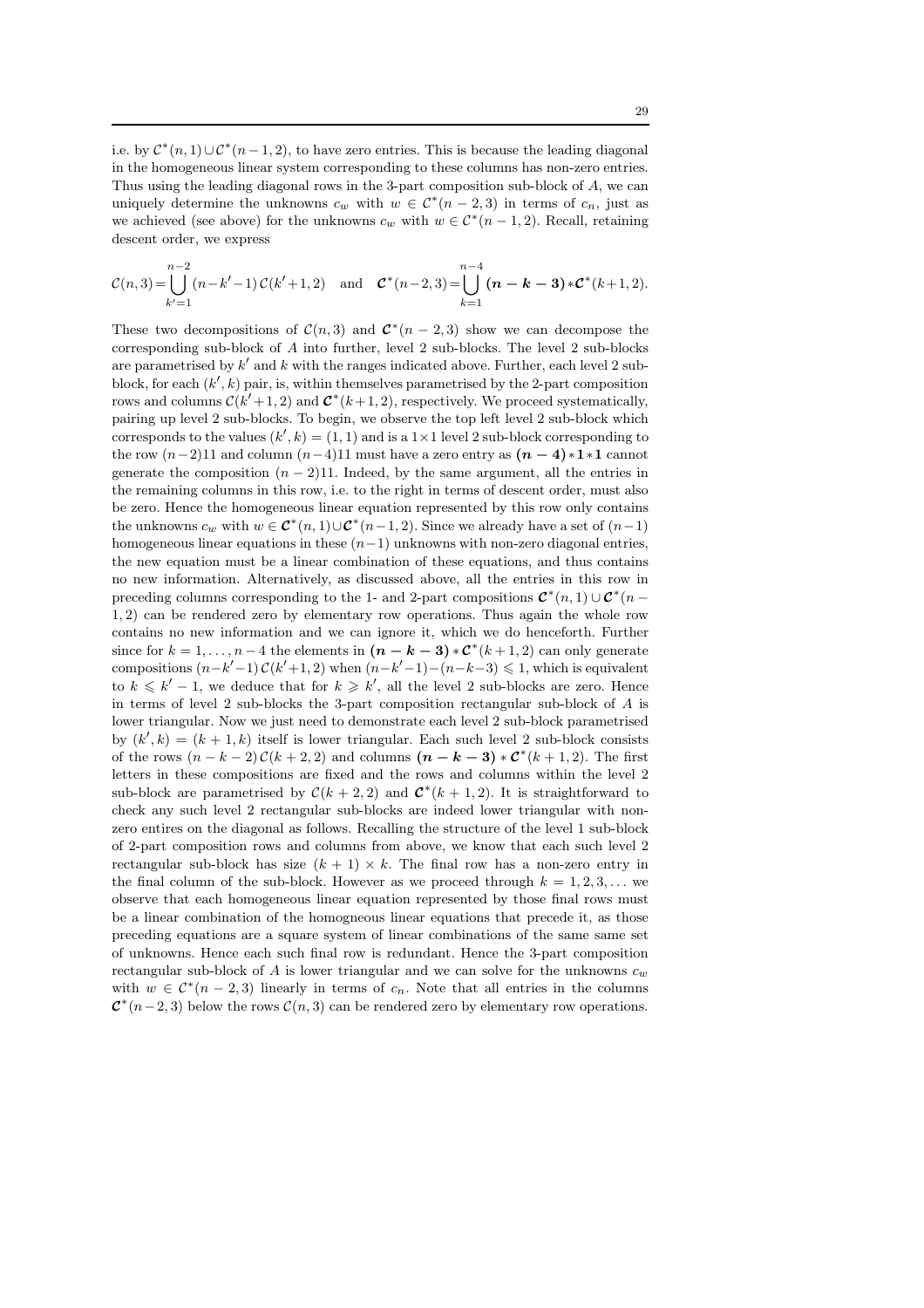We now briefly outline the procedure for determining the unknowns  $c_w$  with  $w \in$  $\mathcal{C}^*(n-3, 4)$  linearly in terms of  $c_n$ . As we do so, the nature of the procedure for determining the remaining unknowns becomes apparent, and reveals itself to be recursive and straightforward. We focus on the 4-part composition sub-block of A parametrised by the columns  $\mathcal{C}^*(n-3, 4)$  and by the rows  $\mathcal{C}(n, 4)$ , both in descent order. The reader may find Table [4](#page-42-0) in Appendix [B](#page-40-0) helpful in visualising the block structure we discuss herein. All the entries in  $A$  above and to the right of this sub-block are zero, since elements in  $\mathcal{C}^*(n-3,4)$  can only generate compositions in  $\mathcal{C}(n)$  with four or more parts. Our goal is to show, the 4-part composition rectangular sub-block of  $A$  is itself *lower* triangular, as we did for the 3-part composition rectangular sub-block of A. Again as above, if this is possible, then we can use elementary row operations to render the entries in all the rows below the leading diagonal rows, corresponding to any compositions with 4- or more parts, to be zero. The leading diagonal rows in the 4-part composition sub-block of A, uniquely determine the unknowns  $c_w$  with  $w \in C^*(n-3, 4)$ in terms of  $c_n$ . Recall, as always retaining descent order, we have

$$
\mathcal{C}(n,4) = \bigcup_{k'=1}^{n-3} (n-k'-2) \, \mathcal{C}(k'+2,3) \quad \text{and} \quad \mathcal{C}^*(n-3,4) = \bigcup_{k=1}^{n-6} (n-k-5) \, * \mathcal{C}^*(k+2,3).
$$

Thus we observe we decompose the sub-block of A parametrised by the rows  $\mathcal{C}(n, 4)$  and columns  $\mathcal{C}^*(n-3,4)$  into level 2 sub-blocks. The level 2 sub-blocks are parametrised by  $k'$  and k as indicated above. Each level 2 sub-block, for each  $(k', k)$  pair, is, within themselves parametrised by the 3-part composition rows and columns  $\mathcal{C}(k'+2,3)$  and  $\mathcal{C}^*(k+2,3)$ , respectively. And each of these level 2 sub-blocks can be decomposed into further level 3 sub-blocks of 2-part compositions, as we demonstrated in the previous paragraph. We start by showing that in terms of level 2 sub-blocks, the 4-part composition rectangular sub-block of A is lower triangular. Observe the top left level 2 sub-block which corresponds to the values  $(k', k) = (1, 1)$  is a  $1 \times 1$  level 2 sub-block corresponding to the row  $(n-3)111$  and column  $(n-6)111$  must have a zero entry as  $(n-6) * 1 * 1 * 1$  cannot generate the composition  $(n-3)$ 111. Indeed, by the same argument, all the entries in the remaining columns in this row, i.e. to the right in terms of descent order, must also be zero. Hence the homogeneous linear equation represented by this row does not generate any new information. Next, the sub-block which corresponds to the values  $(k',k) = (2,1)$  is a  $3 \times 1$  level 2 sub-block corresponding to the rows  $(n-4)211$ ,  $(n-4)121$  and  $(n-4)112$  and column  $(n-6)111$ must have zero entries as  $(n - 6) * 1 * 1 * 1$  cannot generate any of the compositions  $(n-4)211$ ,  $(n-4)121$  and  $(n-4)112$ . By similar arguments these rows do not generate any new information either. Indeed, we observe that for  $k = 1, \ldots, n-6$  the elements  $\lim_{k \to \infty} (n - k - 5) * C^*(k + 2, 3)$  can only generate compositions  $(n - k' - 2) C(k' + 2, 3)$ when  $(n - k' - 2) - (n - k - 5) \leq 1$ , which is equivalent to  $k \leq k' - 2$ , we deduce that for  $k \geq k'-1$ , all the level 2 sub-blocks are zero. Thus, in terms of level 2 sub-blocks, the 4-part composition rectangular sub-block of A is lower triangular—either by deleting the rows corresponding to the first two row sub-blocks or by row-swapping them to rows sufficiently far down the matrix. Now we demonstrate that each level 2 subblock with  $k' = k + 2$  is itself lower triangular. Indeed we have already demonstrated this in the last paragraph, which recursively used that each of these level 2, 3-part composition sub-blocks can be further decomposed into level 3, 2-part composition sub-blocks, which are lower triangular. Consequently we can solve for the unknowns  $c_w$  with  $w \in \mathcal{C}^*(n-3,4)$  linearly in terms of  $c_n$ .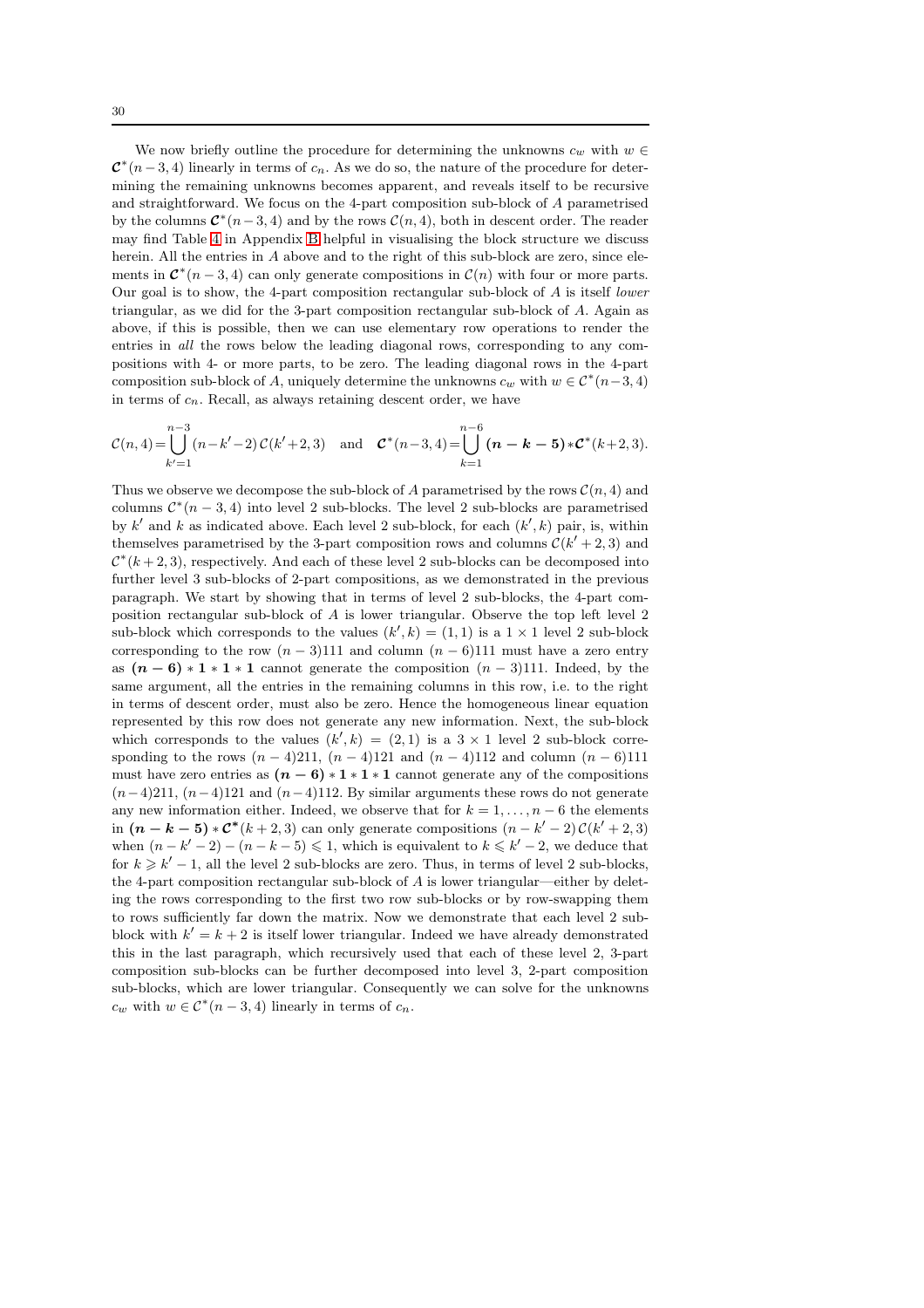Finally we discuss the general case, for any  $5 \leq \ell \leq \frac{1}{2}(n+1)$ , for the  $\ell$ -part composition sub-block of A parametrised by the columns  $\mathcal{C}^*$ ( $\bar{n} - \ell + 1, \ell$ ) and by the rows  $\mathcal{C}(n, \ell)$ , both in descent order. All the entries in A above and to the right of this sub-block are zero, since elements in  $\mathcal{C}^*(n-\ell,\ell)$  can only generate compositions in  $\mathcal{C}(n)$  with  $\ell$ -parts or more. Assume that sub-blocks parametrised by rows  $\mathcal{C}(n, \ell-1)$ and columns  $\mathcal{C}^*(n-\ell+2,\ell-1)$ , i.e. at the previous stage ' $\ell-1$ ', are lower triangular. Now, again retaining descent order, we have

$$
C(n,\ell) = \bigcup_{k'=1}^{n-\ell+1} (n-k'-\ell+2) C(k'+\ell-2,\ell-1)
$$

and

$$
\mathcal{C}^{*}(n-\ell+1,\ell) = \bigcup_{k=1}^{n-2\ell+2} (n-2\ell+3-k) * \mathcal{C}^{*}(k+\ell-2,\ell-1).
$$

Thus we decompose the sub-block of A parametrised by the rows  $\mathcal{C}(n, \ell)$  and columns  $\mathcal{C}^*(n-\ell+1,\ell)$  into level 2 sub-blocks. The level 2 sub-blocks are parametrised by  $k'$ and k as indicated above. For  $k = 1, \ldots, n-2\ell+2$  the elements in  $(n - 2\ell + 3 - k)$ \*  $\mathcal{C}^*(k+\ell-2,\ell-1)$  can only generate compositions  $(n-k'-\ell+2)\,\mathcal{C}(k'+\ell-2,3)$ when  $(n - k' - \ell + 2) - (n - 2\ell + 3 - k) \leq 1$ , which is equivalent to  $k \leq k' - \ell + 2$ . Hence for  $k \geq k' - \ell + 3$ , all the level 2 sub-blocks are zero. Thus, in terms of level 2 sub-blocks, the  $\ell$ -part composition rectangular sub-block of A is lower triangular—or can be transformed as such by elementary row swaps. Now using that we assumed the sub-blocks parametrised by rows  $\mathcal{C}(n, \ell-1)$  and columns  $\mathcal{C}^*(n-\ell+2, \ell-1)$  are lower triangular, the sub-block of A parametrised by the columns  $\mathcal{C}^*(n-\ell+1,\ell)$  and the rows  $\mathcal{C}(n, \ell)$  must be lower triangular. Hence we can solve for the unknowns  $c_w$  with  $w \in \mathcal{C}^*(n-\ell+1,\ell)$  linearly in terms of  $c_n$ . By induction, this applies for all values of  $\ell$ up to and including  $\ell = \frac{1}{2}(n+1)$ . Finally now utilising that  $c_n = 1$  generates a unique solution set for  $c_w$  for all  $w \in C^*(n)$ .  $(n)$ . □

**Remark 10 (Even order)** For every even natural number  $n$ , no such set of real coefficients exist. This is demonstrated in the proof above in the component addressing the 2-part composition sub-blocks of A.

Remark 11 (Linear combinations of fields) Since we can expand each of the single letter compositions in  $\mu_3 \cdot 3 + \mu_5 \cdot 5 + \mu_7 \cdot 7 + \cdots$ , in terms of  $\mu_3 \cdot \pi_3 + \mu_5 \cdot \pi_5 + \mu_7 \cdot \pi_7 + \cdots$ , we deduce that we can solve/linearise, in the manner we have outlined, any nonlinear evolutionary partial differential equation generated by a linear combination of fields from the non-commutative primitive Korteweg–de Vries hierarchy.

### <span id="page-30-0"></span>7 Lax Hierarchy

Our goal in this section is to show how the non-commutative Lax hierarchy is easily and naturally deduced using the signature expansions in the Pöppe algebra  $\mathbb{R}\langle\mathcal{C}\rangle_*$  from Sections [4](#page-13-0) and [6.](#page-20-1) We derive the well-known non-commutative Lax hierarchy, see for example Carillo and Schoenlieb [\[16\]](#page-37-13), and show that at each odd order, the underlying iteration generates nonlinear terms that can be expressed as a linear combination of monomials of the form  $a_1 * a_2 * \cdots * a_k$  with  $a_1 a_2 \ldots a_k \in C^*(n)$ . By our main result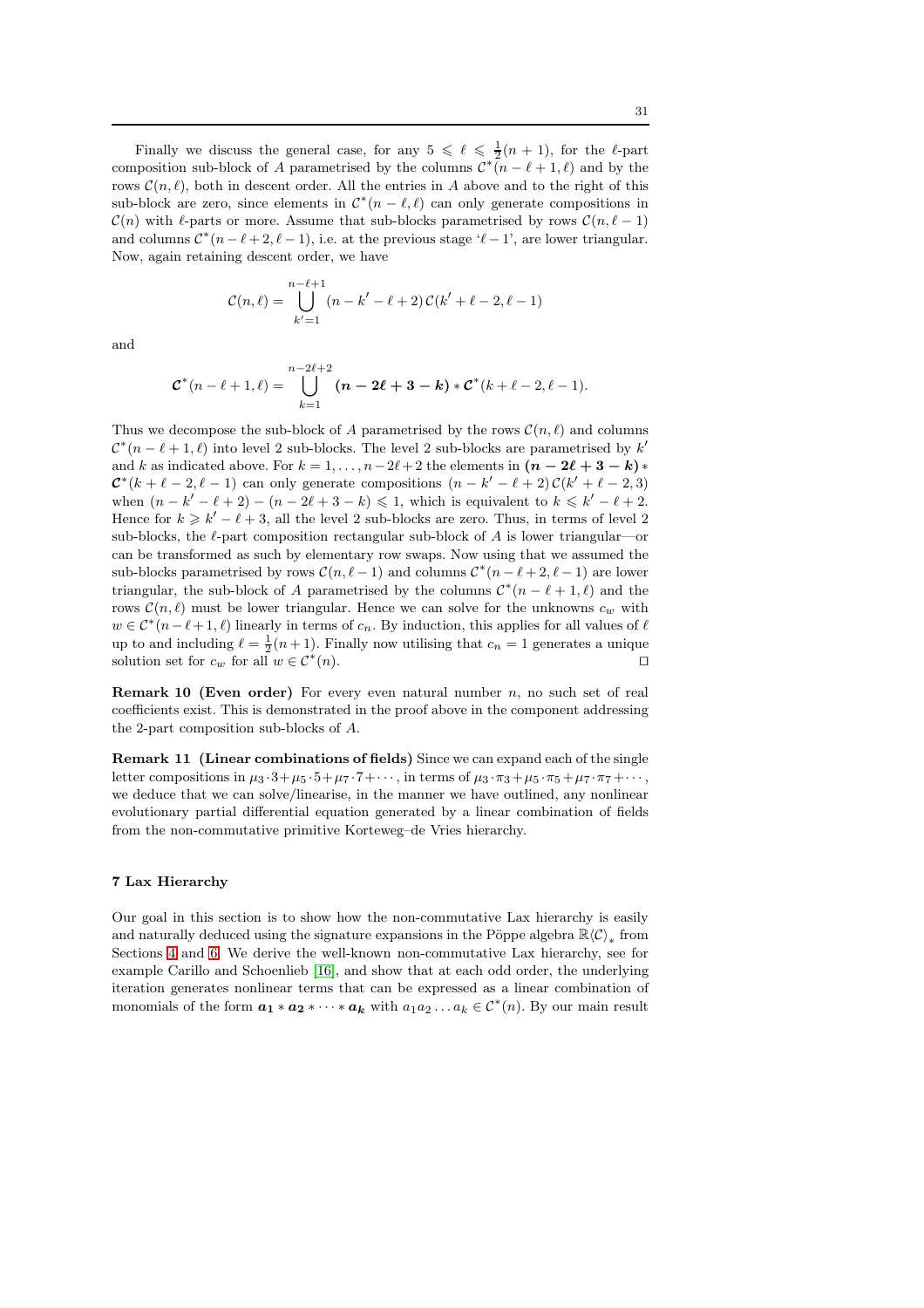Theorem [4](#page-23-0) from the last section on the existence and uniqueness of the Korteweg–de Vries hierarchy, we deduce the non-commutative hierarchy we developed therein, and the non-commutative Lax hierarchy, are one and the same.

We proceed by deriving the first part of the result on the non-commutative Lax hierarchy, before stating the main result of this section, and then subsequently proving the second part. For a given odd natural number  $n \in \mathbb{N}$ , we assume there exists a polynomial  $\hat{\pi}_n = \hat{\pi}_n \big( 1, 2, \ldots, (n-2) \big)$  such that the composition element  $n \in \mathbb{R} \langle C \rangle_*$ can be expressed in the form

$$
n=\boldsymbol n+\hat\pi_n\big(\boldsymbol 1,\boldsymbol 2,\ldots, (\boldsymbol n-\boldsymbol 2)\big).
$$

For  $n=3$ , such a polynomial  $\hat{\pi}_3 = \hat{\pi}_3(1)$  exists as we know  $3 = \mathbf{3} - 3 \cdot \mathbf{1} * \mathbf{1}$ , representing the potential Korteweg–de Vries equation, i.e.  $\hat{\pi}_3 = -3 \cdot 1 \cdot 1$ . We now apply the derivation operator  $\mathfrak d$  to the expression for the composition element  $n \in \mathbb R\langle C \rangle_*$  just above, twice. Recall the action of  $\mathfrak d$  on monomials in  $\mathbb R\langle\mathcal C\rangle_*$  from Definition [9.](#page-15-2) Starting with  $\mathfrak{d}(n) = 1n + (n + 1) + n1$  and then  $\mathfrak{d}(1n) = 2 \cdot (11n) + 2n + 1(n + 1) + 1n1$  and  $\mathfrak{d}(n1) = 1n1 + (n+1)1 + 2 \cdot (n11) + n2$ , the successive application of  $\mathfrak{d}$  generates, first that  $(n+1) + (1n + n1) = (n + 1) + \mathfrak{d}\hat{\pi}_n$ , and then:

$$
(n+2)+2\cdot(11n+1(n+1)+1n1+(n+1)1+n11)+(2n+n2)=(n+2)+\mathfrak{d}^2\hat{\pi}_n.
$$

Next, in the last expression, looking at the terms on the left, not including the first term, and recalling the properties of the Pöppe product, we observe

$$
1 * n + n * 1 = 2n + 1(n + 1) + 2 \cdot (11n) + (n + 1)1 + n2 + 2 \cdot (n11).
$$

Substituting this result into the previous expression and rearranging, we find,

$$
(n+2)=(n+2)+\mathfrak{d}^2\hat{\pi}_n-(1*n+n*1)-\big(1(n+1)+(n+1)1+2\cdot(1n1)\big).
$$

To find a closed form expression for the terms  $(1(n+1)+(n+1)1+2)(1n)$  in terms of a Pöppe polynomial, we use the following result relating the Pöppe product and the derivation operation  $\mathfrak{d}$ .

**Lemma 6** Given two arbitrary compositions ua, bv  $\in \mathbb{R}\langle \mathcal{C} \rangle$ , where we distinguish the final and beginning single letters a and b as shown, we have:

<span id="page-31-0"></span>
$$
ua * bv = \mathfrak{d}(uabv) - (\mathfrak{d}u)abv - uab(\mathfrak{d}v) + ua1bv.
$$

**Proof** From the definition of  $\mathfrak{d}$  we have  $\mathfrak{d}(uabv) = (\mathfrak{d}u)abv + u(\mathfrak{d}(ab))v + uab(\mathfrak{d}v)$ . Thus from the definition of the Pöppe product, the result follows as we observe  $ua * bv$  equals  $u(a+1)bv+ua(b+1)v+2(ua1bv)$ , which in turn can be expressed as  $u(\mathfrak{d}(ab))v+ua1bv$ , which itself in turn can be expressed as  $\mathfrak{d}(uabv) - (\mathfrak{d}u)abv - uab(\mathfrak{d}v) + ua1bv$ . □

Now we observe that since  $\mathfrak{d}(n) = 1n + (n+1) + n1$  then utilising Lemma [6](#page-31-0) with  $ua = 1$ and then bv successively equal to 1n,  $(n + 1)$  and n1, and vice-versa, we have:

$$
1 * \mathfrak{d}(n) + \mathfrak{d}(n) * 1 = \mathfrak{d}(1(n+1) + (n+1)1 + 2 \cdot (1n1) + 11n + n11)
$$
  
 
$$
- (11\mathfrak{d}(n) + \mathfrak{d}(n)11 + 1n\mathfrak{d}(1) + \mathfrak{d}(1)n1 + 2 \cdot (1(n+1)1))
$$
  
 
$$
= \mathfrak{d}(1(n+1) + (n+1)1 + 2 \cdot (1n1))
$$
  
 
$$
- (21n + 12n + 2 \cdot (111n) - 2n1 - 1(n+1)1 - 2 \cdot (11n1))
$$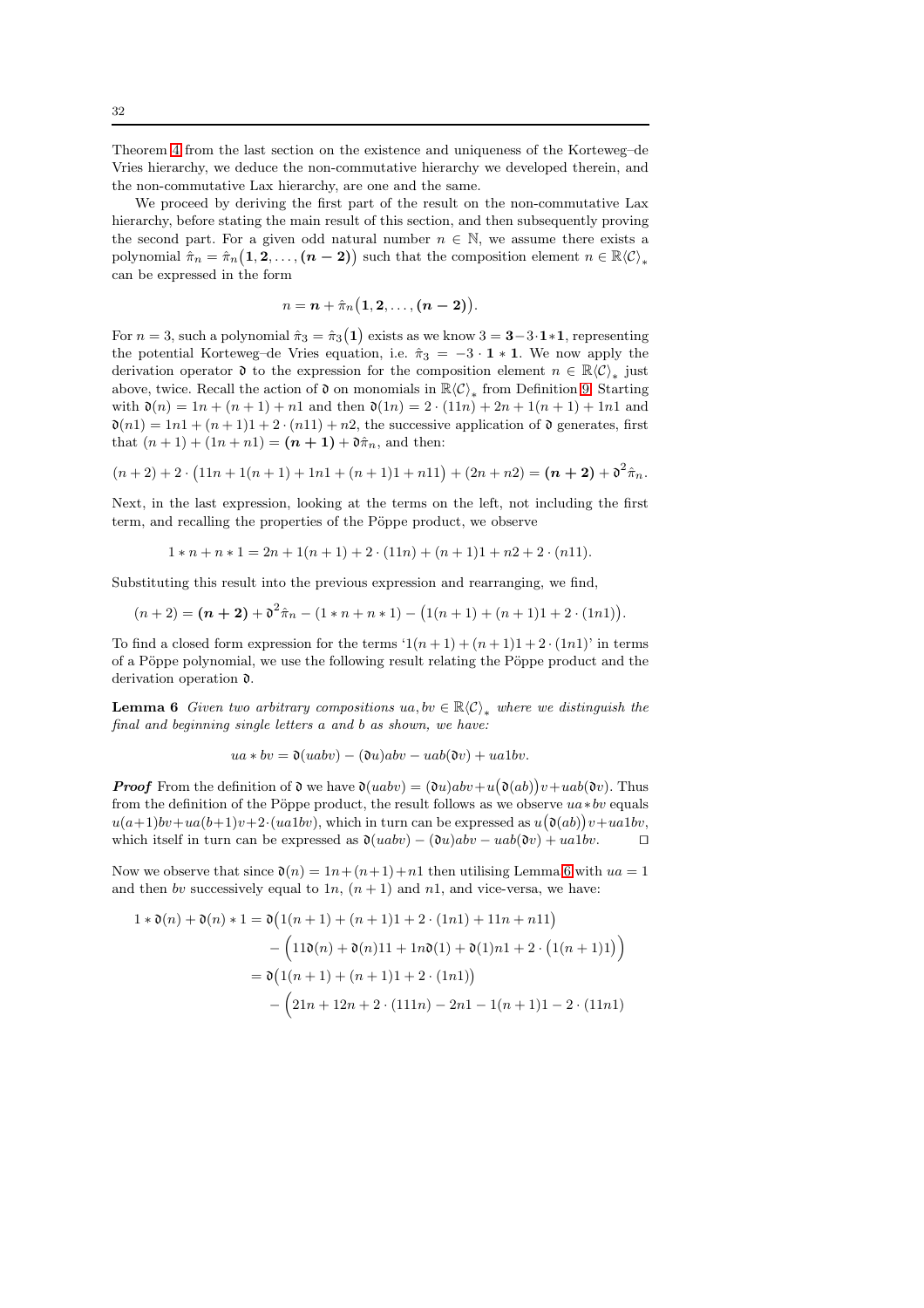$$
+ n21 + n12 + 2 \cdot (n111) - 1(n+1)1 - 1n2 - 2 \cdot (1n11)
$$
  
=  $\mathfrak{d}(1(n+1) + (n+1)1 + 2 \cdot (1n1))$   
 $- 1 * (1n) + 1 * (n1) - (n1) * 1 + (1n) * 1$   
=  $\mathfrak{d}(1(n+1) + (n+1)1 + 2 \cdot (1n1)) - [1, 1n] * + [1, n1] *$ ,

where in the second step we expanded the derivation terms  $\mathfrak{d}(11n + n11)$ , and for  $u, v \in \mathbb{R}\langle \mathcal{C} \rangle_*$  the expression  $[u, v]_*$  denotes the Pöppe product commutator of u and v, i.e.  $[u, v]_* := u * v - v * u$ . Using Lemma [6](#page-31-0) with u and v as the empty compositions and  $a = 1$  and  $b = n$ , as well as vice-versa, we deduce that,

$$
1 * n - n * 1 = \mathfrak{d}(1n - n1) \qquad \Leftrightarrow \qquad 1n - n1 = \mathfrak{d}^{-1}(1 * n - n * 1)
$$

Subsituting this into the expression involving  $-[1, 1n]_* + [1, n1]_* \equiv -[1, 1n - n1]_*$  just above and rearranging, we observe,

$$
1(n+1) + (n+1)1 + 2 \cdot (1n1) = \mathfrak{d}^{-1} \Big( \big( 1 * \mathfrak{d}(n) + \mathfrak{d}(n) * 1 \big) + \big[ 1, \mathfrak{d}^{-1} [1, n] * \big]_* \Big).
$$

By substituting this result into the expression for  $(n + 2) \in \mathbb{R}\langle C \rangle_*$  just preceding Lemma [6](#page-31-0) we have established the first part of the following result. The second part is established in the proof of the theorem that follows.

Theorem 5 (Non-Commutative Lax hierarchy) Let  $n \in \mathbb{N}$  be a given odd natural number with  $n \geqslant 3$ . Assume there exists a polynomial  $\hat{\pi}_n = \hat{\pi}_n (1, 2, \ldots, (n-2))$  such that for the composition element  $n \in \mathbb{R}\langle C \rangle$ , we have

<span id="page-32-0"></span>
$$
n = \boldsymbol{n} + \hat{\pi}_n \big( \boldsymbol{1}, \boldsymbol{2}, \ldots, (n-2) \big).
$$

For  $n = 3$ , such a polynomial  $\hat{\pi}_3 = -3 \cdot 1 * 1$  exists. By successively applying the derivation operation twice we deduce

$$
(n+2) = (n+2) + \mathfrak{d}^2 \hat{\pi}_n - (1*n+n*1) - \mathfrak{d}^{-1} (1*\mathfrak{d}(n) + \mathfrak{d}(n) + 1) - [1, \mathfrak{d}^{-1} [1, n]_*].
$$

In addition there exists a polynomial  $\tilde{\pi}_n = \tilde{\pi}_n (1, 2, \ldots, n)$  in  $\mathbb{R}\langle C \rangle_*$  such that

$$
\mathfrak{d}^{-1}\big(1*\mathfrak{d}(n)+\mathfrak{d}(n)*1\big)+\big[1,\mathfrak{d}^{-1}[1,n]_*\big]_*=\tilde{\pi}_n\big(1,2,\ldots,n\big).
$$

**Remark 12** Note we can substitute for 'n' in the term  $(1 * n + n * 1)$  in the second statement in Theorem [5](#page-32-0) from the first statement in the theorem.

**Remark 13** The expression for  $(n + 2)$  in Theorem [5](#page-32-0) matches that for the noncommutative potential Korteweg–de Vries hierarchy in Carillo and Schoenlieb [\[16,](#page-37-13) Sec. II].

**Proof** We establish the existence of the polynomial  $\tilde{\pi}_n = \tilde{\pi}_n(1, 2, \ldots, n)$  for the terms shown in the theorem. From the arguments preceding the theorem, we know that  $\mathfrak{d}^{-1}(1 * \mathfrak{d}(n) + \mathfrak{d}(n) * 1) + [1, \mathfrak{d}^{-1}[1, n]_*]_* \equiv 1(n+1) + (n+1)1 + 2 \cdot (1n1)$ . Hence, equivalently, we can show there exists a polynomial  $\tilde{\pi}_n = \tilde{\pi}_n(1, 2, \ldots, n)$  such that

$$
1(n+1) + (n+1)1 + 2 \cdot (1n1) = \tilde{\pi}_n(1,2,\ldots,n).
$$

.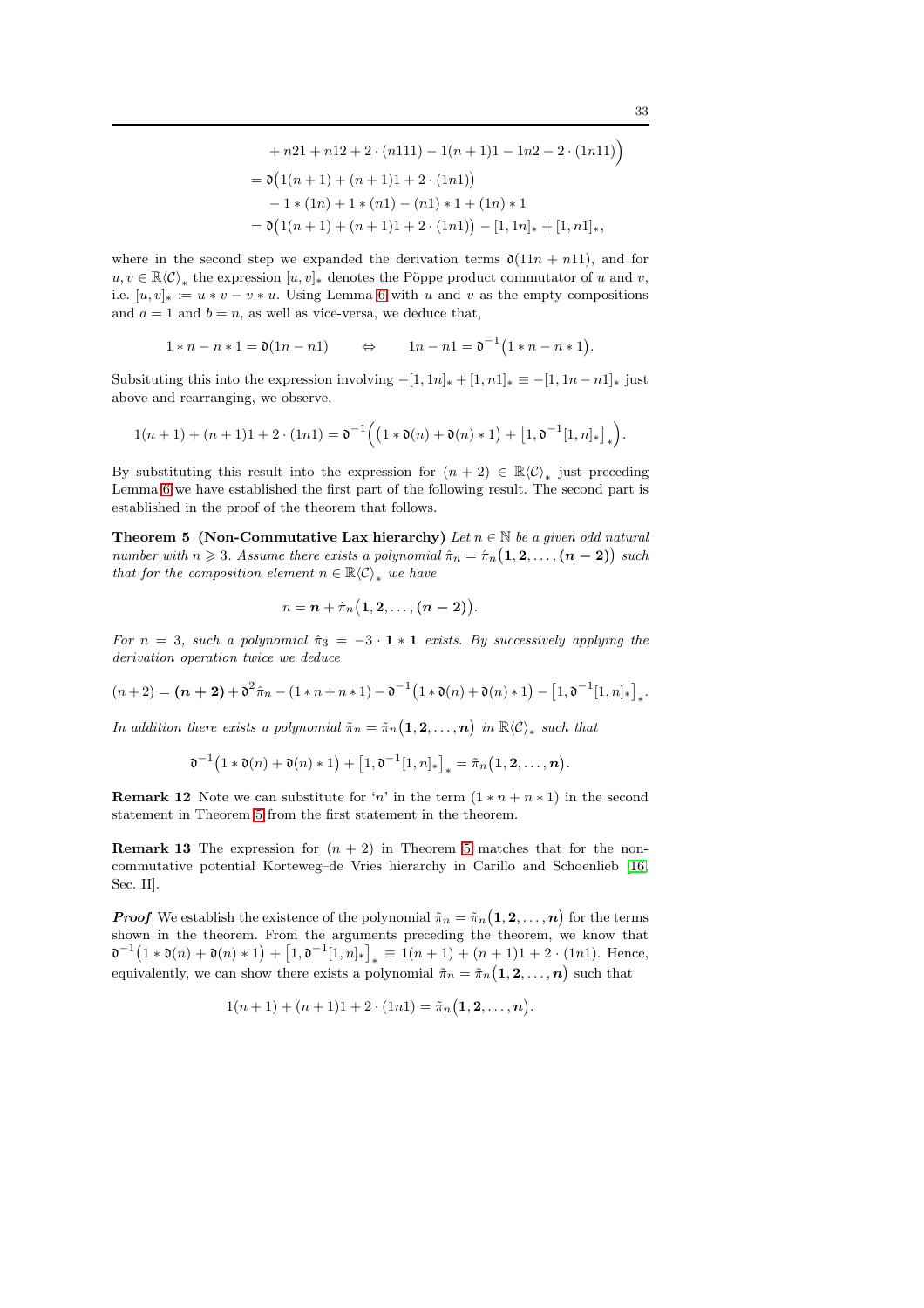The argument required to establish this is analogous to that used in the proof of Theorem [4](#page-23-0) in Section [6,](#page-20-1) with some slight modifications, particularly in the first steps. Suppose  $\tilde{\pi}_n = \tilde{\pi}_n(1, 2, \ldots, n)$  has the form

$$
\tilde{\pi}_n := \sum_{k=1}^{\frac{1}{2}(n+3)} \sum_{a_1 a_2 \cdots a_k \in \mathcal{C}^*(n+2)} \tilde{c}_{a_1 a_2 \cdots a_k} \cdot a_1 * a_2 * \cdots * a_k.
$$

Note, implicitly, we exclude the possibility of the single term monomial  $(n + 2)$ . When we explicitly evaluate the Pöppe products in the monomials shown on the right in this expression for  $\tilde{\pi}_n$ , we generate linear combinations of compositions in  $\mathcal{C}(n +$ 2). Just like in the proof of Theorem [4,](#page-23-0) imagine constructing a table whose rows are parametrised by the set of compositions  $C(n + 2)$ , ordered according to descent order, and whose columns are parametrised by the set of compositions  $\mathcal{C}^*(n+2)$ , also ordered according to descent order. Our goal is to prove there exists a unique set of real coefficients  $\{\tilde{c}_w : w \in C^*(n+2) \setminus (n+2)\}$  such that in  $\mathbb{R}\langle C \rangle_*$ , we have

$$
\sum_{k=1}^{\frac{1}{2}(n+3)} \sum_{a_1 \cdots a_k \in \mathcal{C}^*(n+2,k)} \tilde{c}_{a_1 \cdots a_k} \cdot \mathbf{a}_1 * \cdots * \mathbf{a}_k = 1(n+1) + (n+1)1 + 2 \cdot (1n1).
$$

We nominate the final column in the table to represent the right-hand side in the equation above which is  $1(n + 1) + (n + 1)1 + 2 \cdot (1n) \in \mathbb{R}\langle \mathcal{C} \rangle_*$ . Just as in the proof of Theorem [4,](#page-23-0) the table represents a linear equation of the form

 $ilde{A} \tilde{C} = \tilde{B}$ .

where  $\tilde{C}$  is the vector of unknown coefficients  $\{\tilde{c}_w : w \in C^*(n+2) \setminus (n+2)\}\)$ , in descent order so  $C = (\tilde{c}_{n1}, \tilde{c}_{(n-1)2}, \ldots, \tilde{c}_{1n}, c_{(n-2)11}, \ldots)^{\text{T}}$ . The vector  $\tilde{B}$  contains all zeros apart from the rows corresponding to the compositions  $(n + 1)1$ ,  $1(n + 1)$  and  $1n1$ , where it contains the respective real values 1, 1 and 2. As in the proof of Theorem [4](#page-23-0) we decompose the rows of  $\tilde{A}$  into blocks of compositions in  $\mathcal{C}(n+2,k')$  for  $k'=2,\ldots,n$ , and we can decompose columns of  $\tilde{A}$  into blocks of compositions in  $\mathcal{C}^*(n-k+3,k)$ for  $k = 2, \ldots, \frac{1}{2}(n+3)$ . In terms of blocks, the matrix  $\tilde{A}$  is lower block triangular. We proceed block by block. To begin, we focus on the 2-part composition sub-block of  $\tilde{A}$ parametrised by the columns  $\mathcal{C}^*(n+1,2)$  and by the rows  $\mathcal{C}(n+2,2)$ , both in descent order. The entries in  $\tilde{A}$  are equivalent to those shown in Table [2,](#page-26-0) once we neglect the first column and replace n by  $n + 2$  therein. This block has size  $(n + 1) \times n$ . The first equation in this block is  $\tilde{c}_{n1} = 1$ . However, we temporarily ignore this equation and the information it carries. The remaining  $n \times n$  block whose rows correspond to the compositions  $n^2$ ,  $(n-1)^3$ , ...,  $1(n+1)$ , contains  $(n-1)$  homogeneous linear equations for  $\ell = 2, \ldots, n$ , given by

$$
\tilde{c}_{(n-\ell+2)(\ell-1)} + \tilde{c}_{(n-\ell+1)\ell} = 0,
$$

and a final non-homogenous linear equation  $\tilde{c}_{1n} = 1$ . Note, all the signature coefficients are equal to 1. Due to the inherent symmetry in the relation between the terms given by  $1(n+1) + (n+1)1 + 2 \cdot (1n1)$  and  $\tilde{\pi}_n$  proposed above, we *replace* this final equation by the homogeneous linear equation  $-\tilde{c}_{n1} + \tilde{c}_{1n} = 0$ . The homogeneous linear system of equations represent by those shown above for  $\ell = 2, \ldots, n$  can by straightforwardly solved, systematically working through the equations in order, giving  $\tilde{c}_{(n-\ell+1)\ell}$  =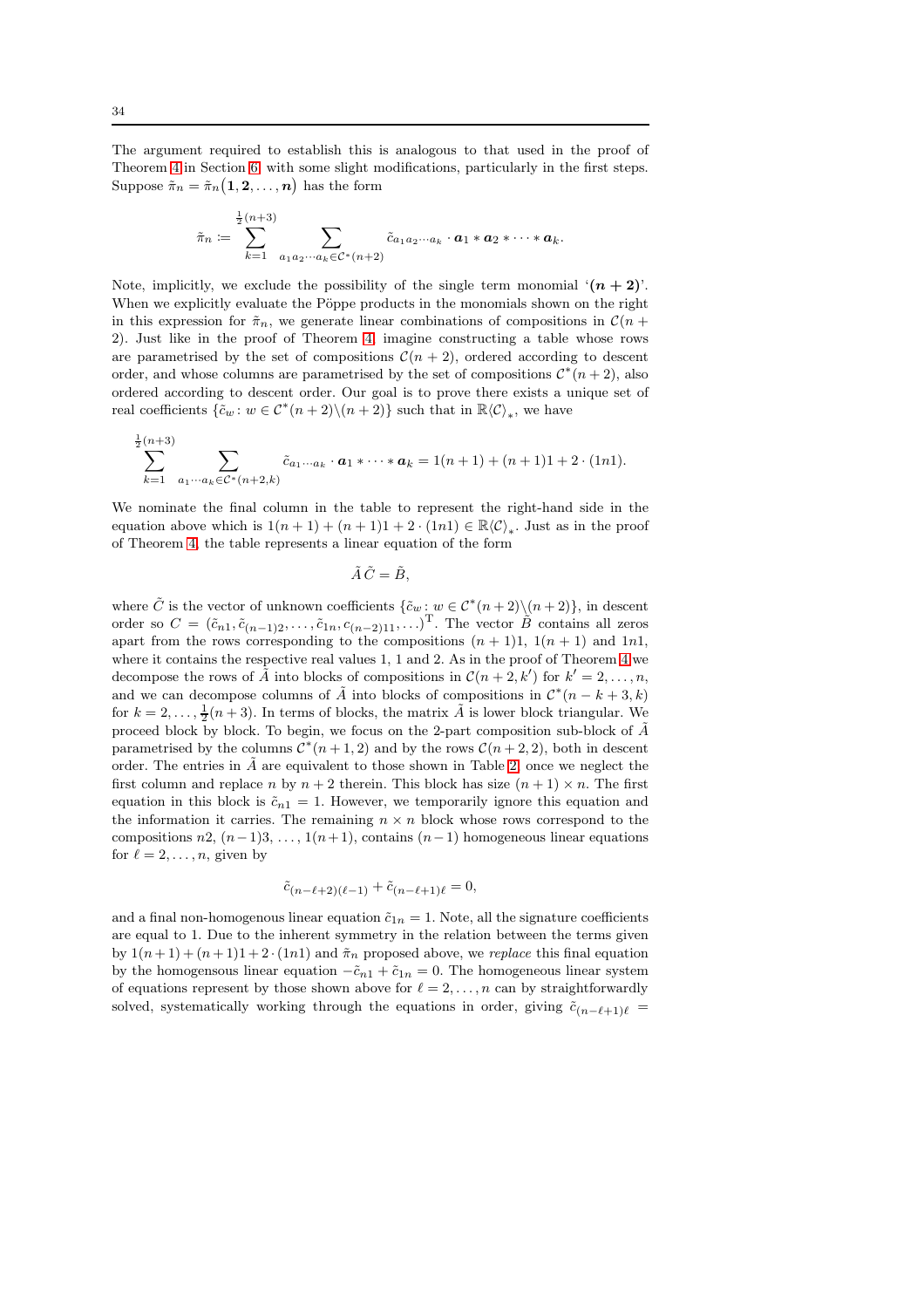$(-1)^{(\ell-1)}\tilde{c}_{n1}$ . Note when  $\ell = n$  we have  $\tilde{c}_{1n} = (-1)^{n-1}\tilde{c}_{n1} = (-1)^{2m}\tilde{c}_{n1} = \tilde{c}_{n1}$  when  $n = 2m + 1$  is odd. This is thus consistent with the replacement we introduced above. We henceforth retain the homogeneous linear system of equations for  $\ell = 2, \ldots, n$ shown above, and the final replacement homogeneous linear equation. We nominate the "free" variable to be  $\tilde{c}_{n1}$ . This resulting  $n \times n$  system of homogeneous linear equations is upper triangular with all the leading diagonal entries non-zero. Thus all these leading diagonal entries can be used as pivots in a Gaussian elimination process to render all the entries in the corresponding columns in the rows below this block to be zero.

We now adopt a strategy for solution for the linear system  $\tilde{A}\tilde{C} = \tilde{B}$ , analogous to that in the proof of Theorem [4.](#page-23-0) However, before proceeding there is one minor snag in the procedure we must deal with first. The snag is that all the remaining linear equations are homogeneous apart from one, namely that for the row corresponding to the composition  $1n1$ . This non-homogeneous linear equation has the form

$$
\chi_{1(n-1)\otimes 1} \tilde{c}_{n1} + \chi_{1\otimes (n-1)1} \tilde{c}_{1n} + \chi_{1\otimes (n-2)\otimes 1} \tilde{c}_{1(n-2)1} = 2.
$$

Note hereafter in this proof we denote the arguments of the signature character maps  $\chi$  as sub-indicies, as indicated in the equation above, for brevity. Since we know that  $\chi_{1(n-1)\otimes 1} = \chi_{1\otimes (n-1)1} = \chi_{1(n-1)} \chi_1 = n$  and  $\chi_{1\otimes (n-2)\otimes 1} = 1$ , the equation above is equivalent to  $n \tilde{c}_{n1} + n \tilde{c}_{1n} + \tilde{c}_{1(n-2)1} = 2$ . This equation is in turn equivalent to the relation  $\tilde{c}_{1(n-2)1} = 2 - 2n \tilde{c}_{1n}$ . We now demonstrate that this equation is consistent with the preceding pivot equations, in terms of descent order. Recall our dicussion involving the level 2, 3-part composition sub-blocks of A in the proof of Theorem [4.](#page-23-0) The pivot equation in the row preceding the row  $1n1$  for the equation shown above occurs in the row corresponding to the composition  $2(n - 1)1$ . The pivot equation in that row, i.e. in the row corresponding to  $2(n-1)1$ , involves the unknown  $\tilde{c}_{2(2-3)1}$ , and so we must invoke the pivot equation corresponding to that variable that lies in a preceding row. Iteratively continuing this procedure we arrive at the following system of homogeneous linear equations respectively given by the rows corresponding to the compositions  $2(n-1)1$ ,  $3(n-2)1$ ,  $4(n-3)1$ , ...,  $(n-2)11$ :

$$
\tilde{c}_{1(n-2)1} + \tilde{c}_{2(n-3)1} + \chi_{(n-2)\otimes 1} \tilde{c}_{n1} + \chi_{2\otimes (n-2)1} \tilde{c}_{2(n-1)} + \chi_{1\otimes (n-1)1} \tilde{c}_{1n} = 0,
$$
  
\n
$$
\tilde{c}_{2(n-3)1} + \tilde{c}_{3(n-4)1} + \chi_{(n-3)\otimes 1} \tilde{c}_{n1} + \chi_{3\otimes (n-3)1} \tilde{c}_{3(n-2)} + \chi_{2\otimes (n-2)1} \tilde{c}_{2(n-1)} = 0,
$$
  
\n
$$
\tilde{c}_{3(n-4)1} + \tilde{c}_{4(n-5)1} + \chi_{(n-4)\otimes 1} \tilde{c}_{n1} + \chi_{4\otimes (n-4)1} \tilde{c}_{4(n-3)} + \chi_{3\otimes (n-3)1} \tilde{c}_{3(n-2)} = 0,
$$
  
\n
$$
\vdots
$$

$$
\tilde{c}_{(n-3)21} + \tilde{c}_{(n-2)11} + \chi_{(n-2)2\otimes 1} \tilde{c}_{n1} + \chi_{(n-2)\otimes 21} \tilde{c}_{(n-2)3} + \chi_{(n-3)\otimes 31} \tilde{c}_{(n-3)4} = 0,
$$
  

$$
\tilde{c}_{(n-2)11} + \chi_{(n-1)1\otimes 1} \tilde{c}_{n1} + \chi_{(n-1)\otimes 11} \tilde{c}_{(n-1)2} + \chi_{(n-2)\otimes 21} \tilde{c}_{(n-2)3} = 0.
$$

We now utilise that for  $\ell = 2, \ldots, n$  we know  $\tilde{c}_{(n-\ell+1)\ell} = (-1)^{(\ell-1)} \tilde{c}_{n1}$ . Solving the homogeneous linear system of equations above in reverse we observe:

$$
\tilde{c}_{(n-2)11} = (\chi_{(n-1)1} - 1) \tilde{c}_{n1},
$$
\n
$$
\tilde{c}_{(n-3)21} = (\chi_{(n-1)1} - \chi_{(n-2)2} + 2) \tilde{c}_{n1},
$$
\n
$$
\vdots
$$
\n
$$
\tilde{c}_{1(n-2)1} = (\chi_{(n-1)1} + \dots + (-1)^{n-1} \chi_{2(n-2)} + (-1)^{n-2} (n-2)) \tilde{c}_{n1}.
$$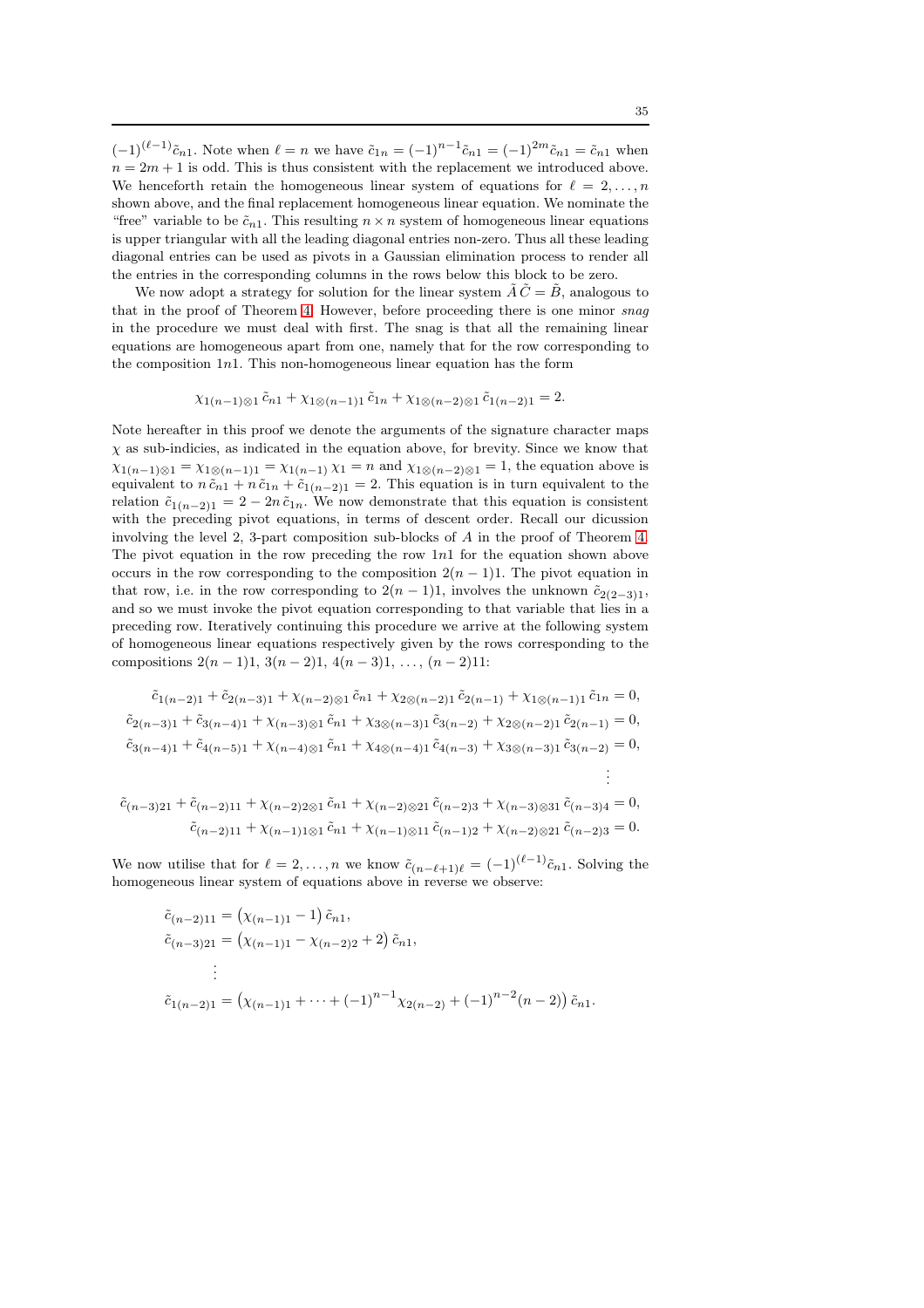We observe that the coefficient of  $\tilde{c}_{n1}$  on the right for odd n is given by,

$$
\chi_{(n-1)1} - \chi_{(n-2)2} + \dots + (-1)^{n-1} \chi_{2(n-2)} + (-1)^{n-2} (n-2)
$$
  
=  $\binom{n}{(n-1)} - \binom{n}{(n-2)} + \dots + (-1)^{n-1} \binom{n}{2} + (-1)^{n-2} (n-2)$   
=  $- \left( (1-x)^n - 1 - n(-x)^{n-1} - (-x)^n \right) \Big|_{x=1} - (n-2)$   
=  $2 - 2n$ .

Hence we observe that we have the two expressions resulting from the row corresponding to the composition 1n1, namely  $\tilde{c}_{1(n-2)1} = 2 - 2n \tilde{c}_{1n}$  and  $\tilde{c}_{1(n-2)1} = (2-2n) \tilde{c}_{1n}$ . Temporarily holding these two equations back, we observe that we can proceed to determine all of the coefficients  $\tilde{c}_w$  for  $w \in C^*(n+1) \setminus (n+2)$  in terms of  $\tilde{c}_{n1}$  by precisely following the procedure outlined in the proof of Theorem [4.](#page-23-0) Finally we recover the first equation, i.e. that  $\tilde{c}_{n1} = 1$ , which determines all the coefficients  $\tilde{c}_w$  uniquely, and shows the two equations we temporarily held back are consistent. ⊓⊔

Remark 14 (The Lax hierarchy is unique) The hierarchy given in Theorem [4](#page-23-0) at each odd order n has a field given by a unique polynomial  $\pi_n = \pi_n\big(1,2,\ldots,(n-2),n\big)$ in  $\mathbb{R}\langle \mathcal{C} \rangle_*$ . For the Lax hierarchy presented in Theorem [5](#page-32-0) the vector field has the polynomial form  $n+\hat{\pi}_n\big(1,2,\ldots,(n-2)\big)$  in  $\mathbb{R}\langle\mathcal C\rangle_*.$  The uniqueness of the former polynomial guarantees the two hierarchies are uniquely one and the same.

## <span id="page-35-0"></span>8 Conclusion

We have shown that integrability in the sense of linearisation for the whole Korteweg– de Vries hierarchy is equivalent to the existence of polynomial expansions for basic compositions in the real algebra of compositions equipped with the Pöppe product,  $\mathbb{R}\langle \mathcal{C}\rangle_*$  . This procedure opens many new research directions we intend to pursue next:

- (i) Do all compositions and/or linear combinations of compositions in  $\mathbb{R}\langle\mathcal{C}\rangle_*$  have Pöppe polynomial expansions?
- (ii) There are natural connections to shuffle algebras, Rota–Baxter operators, symmetric functions and so forth, do these provide any further insight into integrability in this context?
- (iii) The Pöppe product can be considered as a quasi-Leibniz product with the third term in Definition [7](#page-14-0) considered to be the modification from the Leibniz product. This term is analogous to the the modification distinguishing the quasi-shuffle product from the shuffle product, see for example Curry *et al.* [\[17\]](#page-37-24). A natural question is, how robust are the results established in Sections [6](#page-20-1) and [7](#page-30-0) to perturbation of the coefficient  $2'$  in front of the third modification term in the Pöppe product?
- (iv) The shuffle product and de-shuffle co-product are adjoint operators, as are the concatenation product and deconcatenation, see Reutenauer [\[60,](#page-38-9) p. 27]. Can we prove that the Pöppe product and de-Pöppe co-product are adjoint operations?
- (v) Following on from (iv), and as hinted at in Section [5,](#page-16-0) a natural progression is to introduce the following tensor product of algebras:  $\Im \otimes \mathbb{R}\langle \mathcal{C} \rangle_*$ . Note we have  $\mathbb{S} \cong \mathbb{R}\langle \mathcal{C}^\otimes \rangle$ . The idea is to pull back linear combinations and/or polynomials in  $\mathbb{R}\langle\mathcal{C}\rangle_*\cong\chi(\mathbb{S})\otimes\mathbb{R}\langle\mathcal{C}\rangle_*$  to  $\mathbb{S}\otimes\mathbb{R}\langle\mathcal{C}\rangle_*$  and then perform computations in this latter algebra. Then further natural questions arise concerning whether it is possible to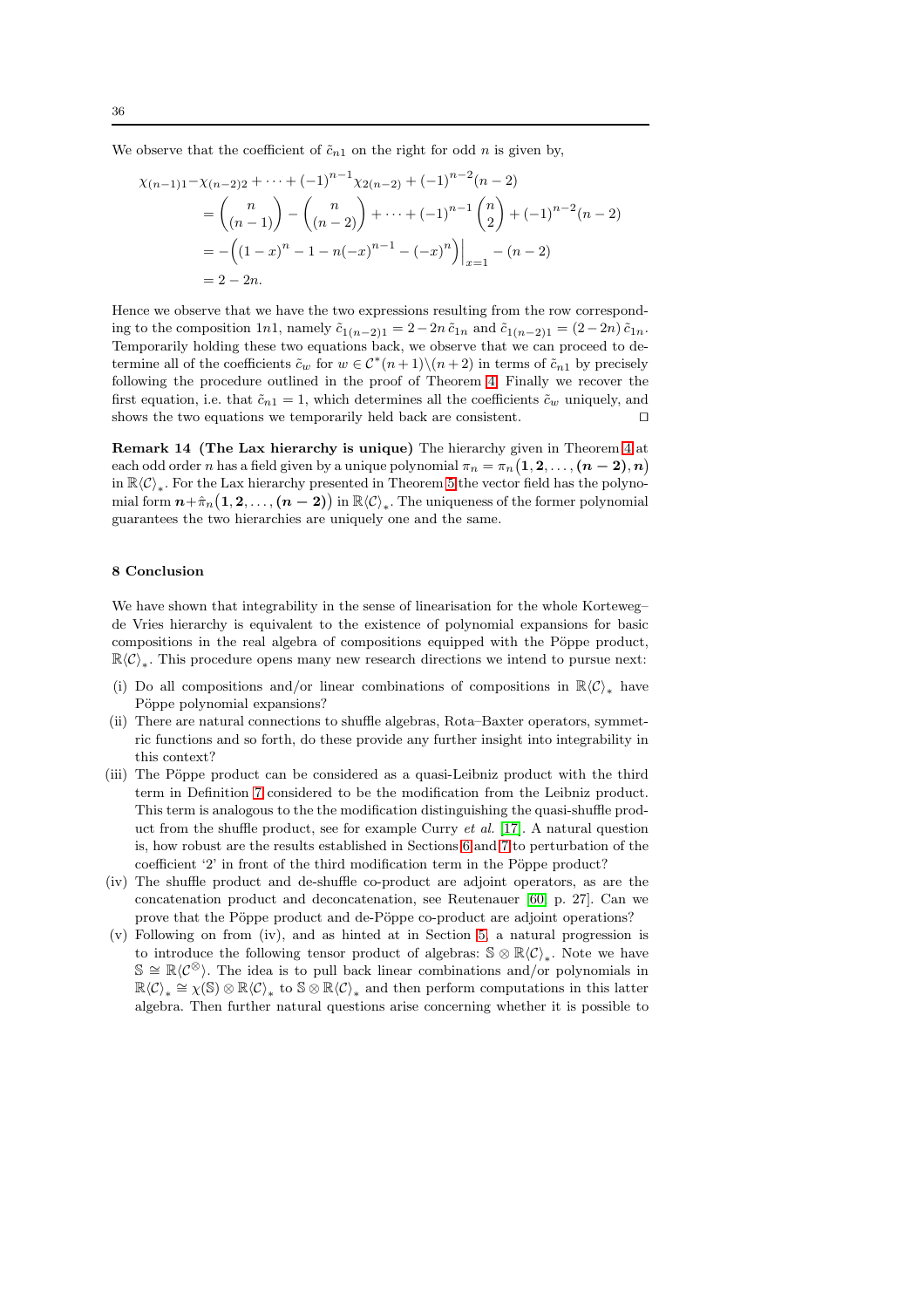endow S with a compatible product and  $\mathbb{R}\langle \mathcal{C}^{\otimes} \rangle$  a compatible co-product to raise their status to bi-algebras and perhaps even Hopf algebras?

- (vi) The generation of the Korteweg–de Vries hierarchy via the Lax iteration shown in Theorem [5](#page-32-0) involves evaluating a second order derivation  $\mathfrak{d}^2$  together with the other terms shown. We know from Theorem [5](#page-32-0) that overall, the terms generated via the Lax iteration can be expressed in the form of a polynomial in the signature expansions. Further for example, the nonlinear terms can be expressed in terms of derivations as follows. For the quintic non-commutative potential Korteweg–de Vries equation, the quadratic nonlinear terms can be encoded as  $5 \cdot (\mathfrak{d}^2(1*1) - 2*2)$ . For the septic version in the hierarchy the quadratic nonlinear terms can be encoded as  $7 \cdot (\mathfrak{d}^4(1 * 1) - 2 \cdot \mathfrak{d}^2(2 * 2) + 3 * 3)$ . The question is, can the cubic and higher degree terms be similarly encoded and this formulation of the nonlinear terms be propagated to all orders?
- (vii) Finally, crucially, Doikou et al. [\[21\]](#page-37-2) prove that the non-commutative nonlinear Schrö-dinger and modified Korteweg–de Vries flows are Grassmannian flows and integrable in this sense. Indeed we show that nonlocal reverse time and reverse space-time versions of these equations are also Grassmannian flows. See Ablowitz and Musslimani [\[2\]](#page-36-3), Gürses and Pekcan  $[39, 40, 41, 42]$  $[39, 40, 41, 42]$  $[39, 40, 41, 42]$  $[39, 40, 41, 42]$  and Fokas ?? for more details on such systems. Further, Malham [\[46\]](#page-38-4) demonstrated that the local and nonlocal non-commutative fourth order quintic nonlinear Schrödinger flow is also a Grassmannian flow. A natural extension is to determine if the combinatorial algebraic procedure we develop herein can be extended, in modified form, to all orders in the classical hierarchies for such non-commutative integrable systems? A modification is necessary as the linear system of equations required to prescribe the Grassmannian flow for these systems has the form:  $P = \mathcal{G}(\mathrm{id} + \mathcal{Q})$ , where

$$
\mathcal{P} = \begin{pmatrix} P \\ \tilde{P} \end{pmatrix}, \qquad \mathcal{Q} = \begin{pmatrix} Q & O \\ O & \tilde{Q} \end{pmatrix} \qquad \text{and} \qquad \mathcal{G} = \begin{pmatrix} G \\ \tilde{G} \end{pmatrix}
$$

.

Here the block operators shown satisfy the following linear system of equations:  $\partial_t P = d(\partial) P$ ,  $\partial_t \tilde{P} = \tilde{d}(\partial) \tilde{P}$ ,  $Q := \tilde{P}P$  and  $\tilde{Q} := P\tilde{P}P$ , and d as well as  $\tilde{d}$  are suitable constant coefficient polynomials in  $\partial$ . Note once the operators P and  $\tilde{P}$  are determined as solutions to the linear partial differential systems shown, the operators  $Q$  and  $\tilde{Q}$  are prescibed by the quadratic forms shown. It is these definitions for  $Q$  and  $\tilde{Q}$  that necessitate, for the fully general case, a non-trivial extension of the combinatorial algebra introduced herein.

Acknowledgements SJAM thanks Ioannis Stylianidis for some very helpful discussions.

## References

- <span id="page-36-2"></span>1. Abbondandolo A, Majer P. 2009 Infinite dimensional Grassmannians. *J. Operator Theory* 61(1).
- <span id="page-36-3"></span>2. Ablowitz MJ, Musslimani ZH. 2017 Integrable Nonlocal Nonlinear Equations, *Stud. Appl. Math.* 139(1).
- <span id="page-36-1"></span>3. Ablowitz MJ, Prinari B, Trubatch D. 2004 *Discrete and Continuous Nonlinear Schr¨odinger Systems*, Cambridge University Press.
- <span id="page-36-0"></span>4. M.J. Ablowitz, A. Ramani, H. Segur, A connection between nonlinear evolution equations and ordinary differential equations of P-type. II, *Journal of Mathematical Physics* 21, 1006–1015 (1980).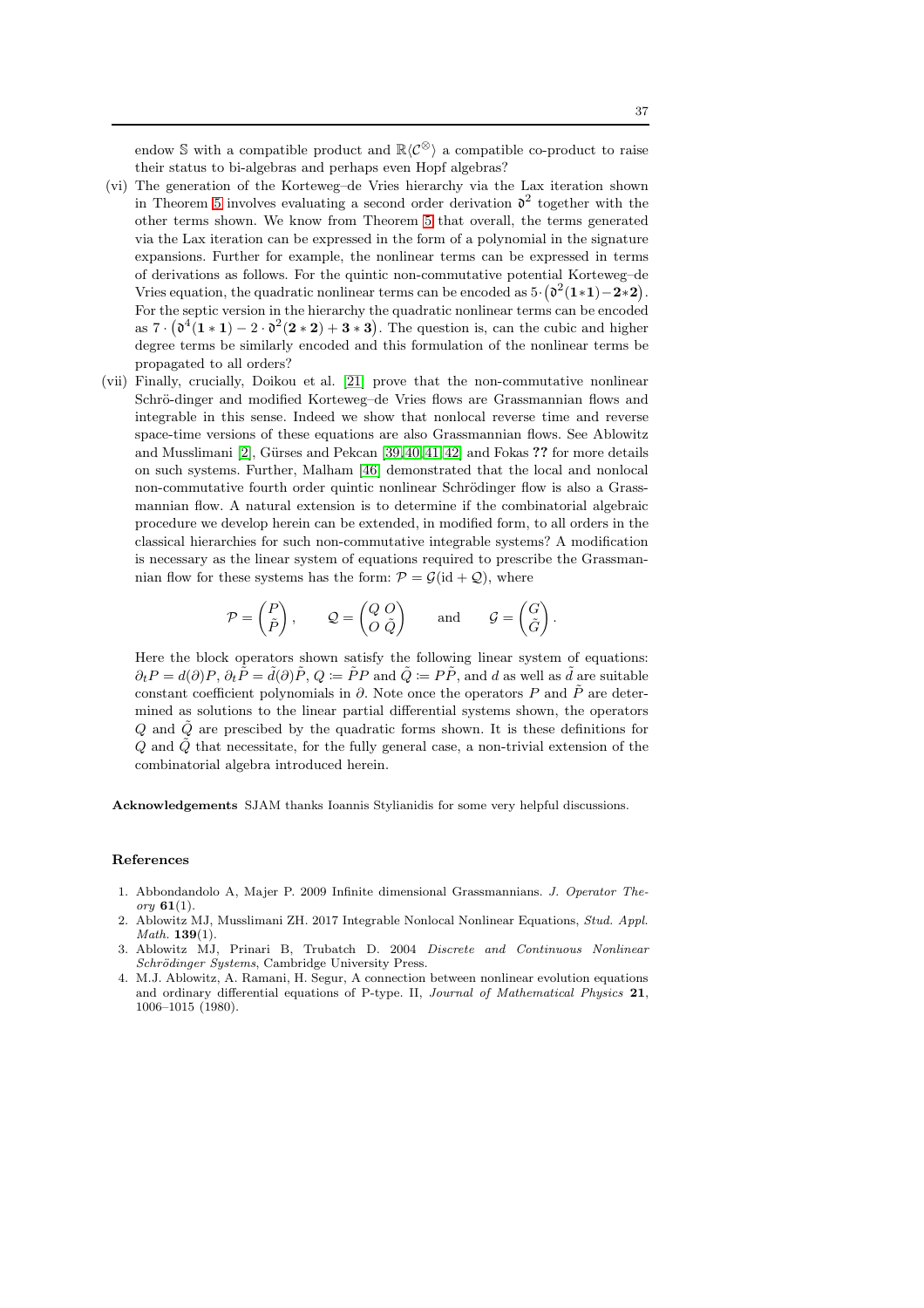- <span id="page-37-21"></span>5. P. Adamopoulou, G. Papamikos, Drinfel'd–Sokolov construction and exact solutions of vector modified KdV hierarchy, *Nuclear Physics B* 952, 114933 (2020).
- <span id="page-37-14"></span>6. H. Aden, B. Carl, On realizations of solutions of the KdV equation by determinants on operator ideals, *J. Math. Phys.* 37, 1833 (1996).
- <span id="page-37-23"></span>7. E. Andruchow, G. Larotonda, Lagrangian Grassmannian in infinite dimension, *Journal of Geometry and Physics* 59, 306–320 (2009).
- <span id="page-37-0"></span>W. Bauhardt, Ch. Pöppe, The Zakharov–Shabat inverse spectral problem for operators, *J. Math, Phys.* 34(7), 3073–3086 (1993).
- 9. M. Beck, S.J.A. Malham, Computing the Maslov index for large systems, *PAMS* 143, 2159–2173 (2015).
- <span id="page-37-5"></span>10. M. Beck, A. Doikou, S.J.A. Malham, I. Stylianidis, Grassmannian flows and applications to nonlinear partial differential equations, Proc. Abel Symposium (2018).
- <span id="page-37-6"></span>11. M. Beck, A. Doikou, S.J.A. Malham, I. Stylianidis, Partial differential systems with nonlocal nonlinearities: generation and solutions, *Phil. Trans. R. Soc. A* 376(2117) (2018).
- <span id="page-37-22"></span>12. G. Blower, S. Newsham, On tau functions associated with linear systems, Operator theory advances and applications: IWOTA Lisbon 2019. ed. Amelia Bastos; Luis Castro; Alexei Karlovich. Springer Birkhäuser, 2020. (International Workshop on Operator Theory and Applications).
- <span id="page-37-15"></span>13. A. Buryak, P. Rossi, Quadratic double ramification integrals and the noncommutative KdV hierarchy, arXix:1909.11617v3, (2021).
- <span id="page-37-11"></span>14. S. Carillo, C. Schoenlieb, Noncommutative Korteweg–de Vries and modified Korteweg–de Vries hierarchies via recursion methods, *J. Math. Phys.* 50, 073510 (2009).
- <span id="page-37-12"></span>15. S. Carillo, C. Schoenlieb, Matrix Korteweg–de Vries and modified Korteweg–de Vries hierarchies: Noncommutative soliton solutions, *J. Math. Phys.* 52, 053507 (2011).
- <span id="page-37-13"></span>16. S. Carillo, C. Schoenlieb, Nonlinear evolution equations: Bäcklund transformations and B¨acklund charts, *Acta Appl. Math.* 122, 93–106 (2012).
- <span id="page-37-24"></span>17. C. Curry, K. Ebrahimi-Fard, S.J.A. Malham, A. Wiese, Algebraic structures and stochastic differential equations driven by Lévy processes, *Proc. R. Soc. A* 475, Issue 2221 (2015).
- <span id="page-37-20"></span>18. A. Degasperis, S. Lombardo, Multicomponent integrable wave equations: II. Soliton solutions, *J. Phys. A: Math. Theor.* 42(38) (2009).
- <span id="page-37-17"></span>19. A. Dimakis, F. Müller–Hoissen, An algebaric scheme associated with the noncommutative KP hierarchy and some of its extensions, *J. Phys. A: Math. Gen.* 38, 5453–5505 (2005).
- <span id="page-37-16"></span>20. A. Dimakis, F. M¨uller–Hoissen, Weakly non-associative algebras, Riccati and KP hierarchies, in *Generalized Lie Theory in Mathematics, Physics and Beyond*, edited by S. Silvestrov, E. Paal, V. Abramov and A. Stolin, Springer–Verlag, 9–27 (2008).
- <span id="page-37-2"></span>21. A. Doikou, S.J.A. Malham, I. Stylianidis, Grassmannian flows and applications to noncommutative non-local and local integrable systems, *Physica D* 415, 132744 (2021).
- <span id="page-37-1"></span>22. A. Doikou, S.J.A. Malham, I. Stylianidis, A. Wiese, Applications of Grassmannian flows to nonlinear systems, submitted (2020).
- <span id="page-37-3"></span>23. F.J. Dyson, Fredholm determinants and inverse scattering problems, *Commun. Math. Phys.* 47, 171–183 (1976).
- <span id="page-37-18"></span>24. K. Ebrahimi–Fard, A. Lundervold, S.J.A. Malham, H. Munthe–Kaas, A. Wiese, Algebraic structure of stochastic expansions and efficient simulation, *Proc. R. Soc. A* 468, 2361–2382 (2012).
- <span id="page-37-19"></span>25. K. Ebrahimi–Fard, S.J.A. Malham, F. Patras, A. Wiese, The exponential Lie series for continuous semimartingales, *Proc. R. Soc. A* 471 (2015).
- <span id="page-37-8"></span>26. N. Ercolani, H.P. McKean, Geometry of KDV (4): Abel sums, Jacobi variety, and theta function in the scattering case, *Invent. Math.* **99**, 483—544 (1990).
- 27. A.S. Fokas, Integrable multidimensional versions of the nonlocal nonlinear Schrödinger equation, *Nonlinearity* 29, 319–324 (2016).
- 28. A.S. Fokas, M.J. Ablowitz, Linearization of the Kortweg de Vries and Painlevé II Equations, *Phys. Rev. Lett.* 47, 1096 (1981).
- <span id="page-37-4"></span>29. A. S. Fokas, B. Pelloni, *Unified Transform for Boundary Value Problems: Applications and Advances*, Society for Industrial and Applied Mathematics (2014).
- <span id="page-37-7"></span>30. A.P. Fordy, P.P. Kulish, Nonlinear Schrödinger Equations and Simple Lie Algebras, *Commun. Math. Phys.* 89, 427–443 (1983).
- <span id="page-37-9"></span>31. W. Fu, Direct linearisation of discrete and continuous integrable systems: The KP hierarchy and its reductions, PhD Thesis, University of Leeds (2018).
- <span id="page-37-10"></span>32. W. Fu, F.W. Nijhoff, Elementary introduction to direct linearisation of integrable systems, Chapter in the book "Nonlinear Systems and Their Remarkable Mathematical Structures", Chapman and Hall/CRC (2021).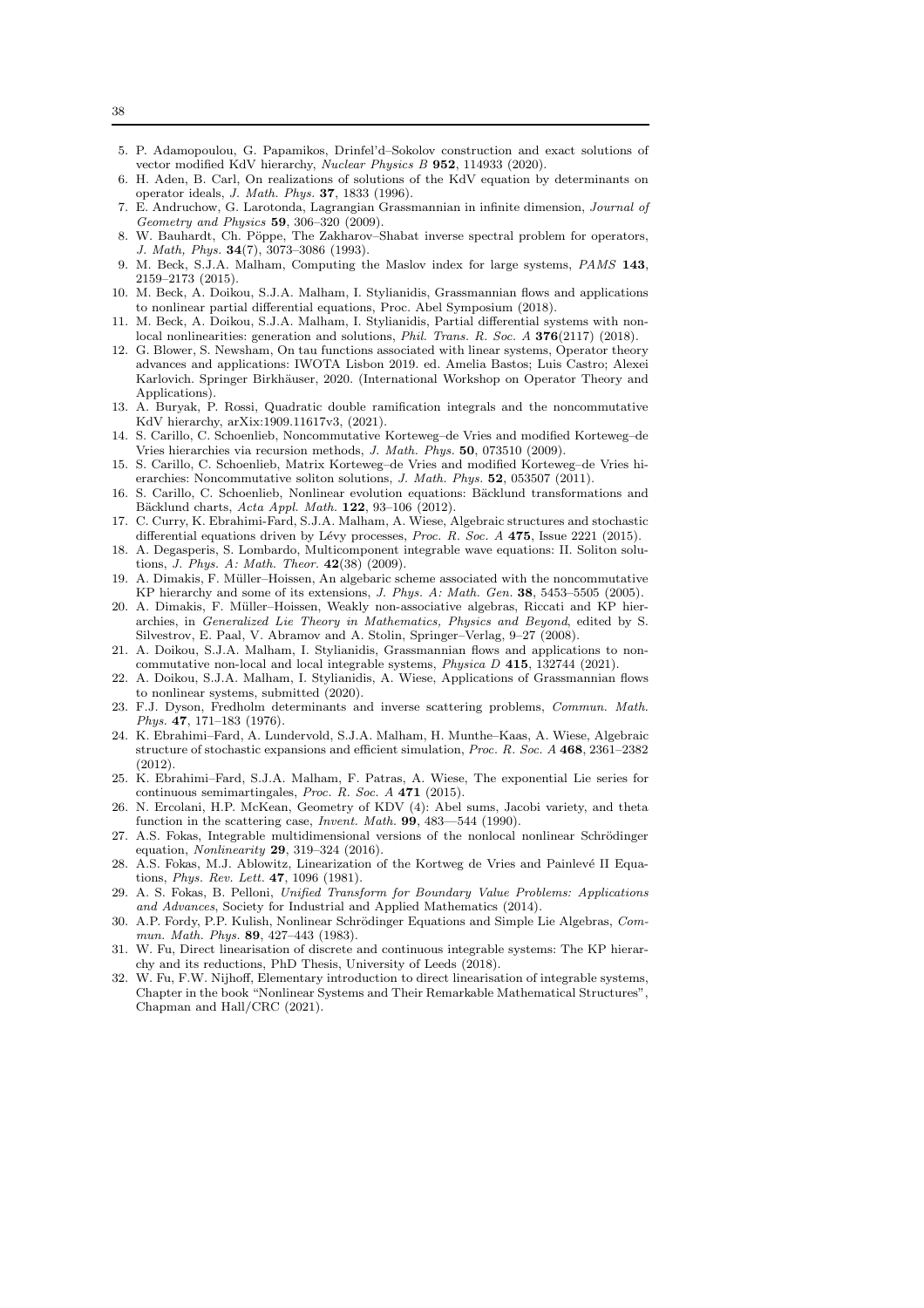- 33. V.S. Gerjikov, On Kaup–Kuperschmidt-type equations and their soliton solutions, *Nuovo Cim. C* 38 (2016).
- 34. G.G. Grahovski, A.J. Mohammed, H. Susanto, Nonlocal Reductions of the Ablowitz-Ladik Equation, *Theor. Math. Phys.* 197, 1412–1429 (2018).
- <span id="page-38-14"></span>35. S. Grellier, P. Gerard, The cubic Szegö equation and Hankel operators, *Astérisque* 389 (2017), Société Mathématique de France, Paris.
- <span id="page-38-12"></span>36. S. Grudsky, A. Rybkin, On classical solutions of the KdV equation, *Proc. London Math. Soc.* 121, 354–371 (2020).
- <span id="page-38-13"></span>37. S. Grudsky, A. Rybkin, Soliton theory and Hankel operators, *SIAM J. Math. Anal.* 47(3), 2283–2323 (2015).
- 38. A. Grünrock, On the hierarchies of higher order mKdV and KdV equations, *Cent. Eur. J. Math.* 8(3), 500–536 (2010).
- <span id="page-38-22"></span>39. M. Gürses, A. Pekcan, Superposition of the coupled NLS and MKdV Systems, *Appl. Math. Lett.* 98, 157–163 (2019).
- <span id="page-38-23"></span>40. M. Gürses, A. Pekcan, Nonlocal modified KdV equations and their soliton solutions, *Commun. Nonlinear Sci. Numer. Simul.* 67, 427–448 (2019).
- <span id="page-38-24"></span>41. M. Gürses, A. Pekcan, Nonlocal nonlinear Schrodinger equations and their soliton solutions, *J. Math. Phys.* 59, 051501 (2018).
- <span id="page-38-25"></span><span id="page-38-8"></span>42. M. Gürses, A. Pekcan, Nonlocal KdV equations, [arXiv:2004.07144](http://arxiv.org/abs/2004.07144) (2020).
- 43. M. Hamanaka, K. Toda, Towards noncommutative integrable equations, *Proceedings of the Institute of Mathematics of NAS of Ukraine* 50(1), 404–411 (2004).
- <span id="page-38-18"></span>44. A. Kasman, Bispectral KP solutions and linearization of Calogero–Moser particle systems, *Comm. Math.Phys.* 172, 427–448 (1995).
- <span id="page-38-19"></span>45. A. Kasman, Grassmannians, nonlinear wave equations and generalized Schur functions, in Contemporary Mathematics: Geometry and Topology in Dynamics, Volume 246, AMS  $(1999)$
- <span id="page-38-4"></span>46. S.J.A. Malham, Integrability of local and nonlocal non-commutative fourth order quintic nonlinear Schrödinger equations, submitted (2021).
- <span id="page-38-10"></span>47. S.J.A. Malham, A. Wiese, Stochastic expansions and Hopf algebras, *Proc. R. Soc. A* 465, 3729–3749 (2009).
- 48. S.V. Manakov, On the theory of two-dimensional stationary self-focusing of electromagnetic waves, *Sov. Phys. - JETP* 38(2), 248–253 (1974).
- 49. V.B. Matveev, A.O. Smirnov, AKNS and NLS hierarchies, MRW solutions,  $P_n$  breathers, and beyond, *Journal of Mathematical Physics* 59, 091419 (2018).
- <span id="page-38-21"></span><span id="page-38-6"></span>50. H.P. McKean, Fredholm determinants, *Cent. Eur. J. Math.* 9, 205–243 (2011).
- <span id="page-38-5"></span>51. Meyer CD, 2000. *Matrix analysis and applied linear algebra*, SIAM.
- <span id="page-38-7"></span>52. D. Mumford Tata lectures on Theta II, Modern Birkhauser Classics (1984).
- 53. F.W. Nijhoff, G.R.W. Quispel, J. Van Der Linden, H.W. Capel, On some linear integral equations generating solutions of nonlinear partial differential equations, *Physica A* 119, 101–142 (1983).
- <span id="page-38-11"></span>54. D.E. Pelinovsky, Y.A. Stepanyants, Helical solitons in vector modified Korteweg-de Vries equations, *Physics Letters A* 382, 3165–3171 (2018).
- <span id="page-38-0"></span>55. C. Pöppe, Construction of solutions of the sine-Gordon equation by means of Fredholm determinants, *Physica D* 9, 103–139 (1983).
- <span id="page-38-1"></span>56. C. Pöppe, The Fredholm determinant method for the KdV equations, *Physica D* 13, 137–160 (1984).
- <span id="page-38-2"></span>57. C. Pöppe, General determinants and the  $\tau$  function for the Kadomtsev-Petviashvili hierarchy, *Inverse Problems* 5, 613–630 (1984).
- <span id="page-38-3"></span>58. C. Pöppe, D.H. Sattinger, Fredholm determinants and the  $\tau$  function for the Kadomtsev-Petviashvili hierarchy, Publ. RIMS, Kyoto Univ. 24, 505–538 (1988).
- <span id="page-38-20"></span>59. A. Pressley, G. Segal, *Loop groups*, Oxford Mathematical Monographs, Clarendon Press, Oxford (1986).
- <span id="page-38-9"></span>60. C. Reutenauer, *Free Lie Algebras*, London Mathematical Society Monographs, Clarendon Press, Oxford (1993).
- <span id="page-38-15"></span>61. M. Sato, Soliton equations as dynamical systems on a infinite dimensional Grassmann manifolds. *RIMS* 439, 30–46 (1981).
- <span id="page-38-16"></span>62. M. Sato, The KP hierarchy and infinite dimensional Grassmann manifolds, *Proceedings of Symposia in Pure Mathematics* 49 Part 1, 51–66 (1989).
- <span id="page-38-17"></span>63. G. Segal, G. Wilson, Loop groups and equations of KdV type, *Inst. Hautes Etudes Sci. Publ. Math.* 61, 5-–65 (1985).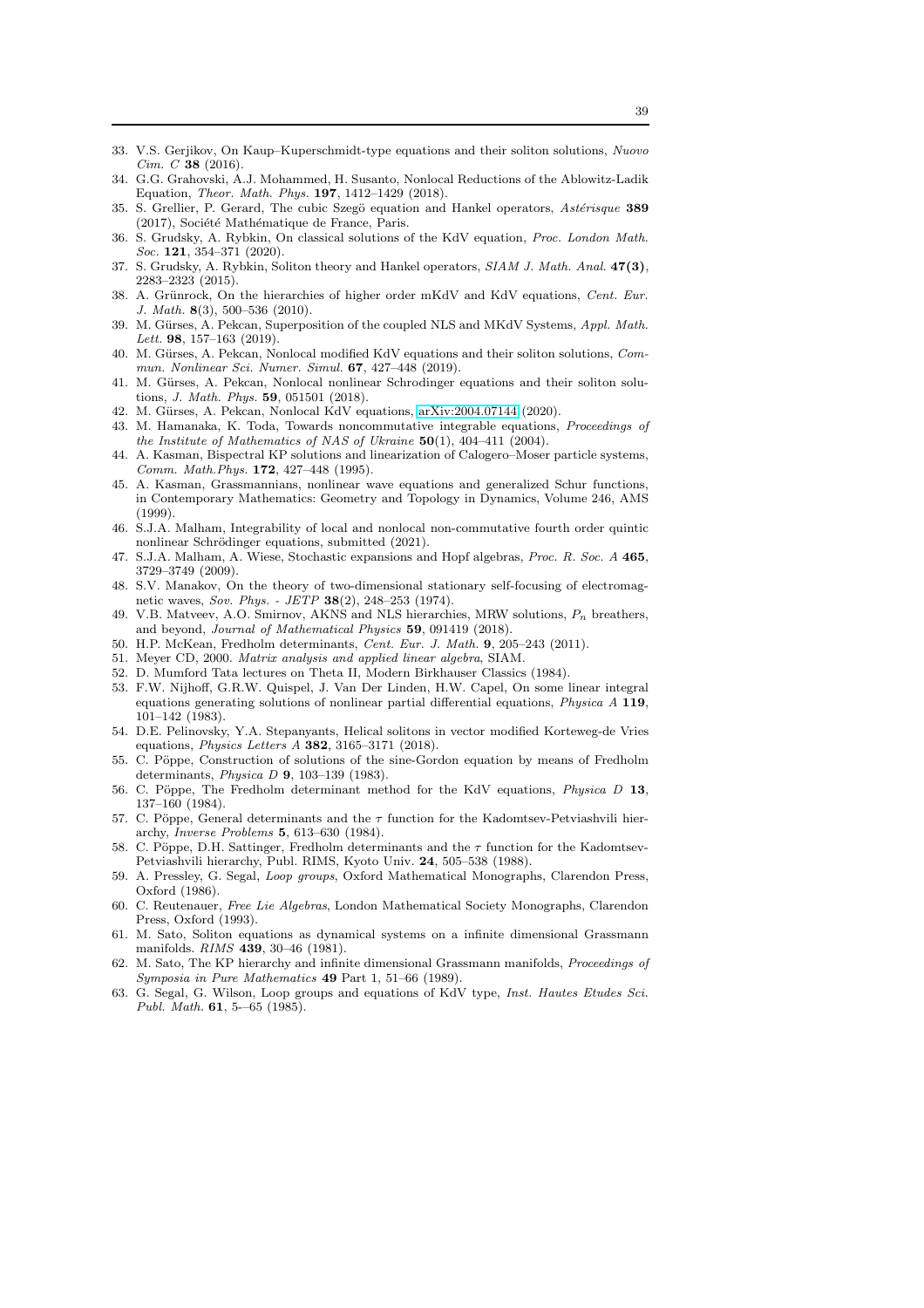- <span id="page-39-6"></span><span id="page-39-3"></span>65. C.M. Sooman, *Soliton solutions of noncommutative integrable systems*, PhD Thesis, University of Glasgow (2009).
- <span id="page-39-2"></span>66. I. Stylianidis, *Grassmannian flows: applications to PDEs with local and nonlocal nonlinearities*, PhD Thesis (2021).
- <span id="page-39-5"></span><span id="page-39-4"></span>67. F. Treves, Noncommutative KdV hierarchy, *Revi. Math. Phys.* 19, 677–724 (2007).
- 68. F. Treves, Multidimensional soliton integrodifferential systems, in Advances in Phase Space Analysis of Partial Differential Equations, Progress in Nonlinear Differential Equations and Their Applications, Volume 78, Eds. A. Bove, D. Del Santo, M.K. Venkatesha Murthy, Birkhäuser (2009).
- <span id="page-39-0"></span>69. V.E. Zakharov, A.B. Shabat, A scheme for integrating the nonlinear equations of mathematical physics by the method of the inverse scattering problem I, *Funct. Anal. Appl.* 8, 226–235 (1974).
- <span id="page-39-1"></span>70. V.E. Zakharov, A.B. Shabat, Integration of nonlinear equations of mathematical physics by the method of inverse scattering II, *Funct. Anal. Appl.* 13(3), 166—174 (1979).

#### <span id="page-39-7"></span>A Signature co-algebra proof

We prove Theorem [3.](#page-19-0) First, let us prove axiom (i). Since the co-unit given in Definition [11](#page-18-2) sends all non-empty words to  $0 \in \mathbb{R}$  and the empty word  $\nu$  to  $1 \in \mathbb{R}$ , if we apply id ⊗  $\varepsilon$  to the form for  $\Delta(a_1a_2\cdots a_n)$  given in Lemma [5,](#page-18-1) we observe the only non-zero image would be from the final term for which  $(id \otimes \varepsilon) \circ (a_1 \cdots a_n \otimes \nu) = a_1 \cdots a_n = id \circ (a_1 \cdots a_n)$ . Likewise the only non-zero image of  $\varepsilon \otimes id$  would be from the first term for which  $(\varepsilon \otimes id) \circ (\nu \otimes a_1 \cdots a_n) =$  $a_1 \cdots a_n = \text{id} \circ (a_1 \cdots a_n)$ . Hence axiom (i) is satisfied.

Second, we focus on proving axiom (ii). It helps to consider the co-product  $\delta: \mathcal{C} \to \mathcal{C} \otimes \mathcal{C}$ which denotes the standard deconcatenation co-product, i.e. for any composition  $a_1a_2\cdots a_n \in$ C we have

$$
\delta(a_1a_2\cdots a_n)=\sum_{k=0}^n a_1\cdots a_k\otimes a_{k+1}\cdots a_n,
$$

where we use the convention that when  $k = 0$  and  $k = n$ , the corresponding terms are respectively  $\nu \otimes a_1 a_2 \cdots a_n$  and  $a_1 \cdots a_n \otimes \nu$ . Note we have  $\delta(\nu) = \nu \otimes \nu$ . We observe that if we apply (id  $\otimes \delta$ ) to the last expression we get

$$
(\mathrm{id}\otimes \delta)\circ \delta(a_1a_2\cdots a_n) = \sum_{k=0}^n a_1\cdots a_k \otimes \delta(a_{k+1}\cdots a_n)
$$
  
= 
$$
\sum_{k=0}^n a_1\cdots a_k \otimes \left(\sum_{\ell=0}^{n-k} a_{k+1}\cdots a_{k+\ell} \otimes a_{k+\ell+1}\cdots a_n\right)
$$
  
= 
$$
\sum_{k=0}^n \sum_{\ell=0}^{n-k} a_1\cdots a_k \otimes a_{k+1}\cdots a_{k+\ell} \otimes a_{k+\ell+1}\cdots a_n.
$$

We observe the last line represents the sum over all possible ways to deconcatenate  $a_1 \cdots a_n$ into three parts, by performing a "left-to-right" secondary deconcatenation after the first. Hence we expect the action of  $(\delta \otimes id)$  on  $\delta(a_1a_2 \cdots a_n)$  to correspond to performing "rightto-left" secondary deconcatenation after the first, producing the same triple deconcatenation result. Indeed we observe,

$$
(\delta \otimes id) \circ \delta(a_1 a_2 \cdots a_n) = \sum_{k=0}^n \delta(a_1 \cdots a_k) \otimes a_{k+1} \cdots a_n
$$
  
= 
$$
\sum_{k=0}^n \left( \sum_{\ell=0}^k a_1 \cdots a_\ell \otimes a_{\ell+1} \cdots a_k \right) \otimes a_{k+1} \cdots a_n
$$
  
= 
$$
\sum_{k=0}^n \sum_{\ell=0}^k a_1 \cdots a_\ell \otimes a_{\ell+1} \cdots a_k \otimes a_{k+1} \cdots a_n
$$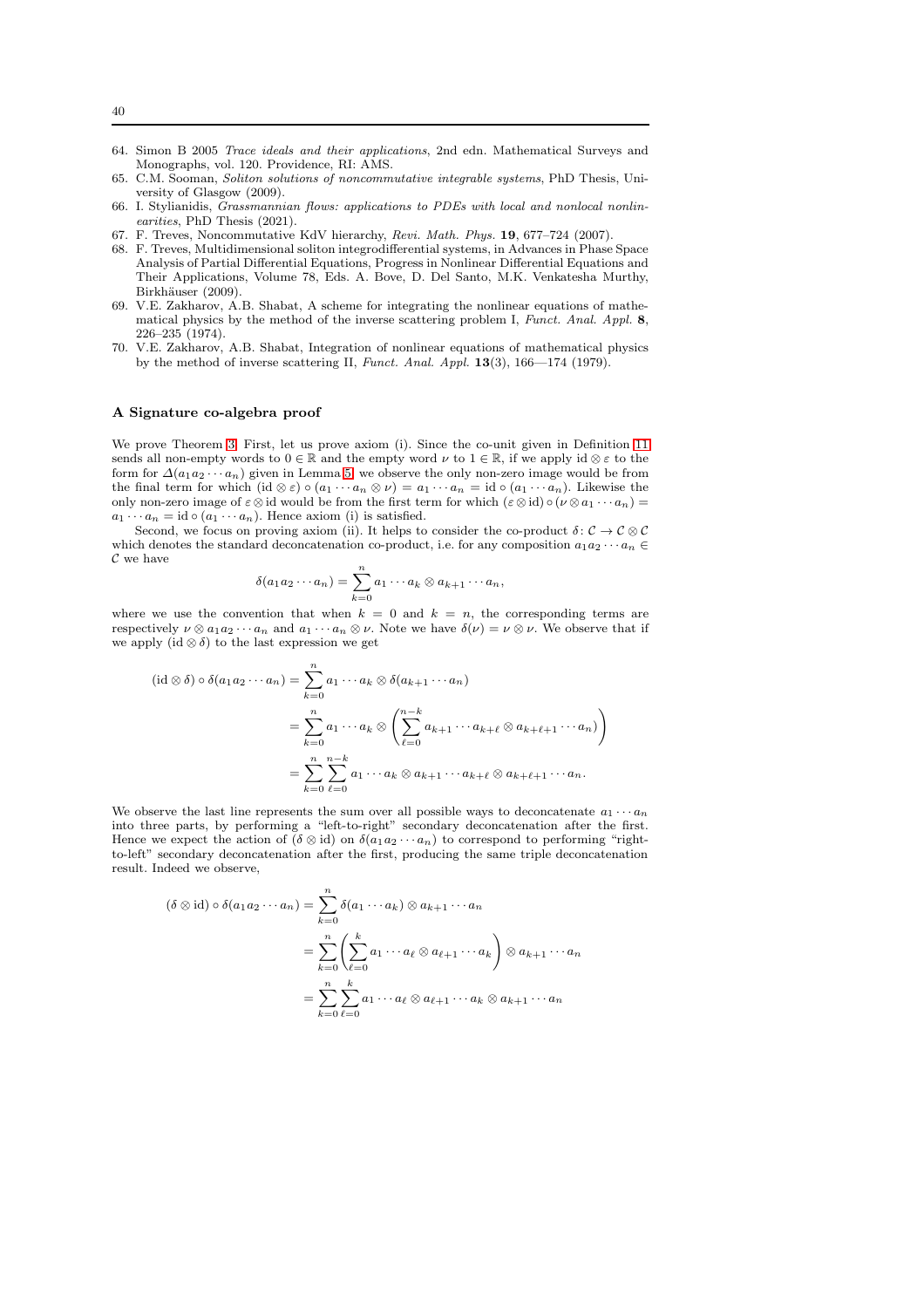$$
= \sum_{\ell=0}^{n} \sum_{k=\ell}^{n} a_1 \cdots a_\ell \otimes a_{\ell+1} \cdots a_k \otimes a_{k+1} \cdots a_n
$$
  
= 
$$
\sum_{\ell=0}^{n} \sum_{k=0}^{n-\ell} a_1 \cdots a_\ell \otimes a_{\ell+1} \cdots a_{k+\ell} \otimes a_{k+\ell+1} \cdots a_n,
$$

which is the same as the "left-to-right" sum once we swap the identities of the dummy summation variables k and  $\ell$ . The identification of (id  $\otimes \Delta$ ) ∘  $\Delta$  and  $(\Delta \otimes id)$  ∘  $\Delta$  follows in exactly the same way. For the  $\Delta(a_1 \cdots a_n)$  co-product expansion, except for the  $\nu \otimes a_1 \cdots a_n$  and  $a_1 \cdots a_n \otimes \nu$  terms, we replace the terms  $a_1 \cdots a_k \otimes a_{k+1} \cdots a_n$  in  $\delta(a_1 \cdots a_n)$  for  $k = 1, \ldots, n-1$ by the pair of terms

$$
a_1 \cdots a_{k-1}(a_k - 1) \otimes a_{k+1} \cdots a_n + a_1 \cdots a_k \otimes (a_{k+1} - 1)a_{k+2} \cdots a_n.
$$

The co-product  $\Delta(a_1 \cdots a_n)$  tensorally decomposes  $a_1 \cdots a_n$  into the sum of all possible composition pairs that produce  $a_1 \cdots a_n$  via the Pöppe product  $\ast$ , including the empty composition ν. Hence (id ⊗  $\Delta$ ) ∘  $\Delta$  will tensorally decompose  $a_1 \cdots a_n$  into the sum of all possible composition triples  $u \otimes v \otimes w$  that produce  $a_1 \cdots a_n$  via the Pöppe product  $u * v * w$ . The action of (id ⊗  $\Delta$ ) ∘  $\Delta$  is to perform a "left-to-right" secondary de-Pöppe co-product after a first application of the de-Pöppe co-product. The action of  $(\Delta \otimes id) \circ \Delta$  is to perform a "rightto-left" secondary de-Pöppe co-product after a first application of the de-Pöppe co-product. Both generate the same sum over all triples  $u \otimes v \otimes w$  that produce  $a_1 \cdots a_n$ . As in the proof of Lemma [5,](#page-18-1) care must be taken to account for instances when  $a_k = 1$ . These can be taken care of by a post-application of  $\theta \otimes \theta \otimes \theta$  and extending the definition of  $\theta$  to include the circumstance  $\theta$ :  $-1 \mapsto 0 \nu$  where in the image  $0 \in \mathbb{R}$  so the corresponding term is eliminated. The expression  $-1$  could arise through a double application of  $\mathfrak{d}^{-1}$  to a letter  $a = 1$ . We have thus established that axiom (ii) is satisfied. The proof is complete.

## <span id="page-40-0"></span>B Tables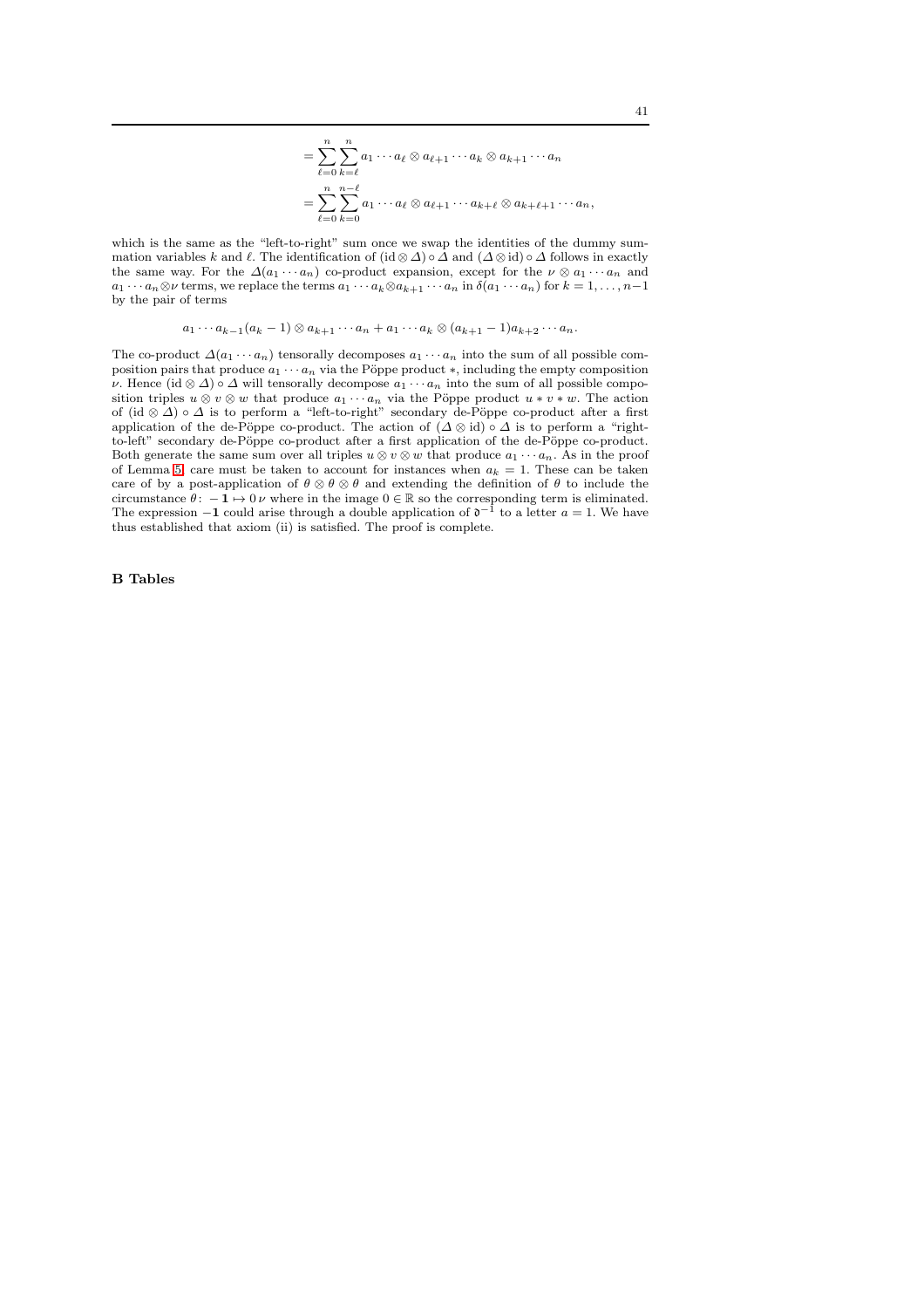| $\mathcal{C}$ | $(n-4)*1*1$                                                   |                           | $(n-5)*2*1$ $(n-5)*1*2$                                                       |                           |                           |                                                         |                                                     | $(n-6)*3*1$ $(n-6)*2*2$ $(n-6)*1*3$ $(n-7)*4*1$ $(n-7)*3*2$ $(n-7)*2*3$ $(n-7)*1*4$ |                                                     | $(n-8)*5*1$               | $\sim$ $\sim$ $\sim$ $\sim$ |
|---------------|---------------------------------------------------------------|---------------------------|-------------------------------------------------------------------------------|---------------------------|---------------------------|---------------------------------------------------------|-----------------------------------------------------|-------------------------------------------------------------------------------------|-----------------------------------------------------|---------------------------|-----------------------------|
| $(n-2)11$     |                                                               |                           |                                                                               |                           |                           |                                                         |                                                     |                                                                                     |                                                     |                           |                             |
|               | $(n-3)21 \mid (n-4) \otimes 1 \otimes 1$                      |                           |                                                                               |                           |                           |                                                         |                                                     |                                                                                     |                                                     |                           |                             |
|               | $(n-3)12 \mid (n-4) \otimes 1 \otimes 1$                      |                           |                                                                               |                           |                           |                                                         |                                                     |                                                                                     |                                                     |                           |                             |
|               | $(n-4)31$ $(n-4)8181(n-5)8281$                                |                           |                                                                               |                           |                           |                                                         |                                                     |                                                                                     |                                                     |                           |                             |
|               | $(n-4)22 \ (n-4)\otimes 1\otimes 1 \ (n-5)\otimes 2\otimes 1$ |                           | $(n-5)\otimes 1\otimes 2$                                                     |                           |                           |                                                         |                                                     |                                                                                     |                                                     |                           |                             |
| $(n-4)13$     |                                                               |                           | $(n-5)\otimes 1\otimes 2$                                                     |                           |                           |                                                         |                                                     |                                                                                     |                                                     |                           |                             |
| $(n-5)41$     |                                                               | $(n-5)\otimes 2\otimes 1$ |                                                                               | $(n-6)\otimes 3\otimes 1$ |                           |                                                         |                                                     |                                                                                     |                                                     |                           |                             |
| $(n-5)32$     |                                                               |                           | $(n-5)\otimes 2\otimes 1$ $(n-5)\otimes 1\otimes 2$ $(n-6)\otimes 3\otimes 1$ |                           | $(n-6)\otimes 2\otimes 2$ |                                                         |                                                     |                                                                                     |                                                     |                           |                             |
| $(n-5)23$     |                                                               |                           | $(n-5)\otimes 1\otimes 2$                                                     |                           |                           | $(n-6)\otimes 2\otimes 2 \quad (n-6)\otimes 1\otimes 3$ |                                                     |                                                                                     |                                                     |                           |                             |
| $(n-5)14$     |                                                               |                           |                                                                               |                           |                           | $(n-6)\otimes 1\otimes 3$                               |                                                     |                                                                                     |                                                     |                           |                             |
| $(n-6)51$     |                                                               |                           |                                                                               | $(n-6)\otimes 3\otimes 1$ |                           |                                                         | $\sqrt{(n-7)\otimes 4\otimes 1}$                    |                                                                                     |                                                     |                           |                             |
| $(n-6)42$     |                                                               |                           |                                                                               | $(n-6)\otimes 3\otimes 1$ | $(n-6)\otimes 2\otimes 2$ |                                                         | $(n-7)\otimes 4\otimes 1$ $(n-7)\otimes 3\otimes 2$ |                                                                                     |                                                     |                           |                             |
| $(n-6)33$     |                                                               |                           |                                                                               |                           |                           | $(n-6)\otimes 2\otimes 2$ $(n-6)\otimes 1\otimes 3$     |                                                     | $(n-7)\otimes 3\otimes 2 \quad (n-7)\otimes 2\otimes 3$                             |                                                     |                           |                             |
| $(n-6)24$     |                                                               |                           |                                                                               |                           |                           | $(n-6)\otimes1\otimes3$                                 |                                                     |                                                                                     | $(n-7)\otimes 2\otimes 3$ $(n-7)\otimes 1\otimes 4$ |                           |                             |
| $(n-6)15$     |                                                               |                           |                                                                               |                           |                           |                                                         |                                                     |                                                                                     | $(n-7)\otimes 1\otimes 4$                           |                           |                             |
| $(n-7)61$     |                                                               |                           |                                                                               |                           |                           |                                                         | $(n-7)\otimes 4\otimes 1$                           |                                                                                     |                                                     | $(n-8)\otimes 5\otimes 1$ |                             |
| $(n-7)52$     |                                                               |                           |                                                                               |                           |                           |                                                         |                                                     | $(n-7)\otimes 4\otimes 1$ $(n-7)\otimes 3\otimes 2$                                 |                                                     | $(n-8)\otimes 5\otimes 1$ |                             |
| $(n-7)43$     |                                                               |                           |                                                                               |                           |                           |                                                         |                                                     | $(n-7)\otimes 3\otimes 2$ $(n-7)\otimes 2\otimes 3$                                 |                                                     |                           |                             |
|               |                                                               |                           |                                                                               |                           |                           |                                                         |                                                     |                                                                                     |                                                     |                           |                             |
|               |                                                               |                           |                                                                               |                           |                           |                                                         |                                                     |                                                                                     |                                                     |                           |                             |

<span id="page-41-0"></span>**Table 3** Non-zero signature coefficients in  $\pi_n$  appearing in the 3-part composition blocks of A. The coefficients are the  $\chi$ -images of the signature entries shown.